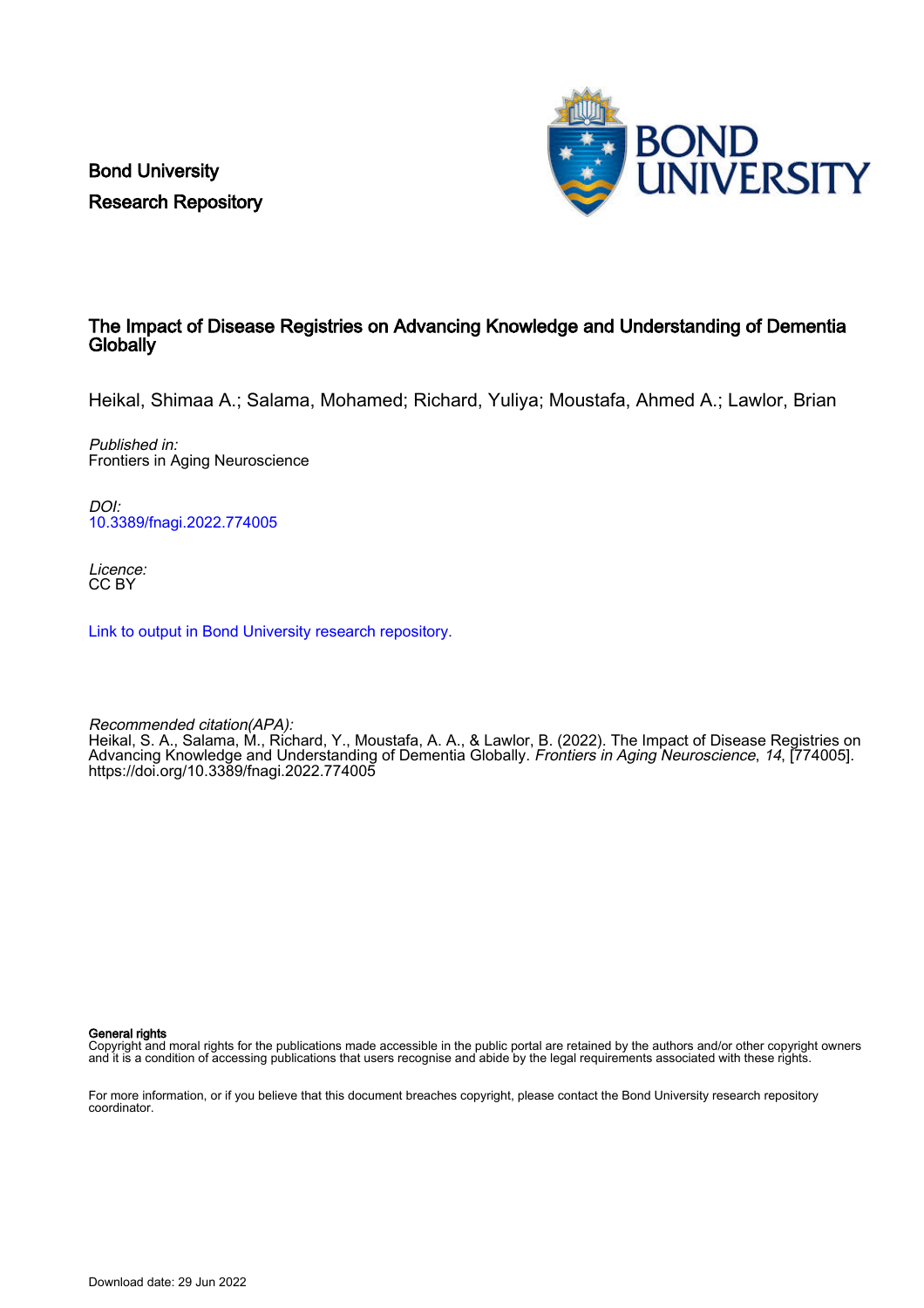



# The Impact of Disease Registries on Advancing Knowledge and [Understanding of Dementia Globally](https://www.frontiersin.org/articles/10.3389/fnagi.2022.774005/full)

Shimaa A. Heikal1\*, Mohamed Salama1<sub>'</sub>2, Yuliya Richard<sup>3</sup>, Ahmed A. Moustafa<sup>4,5</sup> and Brian Lawlor<sup>6</sup>

1 Institute of Global Health and Human Ecology (IGHHE), The American University in Cairo (AUC), New Cairo, Egypt, <sup>2</sup> Medical Experimental Research Center (MERC), Faculty of Medicine, Mansoura University, Mansoura, Egypt, <sup>3</sup> Blue Horizon Counseling Services, Sydney, NSW, Australia, <sup>4</sup> School of Psychology, Faculty of Society and Design, Bond University, Gold Coast, QLD, Australia, <sup>5</sup> Department of Human Anatomy and Physiology, The Faculty of Health Sciences, University of Johannesburg, Johannesburg, South Africa, <sup>6</sup> Trinity College Institute of Neuroscience, Trinity College Dublin, Dublin, Ireland

### **OPEN ACCESS**

### Edited by:

Lavinia Alberi, SICHH, Switzerland

### Reviewed by:

Louise Hopper, Dublin City University, Ireland Seyed-Mohammad Fereshtehnejad, Ottawa Hospital, Canada

\*Correspondence: Shimaa A. Heikal Shimaa\_heikal@aucegypt.edu

### Specialty section:

This article was submitted to Alzheimer's Disease and Related Dementias, a section of the journal Frontiers in Aging Neuroscience

Received: 10 September 2021 Accepted: 14 January 2022 Published: 07 February 2022

### Citation:

Heikal SA, Salama M, Richard Y, Moustafa AA and Lawlor B (2022) The Impact of Disease Registries on Advancing Knowledge and Understanding of Dementia Globally. Front. Aging Neurosci. 14:774005. doi: [10.3389/fnagi.2022.774005](https://doi.org/10.3389/fnagi.2022.774005)

To help address the increasing challenges related to the provision of dementia care, dementia registries have emerged around the world as important tools to gain insights and a better understanding of the disease process. Dementia registries provide a valuable source of standardized data collected from a large number of patients. This review explores the published research relating to different dementia registries around the world and discusses how these registries have improved our knowledge and understanding of the incidence, prevalence, risk factors, mortality, diagnosis, and management of dementia. A number of the best-known dementia registries with high research output including SveDem, NACC, ReDeGi, CREDOS and PRODEM were selected to study the publication output based on their data, investigate the key findings of these registry-based studies. Registries data contributed to understanding many aspects of the disease including disease prevalence in specific areas, patient characteristics and how they differ in populations, mortality risks, as well as the disease risk factors. Registries data impacted the quality of patients' lives through determining the best treatment strategy for a patient based on previous patient outcomes. In conclusion, registries have significantly advanced scientific knowledge and understanding of dementia and impacted policy, clinical practice care delivery.

Keywords: dementia, Alzheimer's disease (AD), dementia datasets, disease registries, dementia prevalence, dementia treatment

**Abbreviations:** AD, Alzheimer's disease; ADD, Alzheimer's disease dementia; n-ADD, non-Alzheimer's disease dementia; VaD, vascular dementia; FTD, frontotemporal dementia; DLB, dementia with Lewy bodies; PDD, Parkinson's disease dementia; EOD, early onset dementia; LOD, late-onset dementia; LBD, Lewy body disease; MCI, mild cognitive impairment; CERAD, consortium to establish a registry for Alzheimer's disease; ReDeGi, Registry of Dementias of Girona; SveDem, Swedish Dementia Registry; NACC, National Alzheimer's Coordinating Center; CREDOS, Clinical Research Center for Dementia of South Korea; PRODEM, Prospective Dementia Registry Austria; MMSE, Mini-Mental State Examination; BMI, body mass index; EEG, electroencephalogram; qEEG, quantitative electroencephalogram; AChEIs, acetylcholinesterase inhibitors; APOE, apolipoprotein; SIVD, Subcortical Ischemic Vascular Dementia; WMH, white matter hyperintensities; CVD, cardiovascular diseases; HF, heart failure; AMI, acute myocardial infarction; AF, atrial fibrillation; Riksstroke, Swedish stroke registry.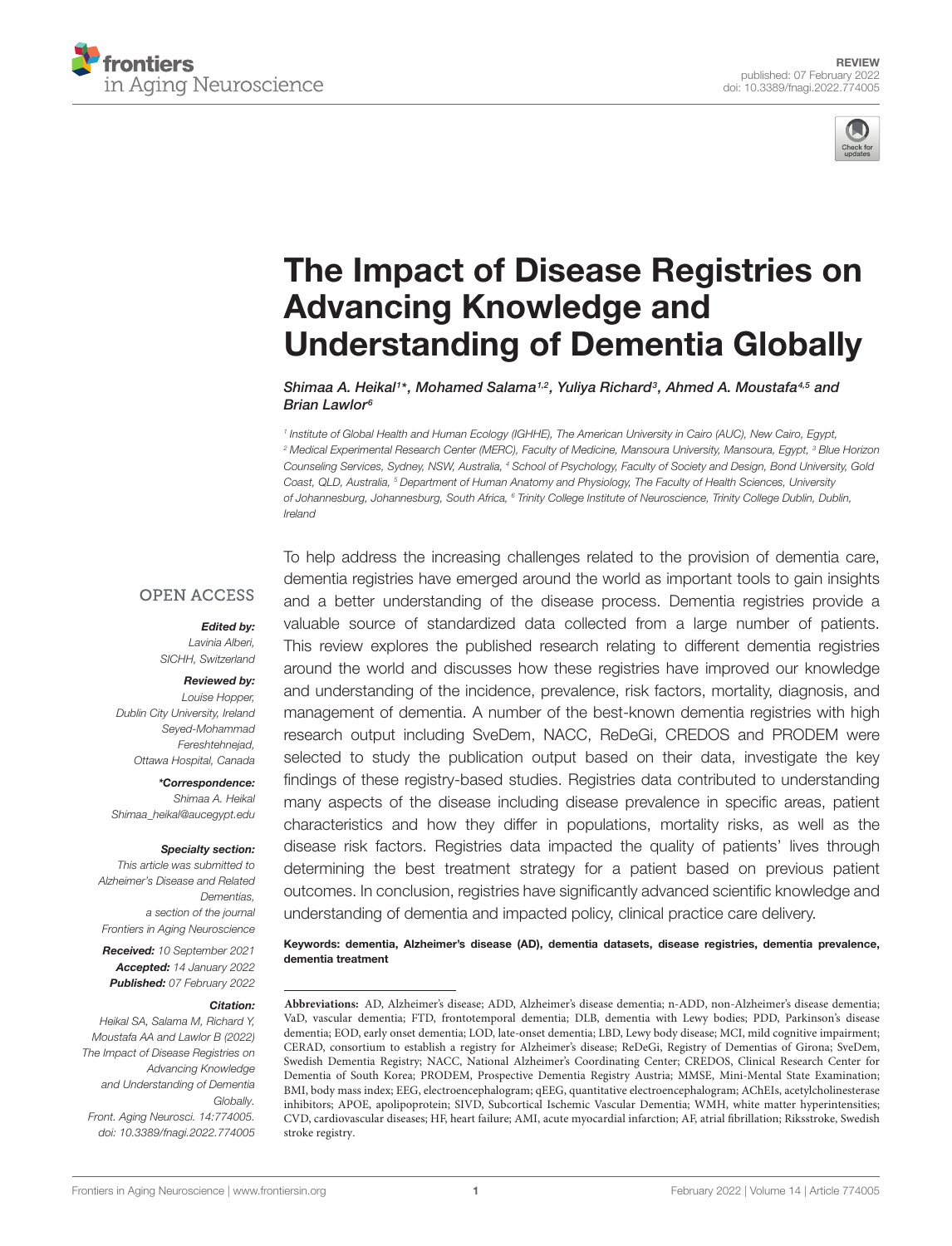## INTRODUCTION

Dementia, Alzheimer's disease (AD) and other neurodegenerative diseases are considered to be a major societal challenge [\(Weiner et al.,](#page-21-0) [2018\)](#page-21-0). The advancements in education, housing and sanitation, as well as, improvements in healthcare services, have all contributed to increasing people's life span and decreasing mortality. However, living longer has resulted in an increase in the prevalence of age-related conditions, including dementia. Dementia is a devastating disorder that is defined as "A syndrome, usually of chronic or progressive nature, caused by a variety of brain illnesses that affect memory, thinking, behavior and ability to perform everyday activities" [\(WHO,](#page-21-1) [2012\)](#page-21-1). The number of people with dementia is estimated to triple in 2050, and hence, the disease is considered a public health priority by the [WHO](#page-21-2) [\(2018\)](#page-21-2). In addition to the impairment in memory and cognition, dementia affects day to day function and leads to an increased dependency [\(Liu-Seifert et al.,](#page-19-0) [2015\)](#page-19-0). The estimated annual cost of dementia care per person is estimated to be \$32865 in high income countries, \$6827 in upper-middle income countries and \$3109 in lower middle-income countries [\(WHO,](#page-21-3) [2017\)](#page-21-3). A comprehensive approach to patient care that results in an improvement in patients' lives will be an effective way to decrease the costs and address this global health burden. The availability of accurate disease data is crucial to determine the risk factors of the disease and identify targets for treatment and prevention.

Disease registries are considered one of the most cost-effective ways of collecting patient information and longitudinal followup data that can be used for research purposes as well as clinical observations [\(Gliklich et al.,](#page-19-1) [2012\)](#page-19-1). The availability of datasets together with the advances in data analytic techniques has allowed the reporting of insightful new data and perspectives in the field of dementia. This paper aims to review studies that were based on registry data and evaluate the impact of these studies on advancing the diagnostic and treatment procedures for better disease monitoring, as well as, increasing our knowledge in the field. Specifically, this review (1) describes the publication output of a number of the best-known dementia registries with high publication output, particularly SveDem, NACC, ReDeGi, CREDOS and PRODEM, (2) investigates the objectives and key findings of the registry-based studies to discuss how we have benefited from the data in terms of knowledge of the incidence of dementia in different populations, as well as the factors that increase patients' mortality risk, and (3) studies the impact of registry findings on disease management and improved diagnostic procedures, treatment practices and advance our general knowledge of the disease will also be discussed.

## BACKGROUND: DEMENTIA REGISTRIES AROUND THE WORLD AND THEIR IMPORTANCE

The imperative to tackle the impact of chronic diseases has led to the establishment of disease registries to collect patient data and gain insights into the cause and pathogenesis of these illnesses [\(Richesson and Vehik,](#page-20-0) [2010\)](#page-20-0). Registries differ in definitions and classifications according to their purpose, reporting method and the type of data included [\(Richesson and Vehik,](#page-20-0) [2010\)](#page-20-0); however, a registry is generally a system of ongoing documentation of patients' data with a particular disease [\(Krysinska et al.,](#page-19-2) [2017\)](#page-19-2). Different types of patient registries are increasingly being developed to address the needs of healthcare systems all over the world [\(Hopper,](#page-19-3) [2017\)](#page-19-3).

The first disease registries were developed in Scandinavian countries such as Denmark, Finland and Sweden and have continued to grow to include many different diseases and data from medical records including demographic and personal characteristics [\(Frank,](#page-18-0) [2000\)](#page-18-0). In contrast, to our knowledge, the United States was the first country to establish a registry for dementia disorders when they created the Consortium to Establish a Registry for Alzheimer's Disease (CERAD) that aimed to evaluate the accuracy of AD diagnosis [\(Krysinska et al.,](#page-19-2) [2017\)](#page-19-2). Subsequently, other dementia registries were developed all over the world consisting of large databases of dementia patients to enable studies on causes, risk factors, prevalence and other variables related to the disease, e.g., London, Newcastle, and the Creutzfeldt-Jakob register in Edinburgh [\(Leach and](#page-19-4) [Levy,](#page-19-4) [1993\)](#page-19-4). The National Alzheimer's Coordinating Center (NACC) is one of the older registries that was established in the United States in 1990 to collect standardized clinical data on patients with Alzheimer's disease [\(Beekly et al.,](#page-17-0) [2004\)](#page-17-0). The NACC includes standardized and longitudinal data in addition to the autopsy data for patients with AD that have been used in studies to investigate symptoms, diagnosis, genetics, biomarkers, as well as clinical practices and mortality risk in dementia [\(Krysinska et al.,](#page-19-2) [2017\)](#page-19-2).

More recently, dementia research registries have been developed in Asia and Europe. The Clinical Research Center for Dementia of South Korea Study (CREDOS) initiated a longitudinal dementia registry in 2005 with a focus on specific dementia subtypes including AD to collect data on demographic and patient characteristics and to assess disease prevalence [\(Park](#page-19-5) [et al.,](#page-19-5) [2011;](#page-19-5) [Hye Choi et al.,](#page-19-6) [2012;](#page-19-6) [Kim et al.,](#page-19-7) [2014\)](#page-19-7)The Prospective Dementia Registry Austria (PRODEM) was established in 2008 as a longitudinal cohort of AD patients to collect data on clinical evaluation, magnetic resonance (MR) imaging and diagnostic markers [\(Seiler et al.,](#page-20-1) [2012\)](#page-20-1). Some registries have used an epidemiological surveillance model where specific populations are maintained under surveillance to provide standardized data. For example, the Registry of Dementias of Girona (ReDeGi) was set up in 2007 in Spain to record all new cases of dementia in the region of Girona and provide information about the demographic and clinical characteristics of dementia patients in the region [\(Garre-Olmo et al.,](#page-18-1) [2009\)](#page-18-1). The quality-of-care registries are among the most successful registry types [\(Hopper,](#page-19-3) [2017;](#page-19-3) [Krysinska et al.,](#page-19-2) [2017\)](#page-19-2). The Swedish Dementia Registry (SveDem) is a national, online dementia registry that was established in 2007 to evaluate the quality of patient care and the adherence to national guidelines [\(Fereshtehnejad et al.,](#page-18-2) [2015;](#page-18-2) [Religa et al.,](#page-20-2) [2015\)](#page-20-2). SveDem includes more than 74,000 registered patients as of 2017 and collects data about diagnostic work-up and treatment. Quality of care registries are extremely beneficial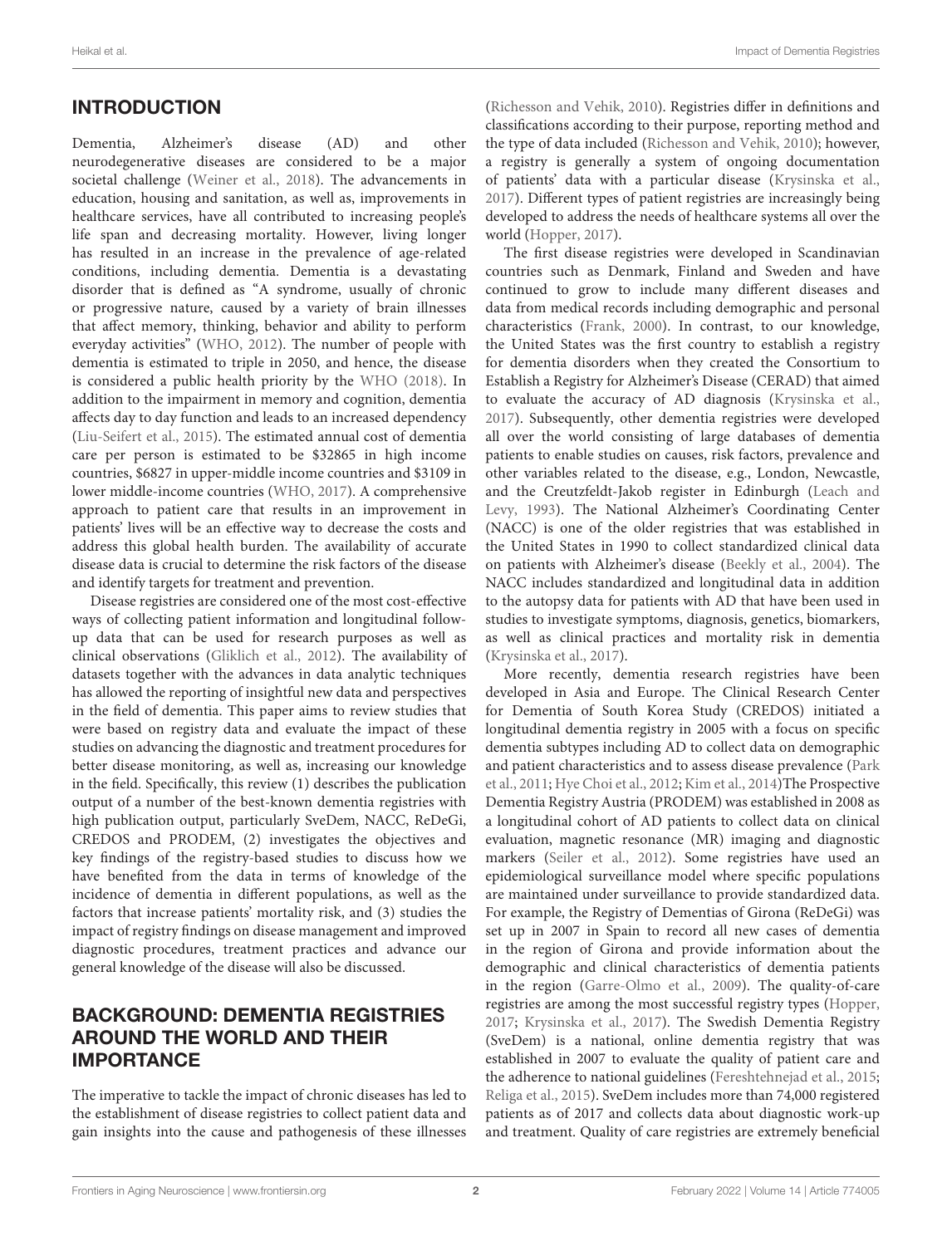as they focus on improving patients' quality of lives which is the reason of the current shift toward creating this type of registries. The availability of common patients' data that are usually collected in these types of quality-of-care registries makes it possible to link the registry with other patient or disease registries in the region. Using multiple data sources for a patient is tremendously valuable in finding the association between the disease and other comorbidities or risk factors. SveDem, for example, was merged with the Swedish Heart Failure Registry (RiksSvikt) [\(Cermakova et al.,](#page-18-3) [2015\)](#page-18-3), as well as the Swedish stroke registry (Riksstroke) [\(Zupanic et al.,](#page-21-4) [2020\)](#page-21-4). Many studies have analyzed data from these registries together to provide more insights concluded from these large sets of data.

The feasibility of creating new dementia registries is being explored in several countries. Hopper et al., assessed the feasibility of creating a national dementia registry for Ireland, discussed the benefits, anticipated outcome, most suitable strategies for constructing and managing the registry, and the most effective registry structure needed [\(Hopper,](#page-19-3) [2017\)](#page-19-3). Most recently, a multi-partner project was initiated by the Latin American and Caribbean Consortium on Dementia (LAC-CD) to expand dementia research in the participating regions. The consortium's objective is to collect genetic, neuroimaging and behavioral data to improve dementia diagnosis and help developing new interventions that benefit the diverse populations (Projects – [LAC-CD,](#page-20-3) [2020\)](#page-20-3).

Although many registries were already established and published studies based on their data, yet many of them still face some limitations. One of the main restraints in any registry is the minimal set of data that can be included. For example, quality of care registries focusses on patients' history and treatment while lacking many diagnostic data including imaging and neurological tests which might hinders some areas of research. However, prioritizing the most essential set of data to be included in the registry while excluding the less important points is a major step in the planning of a registry which guarantees its success. Creating a registry that include everything about a patient is extremely difficult considering the availability of funds, as well as the sustainability of registries [\(Newton and Garner,](#page-19-8) [2002\)](#page-19-8). Hence, a registry board should be cautious regarding which data should be included to be benefit the registry and achieve its objectives.

## LITERATURE SEARCH AND DATA **COLLECTION**

We performed a rapid literature search to identify the bestknown dementia registries with high publication output to be included in the study. SveDem, NACC, ReDeGi, CREDOS, and PRODEM were selected. We then performed a comprehensive literature search to find the peer-reviewed papers that were based on the data of any of the selected registries. All the collected studies were categorized to develop common themes and subthemes. Finally, the studies that did not fit any of the themes were filtered and we presented the data as how each of the different areas or themes benefited from the analysis of data provided by dementia registries.

## REGISTRIES OUTCOMES ON QUANTIFYING THE DISEASE: INCIDENCE, PREVALENCE, AND **MORTALITY**

Studying the prevalence and incidence of each dementia subtype in a specific region, as well as the associated sociodemographic risk factors is crucial for effective resource utilization and disease management. In addition, comparing dementia prevalence and risk factors across regions and countries will help determine if there are specific population-related risk factors that increase the disease incidence in different countries or regions.

## Disease Incidence and Patient **Characteristics**

The ReDeGi registry in Spain has been facilitating studies that estimate the incidence of dementia in the population (**[Table 1](#page-4-0)**). The validity of the registry data and the benefits of epidemiological surveillance in the specific defined geographical area that the registry covers have been reported [\(Garre-Olmo](#page-18-1) [et al.,](#page-18-1) [2009;](#page-18-1) [Calvó-Perxas et al.,](#page-18-4) [2012b\)](#page-18-4). AD was the most frequent dementia subtype among the cases and the onset of symptoms before diagnosis was estimated to be 2.4 years. Disease risk factors included family history of dementia, history of depression and high blood pressure [\(Garre-Olmo et al.,](#page-18-1) [2009\)](#page-18-1). Another study used ReDeGi data to compare the characteristics of newly diagnosed cases of early onset dementia (EOD) and late-onset dementia (LOD) ( $N = 2083$ ) [\(Garre-Olmo et al.,](#page-19-9) [2010\)](#page-19-9) using the traditional cutoff that define EOD as being diagnosed with an age at onset of less than 65 years old [\(Mendez,](#page-19-10) [2006\)](#page-19-10). The incidence of dementia between the age group (50–64 years old) was significantly higher than the younger age (group 30–49 years old) and doubled with every 5-years age increase. AD was the most frequent subtype of EOD followed by secondary dementia (a form of dementia related a pre-existing mental or physical condition), vascular dementia (VaD) and then frontotemporal dementia (FTD) [\(Garre-Olmo et al.,](#page-19-9) [2010\)](#page-19-9).

Although AD and VaD are highly frequent, the clinical characteristics of the uncommon dementia subtypes were also investigated as they are considered a challenge to diagnose. Data from ReDeGi showed that these less common subtypes were more frequent in people aged over 65 years. Non-AD neurodegenerative diseases represented the highest incidence rate among patients, with dementia with Lewy body (DLB) and Parkinson's disease dementia (PDD) being the most frequent subtypes. Demographic and clinical characteristics also differed, for example, non-AD neurodegenerative dementia and dementia due to multiple causes occurred mainly in men and those that were older. In contrast, women were predominantly represented in those with dementia associated with a mental health disorder, as a higher number of women had a history of depression or were referred from mental health service units [\(Calvó-Perxas et al.,](#page-17-1) [2019\)](#page-17-1).

Environmental factors were also found to affect the clinical manifestations of the disease. The cost and accessibility to healthcare services, as well as aging among the population were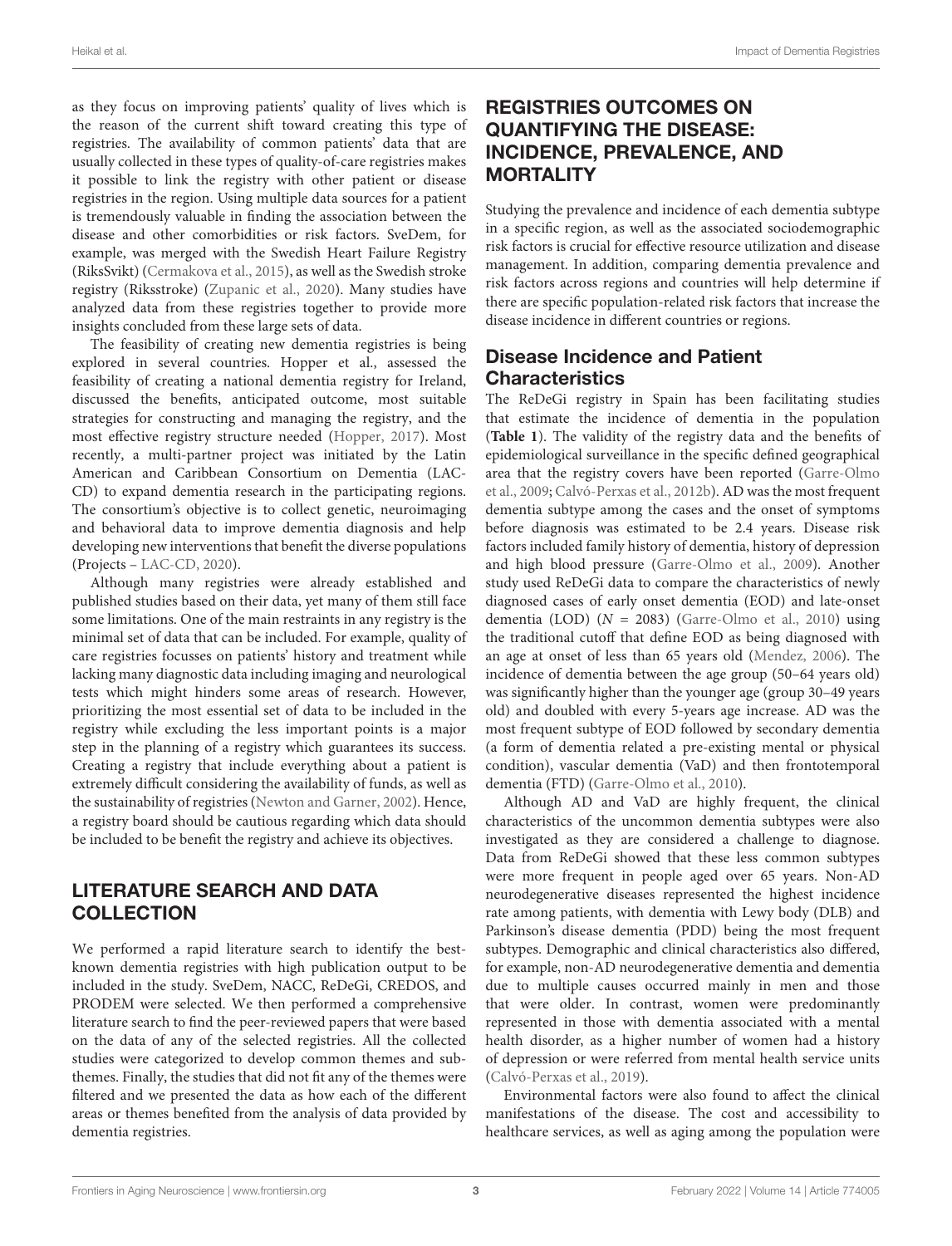<span id="page-4-0"></span>

| # Title                                                                                                                                                                                                             | Year | Registry<br>data used    | Number of<br>patients        | Follow up<br>duration | From | To   | <b>Purpose</b>                                                                                                                                     | Conclusion                                                                                                                                        | <b>References</b>              |
|---------------------------------------------------------------------------------------------------------------------------------------------------------------------------------------------------------------------|------|--------------------------|------------------------------|-----------------------|------|------|----------------------------------------------------------------------------------------------------------------------------------------------------|---------------------------------------------------------------------------------------------------------------------------------------------------|--------------------------------|
| 1 Clinical and demographic<br>characteristics of the cases of dementia<br>diagnosed in the Health District of<br>Girona throughout the period<br>2007-2010: data from the Girona<br>Dementia Registry (ReDeGi)      | 2012 | ReDeGi                   | 2814                         |                       | 2007 | 2010 | Investigate the frequency of the<br>diagnoses and their clinical and<br>sociodemographic<br>characteristics on different<br>subtypes of dementia   | There were differences in age,<br>sex, family history of dementia<br>among the different dementia<br>subtypes                                     | Calvó-Perxas et al.,<br>2012b  |
| 2 Incidence and subtypes of early onset<br>dementia in a geographically defined<br>general population                                                                                                               | 2010 | ReDeGi                   | 2083                         |                       |      |      | Estimate the incidence of early<br>onset dementia (EOD) and its<br>compare clinical characteristics<br>with late-onset dementia (LOD)              | The incidence rate of EOD<br>increases with increased age                                                                                         | Garre-Olmo et al<br>2010       |
| 3 Incidence and characteristics of<br>uncommon dementia subtypes: Results<br>from 10 years of clinical surveillance by<br>the Registry of Dementia of Girona                                                        | 2019 | ReDeGi                   | 7357                         |                       |      |      | Describe the incidence and the<br>clinical characteristics of<br>uncommon dementia subtypes                                                        | Age, sex, dementia severity and<br>medical comorbidities differ<br>with dementia subtype                                                          | Calvó-Perxas et al<br>2019     |
| 4 Rate of dementia diagnoses according<br>to the degree of aging of the population                                                                                                                                  | 2015 | ReDeGi                   | 4314                         |                       |      |      | Analyze the rate of dementia<br>diagnoses, dementia subtypes<br>and patient clinical<br>characteristics                                            | Clinical incidence of dementia<br>was lower in regions with high<br>percentages of older people                                                   | Calvó-Perxas et al.,<br>2015   |
| 5 Diagnosis of Dementia in the Specialist<br>Setting: A Comparison Between the<br>Swedish Dementia Registry (SveDem)<br>and the Registry of Dementias of<br>Girona (ReDeGi)                                         | 2016 | ReDeGi/<br><b>SVEDEM</b> | $22384 + 5032$               |                       |      |      | Compare the frequency of<br>dementia diagnoses from two<br>dementia registries in Europe                                                           | There were differences in<br>demographic characteristics,<br>diagnostic scores, and<br>treatment strategy among the<br>different European cohorts | Garre-Olmo et al<br>2016       |
| 6 Basic Diagnostic Work-Up Is More<br>Complete in Rural than in Urban Areas<br>for Patients with Dementia: Results of a<br>Swedish Dementia Registry Study                                                          | 2019 | <b>SVEDEM</b>            | 58141                        |                       | 2007 | 2014 | Compare the diagnostic<br>process and the management<br>of dementia in rural and urban<br>areas of Sweden                                          | The diagnostic workup differed<br>between rural, intermediate,<br>and urban areas.                                                                | Roheger et al.,<br>2019        |
| 7 Dementia diagnosis differs in men and<br>women and depends on age and<br>dementia severity: data from SveDem,<br>the Swedish Dementia Quality Registry                                                            | 2012 | <b>SVEDEM</b>            | 6937                         |                       | 2007 | 2009 | Investigate the association<br>between age and gender with<br>dementia assessment                                                                  | Elderly groups used significantly<br>lower number of tests<br>compared to middle-aged and<br>young groups                                         | Religa et al., 2012            |
| 8 Demography, diagnostics, and<br>medication in dementia with Lewy<br>bodies and Parkinson's disease with<br>dementia: data from the Swedish<br>Dementia Quality Registry (SveDem).                                 | 2013 | <b>SVEDEM</b>            | 784                          |                       | 2007 | 2011 | Compare the characteristics of<br>DLB and PDD patients                                                                                             |                                                                                                                                                   | Fereshtehnejad<br>et al., 2013 |
| 9 No Significant Difference in Cognitive<br>Decline and Mortality between<br>Parkinson's Disease Dementia and<br>Dementia with Lewy Bodies:<br>Naturalistic Longitudinal Data from the<br>Swedish Dementia Registry | 2018 | <b>SVEDEM</b>            | 1110 DLB + 764<br><b>PDD</b> |                       |      |      | Dec 30th 2015 Compare cognitive decline and<br>mortality between patients with<br>Dementia with Lewy Bodies<br>and Parkinson's Disease<br>Dementia | There is no significant<br>difference in rate of cognitive<br>decline and mortality between<br>DLB and PDD                                        | Fereshtehnejad<br>et al., 2018 |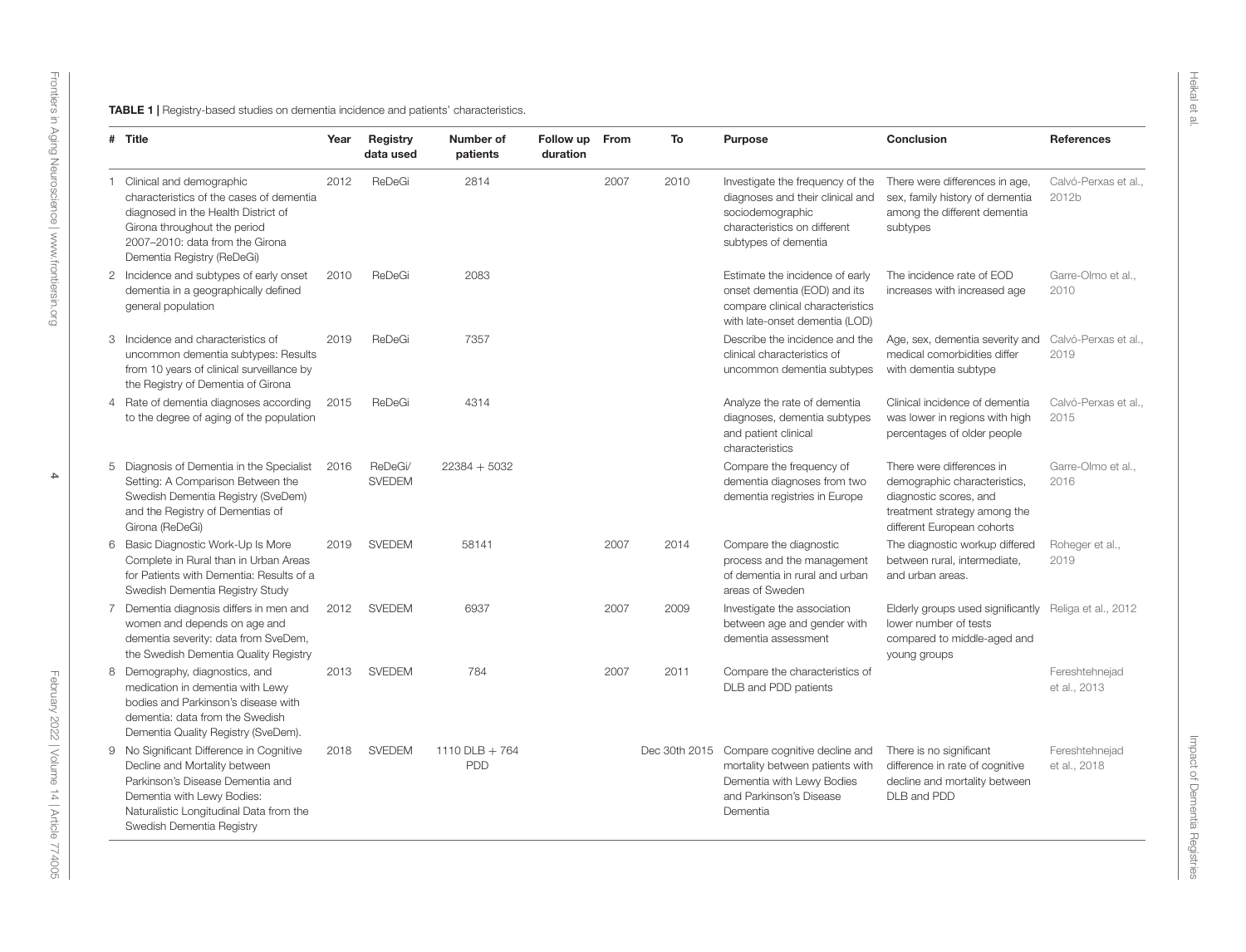major contributors to the incidence rate of dementia. Clustering cities into aged or young regions according to the number of older people living in the city showed that the incidence rate of dementia diagnosis is lower in the aged cities. This phenomenon may be partly explained by the adaptation of the environment docility hypothesis in that the surrounding environment may influence an individual living in young region to look for help and hence get an early diagnosis. In contrast, living in aging municipalities, there is less cognitive pressure on performing daily activities [\(Morgan et al.,](#page-19-12) [1984\)](#page-19-12). As the required cognitive functions in performing everyday activities are lower, symptoms of dementia will not become evident and fewer cases of dementia are diagnosed [\(Calvó-Perxas et al.,](#page-17-4) [2015\)](#page-17-4). All in all, the ReDeGi registry provided researchers with a significant amount of data on dementia patients that allowed them to determine the incidence of dementia in the population, the most frequent subtypes, the patients' characteristics, and the environmental factors contributing to these characteristics (**[Table 1](#page-4-0)**).

The Swedish registry, SveDem, has had a major role in facilitating dementia epidemiological studies as well. [Religa](#page-20-6) [et al.](#page-20-6) [\(2012\)](#page-20-6) examined the differences in age and gender among SveDem dementia patients ( $N = 6937$ ) and showed that age and severity of dementia predict the number of diagnostic tests that patients can complete. Diagnostic workups were significantly higher among younger patients who were able to complete more tests and had higher MMSE scores in comparison to lower diagnostic workups in older individuals who also had lower MMSE scores. [Religa et al.](#page-20-6) [\(2012\)](#page-20-6) also reported some gender differences in workup as men were more likely to complete higher number of diagnostic tests, in comparison to females. Taken together, the adequate number of dementia diagnostic tests should be adapted based on the age and dementia severity of the participants. In other words, using a fewer number of tests will help older individuals complete the diagnostic workup, and thus provide a more accurate diagnosis [\(Religa et al.,](#page-20-6) [2012\)](#page-20-6). In contrast, two other groups of DLB and PDD patients did not show any differences except a significant lower age of disease-onset and less cognitive impairment in the PDD than in DLB group [\(Fereshtehnejad et al.,](#page-18-9) [2013,](#page-18-9) [2018\)](#page-18-10). Additionally, the diagnostic process and disease management were investigated in rural and urban areas of Sweden as the geographical variations may represent important socio-environment contributors to dementia incidence and etiology. [Roheger et al.](#page-20-7) [\(2019\)](#page-20-7) used SveDem data to demonstrate that the dementia diagnostic procedures such as the basic examination, MMSE test, blood analysis and neuroimaging were, surprisingly more complete among patients living in rural than urban or intermediate areas. They suggested that their results might be due to sampling bias or that the patients living in rural areas are more likely to be registered in SveDem and therefore have a complete diagnostic workup. Gender was also a factor as male patients received more complete diagnosis than women did [\(Roheger et al.,](#page-20-7) [2019\)](#page-20-7). This type of study should be considered for future improvements of disease management by avoiding inequalities among rural and urban areas and ensure the inclusion of complete workup tests for all cases.

Moreover, a recent study compared the data of two dementia registries, SveDem and ReDeGi to determine the differences in subtypes frequency, demographics, and clinical manifestations. The results showed significant differences between the two cohorts in MMSE test scores and the frequency of dementia subtype among the registry participants. However, there was no significant difference in age and gender of the participants in both cohorts. SveDem cases had higher MMSE scores at diagnosis than ReDeGi cases. AD was the most frequent subtype although its percentage was higher in ReDeGi cases. On the other hand, VaD and mixed dementia accounted for higher percentages in SveDem cases. Differences in medication profiles at the time of diagnosis were also identified as patients from ReDeGi consumed higher amounts of antipsychotics than SveDem patients. The differences in results could be explained by the variability of the genetic profiles of the two populations, differences between the specialists who performed the diagnosis or by the differences in diagnostic assessment. However, additional data regarding the education level of registered cases, the severity of dementia symptoms and the length of their treatment would be helpful to fully understand the cause of these differences [\(Garre-Olmo et al.,](#page-18-11) [2016\)](#page-18-11).

The use of registry data from SveDem and ReDeGi is greatly impacting our understanding of the disease prevalence and the differences in patient characteristics through providing data from the real world (**[Table 1](#page-4-0)**). Understanding these differences may help improve the disease prediction algorithms for more precise patient handling. However, relying on these data should be done cautiously as registries data usually have the limitation of inclusiveness. Most registries depend only on patients registered in specific hospitals or memory clinics neglecting other private or emergency geriatric centers, and more substantially the undiagnosed patients in the population. Yet, having a source of evidence that enables the estimation of epidemiological features of such an underdiagnosed disease based on real-world data is extremely necessary. These real-world data will also help the policymakers in taking their decisions of services improvement, resources and budget allocation based on real evidence.

## The Risk of Mortality

Life expectancy is severely affected by dementia. Patient survival (i.e., how many years the patient will live after diagnosis) and years of life lost after dementia diagnosis (i.e., years representing premature death) should be considered as they differ depending on the type of dementia, gender, cognitive level and several other factors [\(Ganguli et al.,](#page-18-12) [2005;](#page-18-12) [Brodaty et al.,](#page-17-5) [2012;](#page-17-5) [Koller et al.,](#page-19-13) [2012\)](#page-19-13). Accordingly, it is crucial to have data on mortality risk among dementia patients to determine the appropriate resources and services required for patients and their families [\(Garcia-](#page-18-13)[Ptacek et al.,](#page-18-13) [2014a\)](#page-18-13). Numerous studies have investigated the risk of mortality in dementia patients although the availability of large cohorts or databases is rare. Most of the studies have focused on AD and VaD with little information about other dementia subtypes [\(Fitzpatrick et al.,](#page-18-14) [2005\)](#page-18-14). Furthermore, the factors that influence the risk of mortality might differ according to diagnosis [\(Clarke et al.,](#page-18-15) [1995;](#page-18-15) [Rountree et al.,](#page-20-8) [2012\)](#page-20-8). For these reasons, further studies that explore dementia mortality risk using large cohorts and registry databases are essential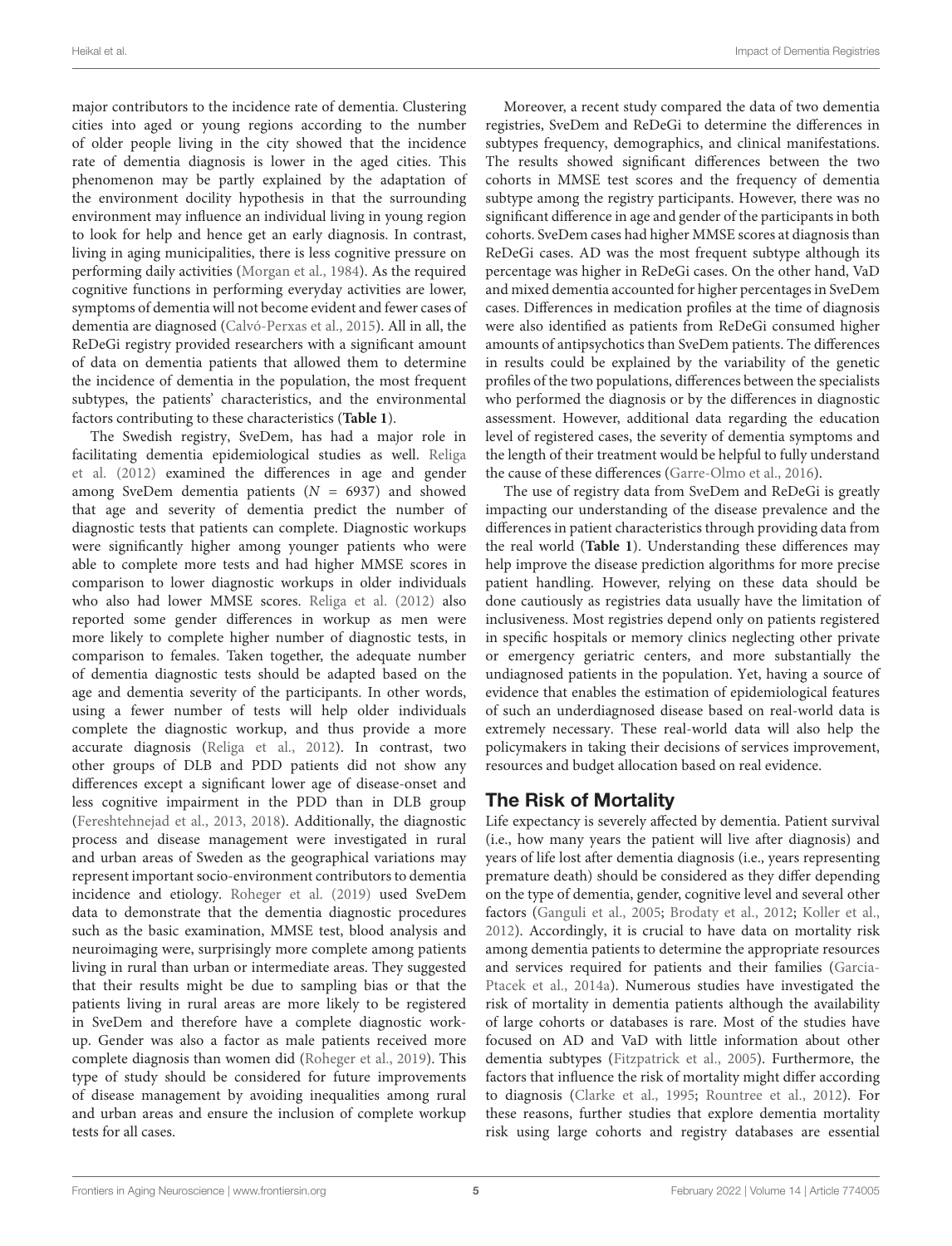to obtain more valuable information on managing the disease [\(Lönnroos et al.,](#page-19-14) [2013\)](#page-19-14).

The establishment of SveDem offered a great opportunity to address the limitations of mortality studies by examining a very large cohort of dementia patients with a wide variety of dementia subtypes and with all their records available on the web [\(Garcia-Ptacek et al.,](#page-18-13) [2014a;](#page-18-13) **[Table 2](#page-6-0)**). A comparison of mortality risk among the most frequent dementia types in SveDem patients showed that VaD corresponds with the highest crude mortality rate while FTD is associated with the highest adjusted mortality risk. In contrast, the risk was lowest in AD patients. Higher age, male gender, institutionalization, lower cognition as scored by the MMSE test and a greater number of consumed medications at diagnosis were all factors that corresponded with higher risk of mortality [\(Garcia-](#page-18-13)[Ptacek et al.,](#page-18-13) [2014a\)](#page-18-13). On the other hand, registry-based

studies reported that body mass index (BMI) has a different role as the higher BMI the patient has at the time of dementia diagnosis, the lower risk of mortality the patient had. These results remained true for male patients up to (25– 29.9 kg/m<sup>2</sup>) compared to females only up to  $(24.9 \text{ kg/m}^2)$ which might be explained by the social and biological differences between males and females [\(García-Ptacek et al.,](#page-18-16) [2014b;](#page-18-16) [Jang et al.,](#page-19-15) [2015\)](#page-19-15).

Investigating the actual cause of death has revealed that dementia is usually underreported as the cause of death irrespective of the dementia subtype. AD patients, unlike other dementias, had lower all-cause risk of death. Cardiovascular diseases were the most common cause of death among dementia patients especially those with VaD, while respiratory diseases accounted for more death cases among patients with dementia with Lewy bodies (DLB) [\(Garcia-Ptacek et al.,](#page-18-17) [2016\)](#page-18-17). In addition,

<span id="page-6-0"></span>

| <b>TABLE 2</b>   Registry-based studies on dementia mortality risk.                                                                                                                                                          |      |                          |                                   |                       |          |                  |                                                                                                                                         |                                                                                                                                                                                                   |                                |
|------------------------------------------------------------------------------------------------------------------------------------------------------------------------------------------------------------------------------|------|--------------------------|-----------------------------------|-----------------------|----------|------------------|-----------------------------------------------------------------------------------------------------------------------------------------|---------------------------------------------------------------------------------------------------------------------------------------------------------------------------------------------------|--------------------------------|
| # Title                                                                                                                                                                                                                      | Year | Registry<br>data<br>used | Number of<br>patients             | Follow up<br>duration | From     | To               | <b>Purpose</b>                                                                                                                          | <b>Conclusion</b>                                                                                                                                                                                 | <b>References</b>              |
| 1 No Significant Difference<br>in Cognitive Decline and<br>Mortality between<br>Parkinson's Disease<br>Dementia and Dementia<br>with Lewy Bodies:<br>Naturalistic Longitudinal<br>Data from the Swedish<br>Dementia Registry | 2018 | SveDem                   | 1110<br>$DLB + 764$<br><b>PDD</b> |                       |          | Dec 30th<br>2015 | Compare cognitive<br>decline and mortality<br>between patients with<br>Dementia with Lewy<br>Bodies and Parkinson's<br>Disease Dementia | No significant<br>difference in rate of<br>cognitive decline<br>and mortality<br>between DLB and<br><b>PDD</b>                                                                                    | Fereshtehnejad<br>et al., 2018 |
| 2 Mortality Risk after<br>Dementia Diagnosis by<br>Dementia Type and<br>Underlying Factors: A<br>Cohort of 15,209 Patients<br>based on the Swedish<br>Dementia Registry                                                      | 2014 | SveDem                   | 15209                             |                       |          |                  | Analyze the risk of<br>mortality in a large<br>cohort of dementia<br>patients                                                           | Male gender,<br>consuming higher<br>medications, age,<br>and worse<br>cognition, all were<br>associated with<br>increased death<br>risk of dementia<br>patients                                   | Garcia-Ptacek<br>et al., 2014a |
| 3 Body-Mass Index and<br>Mortality in Incident<br>Dementia: A Cohort<br>Study on 11,398 Patients<br>from SveDem, the<br>Swedish Dementia<br>Registry                                                                         | 2014 | SveDem                   | 11398                             |                       |          | Feb-13           | Describe mortality risk<br>relative to BMI                                                                                              | The risk of mortality<br>in dementia<br>patients decreased<br>with the increase in<br><b>BMI</b>                                                                                                  | García-Ptacek<br>et al., 2014b |
| 4 Body Mass Index and<br>Mortality Rate in Korean<br>Patients with Alzheimer's<br><b>Disease</b>                                                                                                                             | 2015 | <b>CREDOS</b>            | 1911                              |                       | Mar 2006 | Dec 2010         | Study the relationship<br>between body mass<br>index and mortality rate<br>in AD patients                                               | Patients with<br>underweight had<br>higher risk of<br>mortality compared<br>to normal weight<br>AD patients                                                                                       | Jang et al.,<br>2015           |
| 5 Causes of Death<br>According to Death<br>Certificates in Individuals<br>with Dementia: A Cohort<br>from the Swedish<br>Dementia Registry                                                                                   | 2016 | SveDem                   | 28609                             | 741 days              |          | Dec-12           | Explore death causes<br>that associates with<br>different types of<br>dementia                                                          | Dementia was less<br>stated as the main<br>death factor,<br>Cardiovascular<br>problems were the<br>most frequent<br>cause of death<br>while respiratory<br>disease was higher<br>in LBD patients. | Garcia-Ptacek<br>et al., 2016  |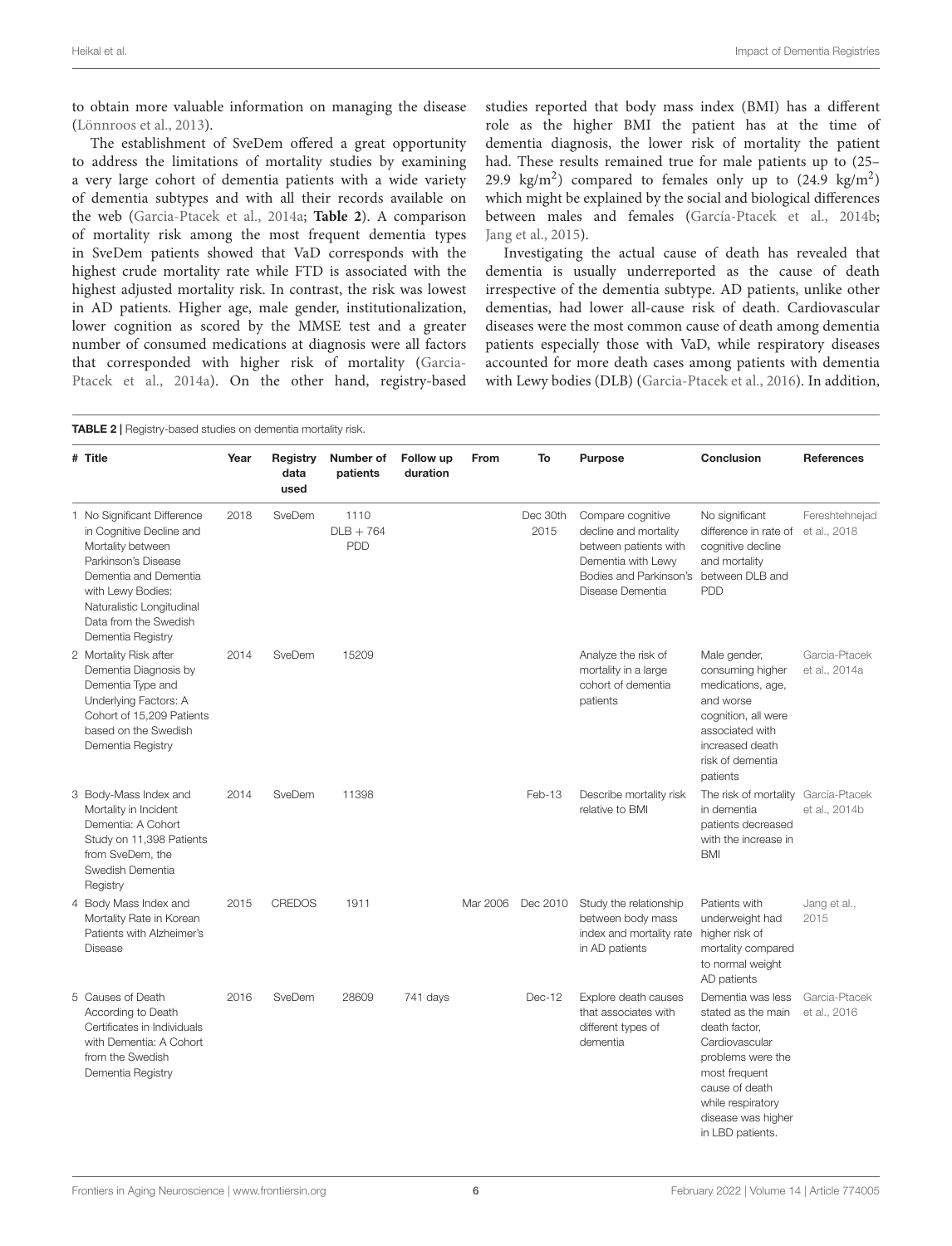there was no significant difference between DLB and PDD in terms of mortality risk [\(Fereshtehnejad et al.,](#page-18-10) [2018\)](#page-18-10).

Thus, dementia registries have enabled us to study the causes of mortality among large cohorts of dementia patients to better understand and predict mortality risk (**[Table 2](#page-6-0)**). Predicting the risk of death in each dementia group or subtype might help decrease the mortality rates among dementia patients through providing each group of patients with the most suitable management plan to treat the comorbidities and avoid the risk of death, as well as improving the quality of their lives.

## IMPACT OF REGISTRIES ON DISEASE MANAGEMENT

### Diagnostic Procedures and Risk Factors

The early and accurate diagnosis of dementia is essential for better disease monitoring and cost reduction in terms of care. However, in real life practice, the assessment of dementia and AD always occur after the symptoms have already developed and the disease has declared itself. Until now, there have been no widely used biomarkers that can facilitate dementia diagnosis and predict the disease before symptoms become apparent. Accordingly, exploring the factors that are associated with dementia in large cohorts of patients is crucial to identify the risk factors and understand mechanisms to modify these factors or diagnose the disease in early stages. Dementia registries have facilitated the research in the area of diagnostics and risk factors (**[Table 3](#page-8-0)**). Research studies based on NACC registry data suggest that different modifiable factors such as sleep disturbance, depression and traumatic brain injury, as well as the non-modifiable factors including genetic biomarkers as apolipoprotein E (APOE) or abnormal aggregation of proteins like alpha synuclein and TDP-43 as potential risks of dementia and AD development [\(Burke et al.,](#page-17-6) [2016;](#page-17-6) [Bayram et al.,](#page-17-7) [2019\)](#page-17-7). PRODEM data analysis showed that quantitative EEG markers can also be considered as electro-psychological markers that relate to dementia and AD diseases although they remain research tools and are not used clinically [\(Fruehwirt et al.,](#page-18-18) [2019\)](#page-18-18). In addition, [Schaffert et al.](#page-20-9) [\(2020\)](#page-20-9) used NACC registry data to investigate six modifiable and non-modifiable risk factors as contributors to early dementia onset by examining different autopsy confirmed samples of AD, mixed AD and LBD, and pure LBD. APOE ε4 allele and male sex increased the risk of early onset by approximately 2 to 3 years in AD and mixed  $AD + LBD$ , while in pure LBD, depression and high education predicted a 5.5-year earlier onset of dementia [\(Schaffert et al.,](#page-20-9) [2020\)](#page-20-9).

Genetic Biomarkers and Non-modifiable Risk Factors Several studies have investigated the mechanism and associated risk of each genotype of APOE [\(Genin et al.,](#page-19-16) [2011;](#page-19-16) [Liu](#page-19-17) [et al.,](#page-19-17) [2013\)](#page-19-17), but the major limiting factor of these studies was the small sample size that cannot detect or confirm the association of each genotype with other risk factors. There is a need to study larger populations for more powerful and informative analyses.

The NACC data has greatly contributed to improving the research studies investigating the presentation of AD symptoms among a United States population cohort, as well as identifying the potential genetic biomarkers that are associated with dementia and their relevance to the other risk factors of the disease (**[Table 3](#page-8-0)**). It is increasingly recognized that AD dementia does not always begin with memory complaints, as less typical non-memory symptoms like language problems, visuospatial dysfunction, dyspraxia, and others can present as well [\(Jacobs](#page-19-18) [et al.,](#page-19-18) [1994;](#page-19-18) [Koedam et al.,](#page-19-19) [2010\)](#page-19-19). A study of the NACC cohort reported that patients, especially those with younger onset, experience non-memory cognitive or behavioral symptoms first in contrast to older patients who usually experience memory decline at their first presenting symptoms [\(Barnes et al.,](#page-17-8) [2015\)](#page-17-8).

Examining the influence of APOE ε4 on the development of non-memory cognitive symptoms such as language, visuospatial function, judgment, and attention symptoms in the NACC has shown that it has little influence on the development of cognitive symptoms. Accordingly, the effect of APOE happens early in the disease before the occurrence of cognitive symptoms while other genes are responsible for developing the non-memory symptoms [\(Blenkinsop et al.,](#page-17-9) [2020\)](#page-17-9). Another study used NACC data, as well to compare the proportion of APOE ε4 genotype in patients with memory or amnestic symptoms vs. non-memory or aphasic symptoms while controlling sex and age at symptom of onset and confirming data with a group of autopsy samples [\(Weintraub](#page-21-5) [et al.,](#page-21-5) [2020\)](#page-21-5). The proportion of APOE ε4 was higher in patients with amnestic symptoms than in the aphasic patients which may mean that APOE ε4 is a risk factor that selectively increases memory symptoms [\(Weintraub et al.,](#page-21-5) [2020\)](#page-21-5). In addition, the risk of the APOE ε2ε4 was unclear as it encompasses both the toxic ε4 and protective ε2 copies [\(Ren et al.,](#page-20-10) [2020\)](#page-20-10). The role of APOE ε2ε4 in developing AD dementia or mild cognitive impairment (MCI) was examined in non-Latino white patients to control for the influence of ethnic group. APOE ε2ε4 was associated with an increased risk of AD and MCI similar to APOE ε3ε4 and ε4ε4 genotypes [\(Ren et al.,](#page-20-10) [2020\)](#page-20-10). Studying the effect of APOE ε4 genotype and age of onset on the progression of AD, data from NACC indicated that carrying APOE ε4 genotype influences the progression to MCI or AD in all ages especially in the older groups (70–75). These results will help tailoring the therapeutic interventions, when available, based on the genetic data and age of patient [\(Bonham et al.,](#page-17-10) [2016\)](#page-17-10).

Moreover, CREDOS data was also very useful in studying APOE prevalence in Korean dementia patients. [Hong et al.](#page-19-20) [\(2011\)](#page-19-20) compared the frequency of APOE ε4 and the difference in clinical features between AD and SIVD patients, with and without severe white matter hyperintensities (WMH). APOE ε4 was more prevalent in AD than SIVD patients while the frequency was not affected by the presence or absence of WMH [\(Hong et al.,](#page-19-20) [2011\)](#page-19-20). However, severe WMH and APOE ε4 have an interactive effect on memory cognitive function [\(Son et al.,](#page-20-11) [2012;](#page-20-11) **[Table 3](#page-8-0)**). Thus, the studies on genetic factors associated with dementia, particularly APOE genotype, were facilitated by the availability of registries data. Further research on this area would be important to better understand the disease pathogenesis and determine the genetic risks which might help with early disease diagnosis.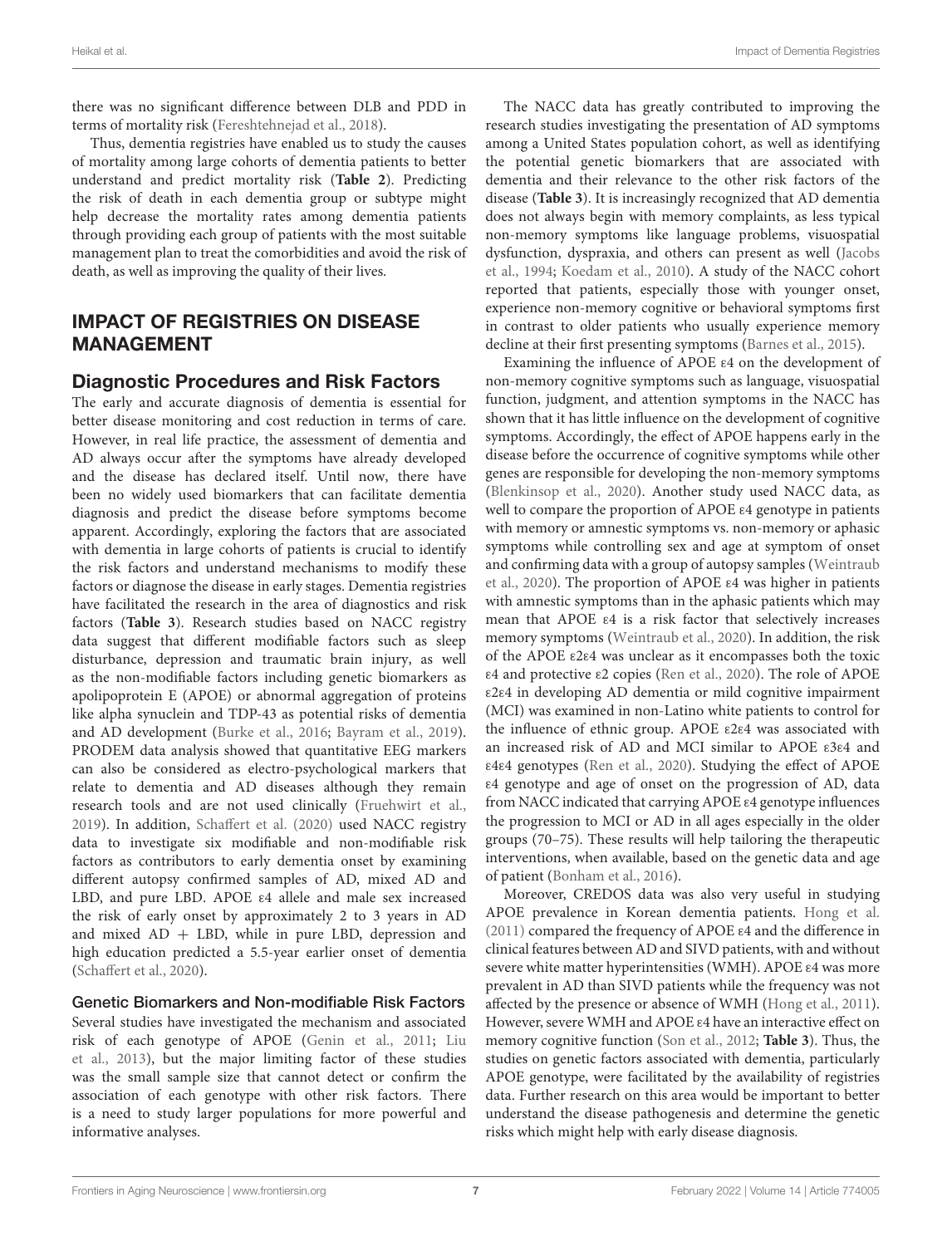<span id="page-8-0"></span>

| #              | Title                                                                                                                                                     | Year | Registry<br>data used | Number of<br>patients                     | Follow up<br>duration | From   | To       | Purpose                                                                                                                                                              | Conclusion                                                                                                                                                               | <b>References</b>          |
|----------------|-----------------------------------------------------------------------------------------------------------------------------------------------------------|------|-----------------------|-------------------------------------------|-----------------------|--------|----------|----------------------------------------------------------------------------------------------------------------------------------------------------------------------|--------------------------------------------------------------------------------------------------------------------------------------------------------------------------|----------------------------|
|                | Associations between Comorbid<br>TDP-43, Lewy Body Pathology, and<br>Neuropsychiatric Symptoms in<br>Alzheimer's Disease                                  | 2019 | <b>NACC</b>           | 221                                       |                       | Sep-05 | Sep-17   | Examine the association<br>between the comorbid<br>pathologies in AD and FTLD or<br>DLB-like neuropsychiatric<br>symptoms                                            | TDP-43 is associated with<br>aberrant motor activity while<br>Lewy bodies are associated<br>with anxiety, irritability, sleep<br>behavior and appetite problems          | Bayram et al., 2019        |
| $\overline{2}$ | Associations between Depression,<br>Sleep Disturbance and Apolipoprotein<br>E in the development of Alzheimer's<br>Disease: Dementia                      | 2016 | <b>NACC</b>           | 11453                                     |                       | Sep-05 | Sep-14   | Investigate the effect of sleep<br>disturbance, depression, and<br>the apolipoprotein E (APOE)<br>genotype on increasing<br>Alzheimer's disease risk                 | Sleep disturbance, depression<br>and APOE $\varepsilon$ 4 genotype<br>increase the risk of AD                                                                            | Burke et al., 2016         |
| 3              | Associations of event-related brain<br>potentials and Alzheimer's disease<br>severity: A longitudinal study                                               | 2019 | <b>PRODEM</b>         | 63                                        | 18 months             |        |          | Investigate the correlation<br>between ERB components and<br>AD severity                                                                                             | P300 and N200 latency<br>significantly correlated with AD<br>severity                                                                                                    | Fruehwirt et al<br>2019    |
| $\overline{4}$ | Risk factors for earlier dementia onset<br>in autopsy-confirmed Alzheimer's<br>disease, mixed Alzheimer's with Lewy<br>bodies, and pure Lewy body disease | 2020 | <b>NACC</b>           | 1221                                      |                       | Sep-05 | Aug-16   | Study the modifiable and<br>non-modifiable risk factors for<br>earlier dementia onset in<br>autopsy-confirmed samples of<br>AD, mixed AD LBD, and pure<br><b>LBD</b> | Male sex and APOE ε4 allele<br>increase the risk of early<br>dementia onset in AD patients<br>while depression increases the<br>early onset in AD, LBD and<br>$AD + LBD$ | Schaffert et al.,<br>2020  |
| 5              | Alzheimer's disease first symptoms are<br>age dependent: Evidence from the<br>NACC dataset                                                                | 2015 | <b>NACC</b>           | 7815                                      |                       |        |          | Study the relationship between<br>age and AD                                                                                                                         | Patients at younger ages were<br>more likely to experience<br>non-memory and behavioral<br>symptoms                                                                      | Barnes et al., 2015        |
| 6              | Non-memory cognitive symptom<br>development in Alzheimer's disease                                                                                        | 2020 | <b>NACC</b>           | 9484                                      |                       | 2005   | 2016     | Study how age affects the<br>development of non-memory<br>cognitive symptoms in AD<br>patients                                                                       | Patients with younger onset AD<br>are more likely to develop<br>progressive non-memory<br>symptoms                                                                       | Blenkinsop et al.,<br>2020 |
| $\overline{7}$ | APOE is a correlate of phenotypic<br>heterogeneity in Alzheimer's disease in<br>a national cohort                                                         | 2020 | <b>NACC</b>           | 42 from<br>$ADC/1418 + 2608$<br>from NACC |                       |        |          | Compare the proportion of<br>APOE e4 genotype carriers in<br>aphasic vs. amnestic variants of<br>Alzheimer's disease (AD)                                            | The proportion of APOE $\varepsilon$ 4<br>genotype is higher in amnestic<br>AD manifestations                                                                            | Weintraub et al<br>2020    |
| 8              | The Effect of the APOEε2ε4 Genotype<br>on the Development of Alzheimer's<br>Disease (AD) and Mild Cognitive<br>Impairment (MCI) in Non-Latino Whites      | 2020 | <b>NACC</b>           | 20176                                     |                       | 2005   | Aug-18   | Study the association between<br>APOE $\epsilon$ 2 $\epsilon$ 4 and development of<br>AD and MCI in non-Latino<br>Whites                                             | APOE ε2ε4 genotype is<br>associated with increased risk<br>of AD and MCI in non-Latino<br>whites                                                                         | Ren et al., 2020           |
| 9              | Age-dependent effects of APOE ε4 in<br>preclinical Alzheimer's disease                                                                                    | 2016 | <b>NACC</b>           | 5381                                      |                       | 2005   | Nov 2014 | Investigate the effects of APOE<br>ε4 genotype on age of onset<br>and progression of AD                                                                              | APOE $\epsilon$ 4 carrier status<br>significantly influence<br>progression of normal<br>individuals into MCI or AD in all<br>age groups with a peak at<br>$70 - 75$      | Bonham et al<br>2016       |
|                | 10 APOE ε4 allele status in Korean<br>dementia patients with severe white<br>matter hyperintensities.                                                     | 2011 | <b>CREDOS</b>         | 439                                       |                       |        |          | Investigate the APOE $\epsilon$<br>genotypes and clinical features<br>of dementia patients with<br>severe WMH                                                        | $APOE$ $\varepsilon$ 4 allele is more<br>prevalent in AD patients than<br>SIVD patients                                                                                  | Hong et al., 2011          |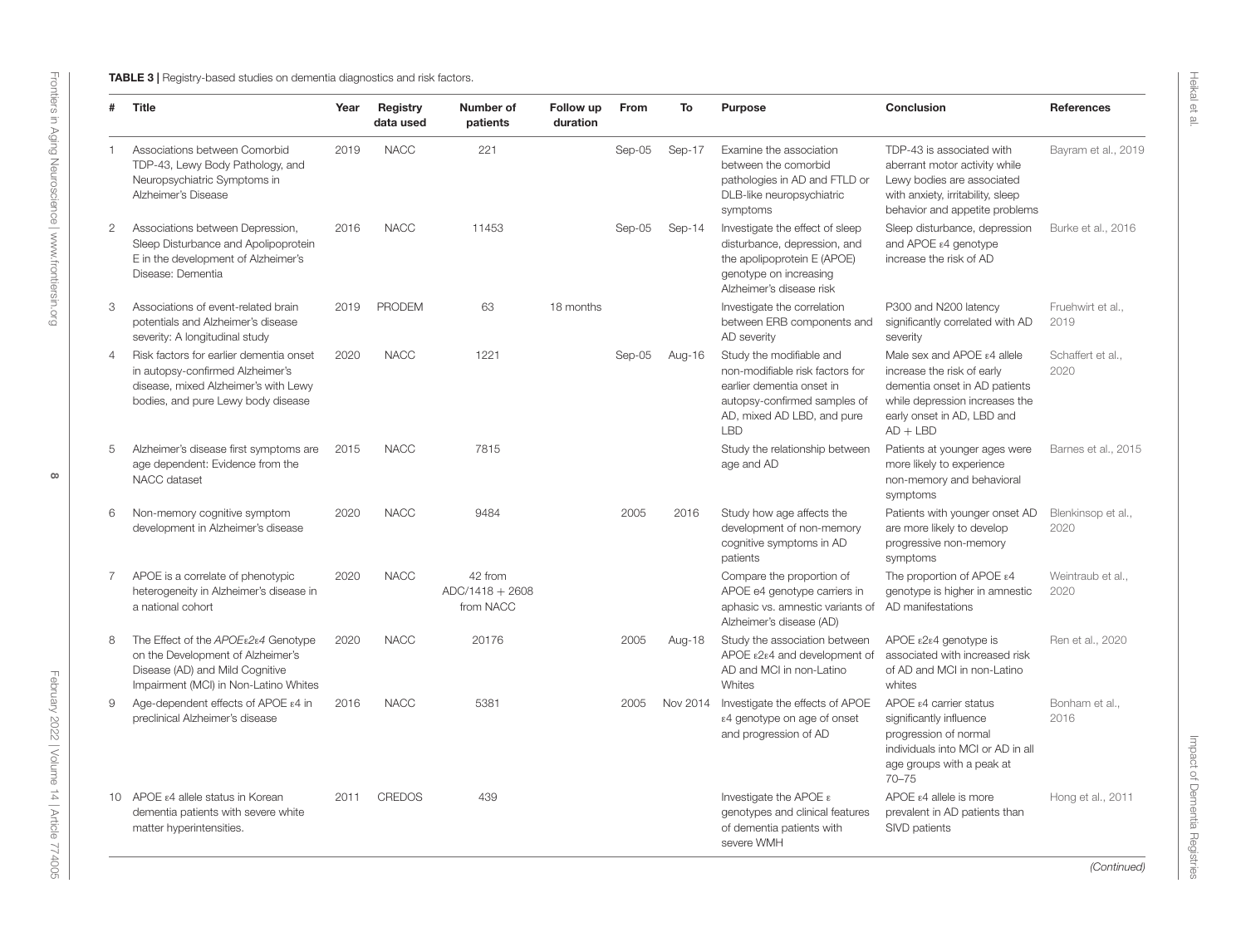| #  | Title                                                                                                                                                                                                                                       | Year | Registry<br>data used | Number of<br>patients | Follow up<br>duration | From   | To         | <b>Purpose</b>                                                                                                                                                 | Conclusion                                                                                           | <b>References</b>             |
|----|---------------------------------------------------------------------------------------------------------------------------------------------------------------------------------------------------------------------------------------------|------|-----------------------|-----------------------|-----------------------|--------|------------|----------------------------------------------------------------------------------------------------------------------------------------------------------------|------------------------------------------------------------------------------------------------------|-------------------------------|
|    | 11 Association Between White Matter<br>Hyperintensity Severity and Cognitive<br>Impairment According to the Presence<br>of the Apolipoprotein E (APOE) ε4 Allele<br>in the Elderly: Retrospective Analysis of<br>Data from the CREDOS Study | 2012 | <b>CREDOS</b>         | 5077                  |                       | Nov-05 | Dec-11     | Examine the association<br>between WMH severity and<br>cognitive function                                                                                      | Severe WMHs are associated<br>with frontal/executive<br>dysfunction                                  | Son et al., 2012              |
|    | 12 Prevalence of Traumatic Brain Injury in<br>Early vs. Late-Onset Alzheimer's<br><b>Disease</b>                                                                                                                                            | 2016 | <b>NACC</b>           | 11572                 |                       | Sep-05 | May-14     | Examine the relationship<br>between TBI and EOAD                                                                                                               | TBI is a risk factor for EOAD                                                                        | Mendez et al., 2015           |
|    | 13 History of traumatic brain injury<br>interferes with accurate diagnosis of<br>Alzheimer's dementia: a nation-wide<br>case-control study                                                                                                  | 2020 | <b>NACC</b>           | 5687                  |                       |        | June 2019. | Evaluate the impact of TBI on<br>the accuracy of clinically<br>diagnosed AD                                                                                    | TBI controls AD diagnostic<br>accuracy                                                               | Pradeep et al.,<br>2020       |
|    | 14 Quantitative EEG in Alzheimer's<br>disease: Cognitive state, resting state<br>and association with disease severity                                                                                                                      | 2014 | PRODEM                | 79                    |                       |        |            | Evaluate the usefulness of using<br>cognitive qEEG in diagnosis                                                                                                | gEEG alterations recorded<br>during mnestic activity are<br>valuable marker for disease<br>severity  | Garn et al., 2014b            |
|    | 15 Using static and dynamic canonical<br>correlation coefficients as quantitative<br>EEG markers for Alzheimer's disease<br>severity                                                                                                        | 2014 | <b>PRODEM</b>         | 79                    |                       |        |            | Analyze the static and dynamic<br>correlation between EEG<br>synchrony and EEG channel<br>groups                                                               |                                                                                                      | Waser et al., 2014            |
|    | 16 Quantitative EEG markers relate to<br>Alzheimer's disease severity in the<br>Prospective Dementia Registry Austria<br>(PRODEM)                                                                                                           | 2015 | <b>PRODEM</b>         | 118                   |                       |        |            | Determine which OEEG marker<br>or combination of markers can<br>be used in assessing AD<br>severity                                                            | Both cognitive and resting state Garn et al., 2015<br>should be used for QEEG<br>assessment          |                               |
|    | 17 Quantifying synchrony patterns in the<br>EEG of Alzheimer's patients with linear<br>and non-linear connectivity markers                                                                                                                  | 2015 | PRODEM                |                       |                       |        |            | investigate the synchrony in<br>EEG markers and their<br>association with AD severity                                                                          | EEG synchrony may reflect<br>cerebral compensatory<br>mechanisms in the early stages<br>of AD        | Waser et al., 2016            |
|    | 18 Electroencephalographic complexity<br>markers explain neuropsychological<br>test scores in Alzheimer's disease                                                                                                                           | 2014 | <b>PRODEM</b>         | 79                    |                       |        |            | Investigate the correlation<br>between AD severity and signal<br>complexity measures<br>auto-mutual information,<br>Shannon entropy and Tsallis<br>entropy     | Auto-mutual information is well<br>suited to characterize disease<br>severity in mild to moderate AD | Garn et al., 2014a            |
|    | 19 Predicting rapid cognitive decline in<br>Alzheimer's disease patients using<br>quantitative EEG markers and<br>neuropsychological test scores                                                                                            | 2016 | PRODEM                | 68                    | 1 year                |        |            | Investigate the possibility of<br>using QEEG markers and<br>neuropsychological test scores<br>to Predict Rapid Cognitive<br>Decline (RCD) among AD<br>patients |                                                                                                      | Reyes-Coronel<br>et al., 2016 |
| 20 | Quantitative EEG Markers of Entropy<br>and Auto Mutual Information in Relation<br>to MMSE Scores of Probable<br>Alzheimer's Disease Patients                                                                                                | 2017 | <b>PRODEM</b>         | 79                    |                       |        |            | Investigate the association<br>between non-linear gEEG<br>markers and mild- to moderate<br>severity of AD                                                      |                                                                                                      | Coronel et al., 2017          |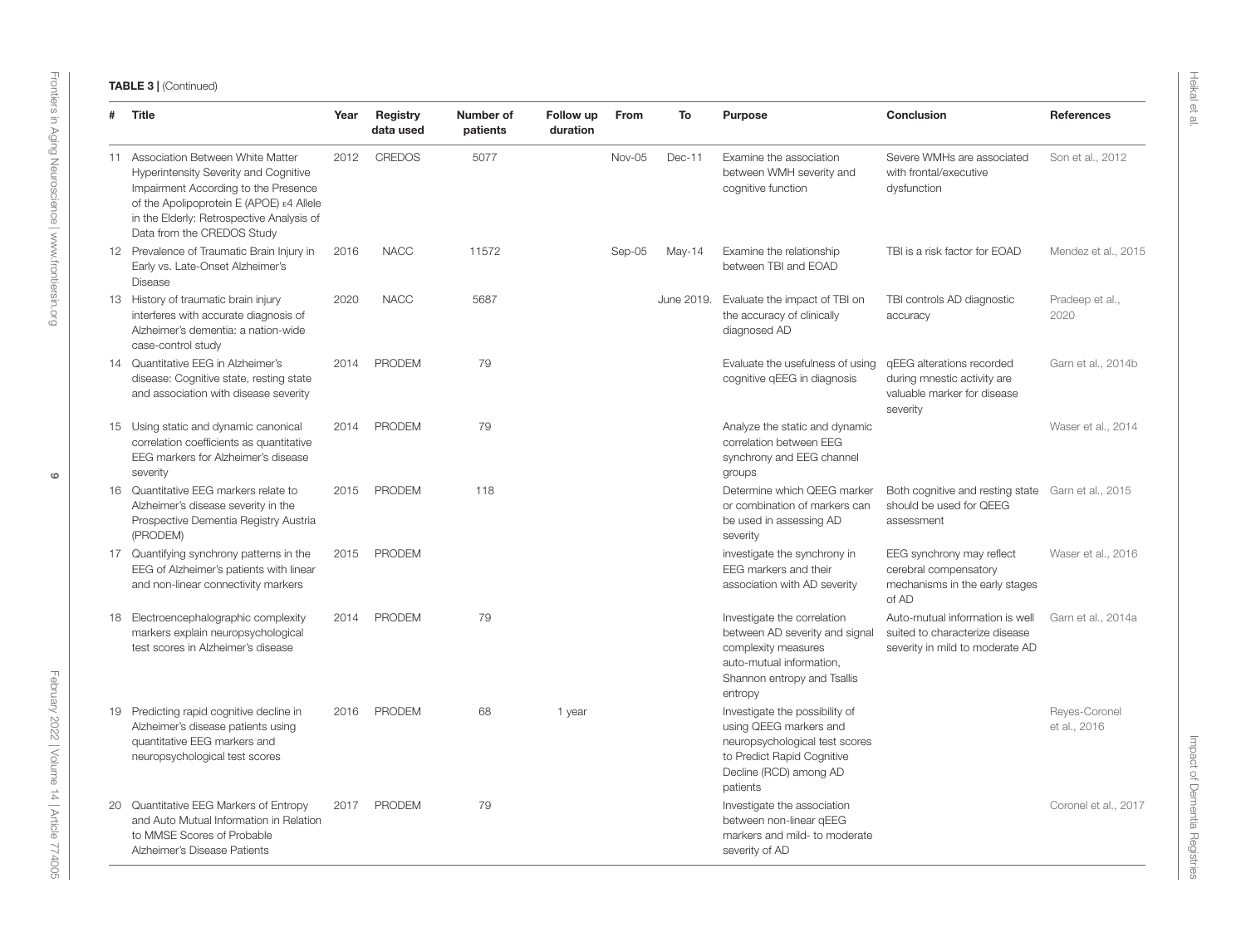### Modifiable Risk Factors

There is an increasing emphasis on identifying modifiable risk factors of dementia in order to develop better strategies to prevent the disease before symptoms can develop. Researchers have investigated a number of modifiable risks that are associated with dementia by analyzing data available in dementia registries (**[Table 3](#page-8-0)**).

History of traumatic brain injury (TBI) is, for instance, an important risk factor associated with dementia [\(Sivanandam and](#page-20-17) [Thakur,](#page-20-17) [2012\)](#page-20-17). [Mendez et al.](#page-19-24) [\(2015\)](#page-19-24) used the NACC database to investigate whether TBI is associated with early onset AD (EOAD) and found that the prevalence of TBI in EOAD patients was higher than LOAD which suggests that TBI may be a specific risk for early onset disease [\(Mendez et al.,](#page-19-24) [2015\)](#page-19-24). Another study used NACC data and reported that TBI can lead to AD misdiagnosis and reduce the accuracy of diagnosis through an increased risk of false positive results which can have serious implications for patient treatment [\(Pradeep et al.,](#page-19-25) [2020\)](#page-19-25).

Sleep disturbance and depression are considered as potential modifiable AD risk factors, as well [\(Marques et al.,](#page-19-26) [2010;](#page-19-26) [Pistacchi et al.,](#page-19-27) [2014\)](#page-19-27). NACC data investigation showed that sleep disturbance, depression as well as APOE genotype are associated with subsequent diagnosis of AD dementia [\(Burke et al.,](#page-17-6) [2016\)](#page-17-6). Overall, mental health disorders are among the strong predictors of AD diagnosis, so enhancing individuals' mental health might decrease the risk of AD developing later on [\(Xu J. et al.,](#page-21-8) [2020\)](#page-21-8). Further exploration of registries data would help identifying more risk factors and how they increase the risk of dementia and hence, determining the most appropriate strategies to avoid them.

### Electro Psychological Markers

Quantitative electroencephalogram (qEEG) is a low cost, noninvasive tool that has potential to differentiate patients with AD from normal controls [\(Dauwels et al.,](#page-18-24) [2010;](#page-18-24) [Drago et al.,](#page-18-25) [2011\)](#page-18-25). Investigating qEEG analysis and cognitive parameters among large cohorts of dementia patients is essential to evaluate whether qEEG can be used as a diagnostic marker for AD [\(Klimesch,](#page-19-28) [1999;](#page-19-28) [Garn et al.,](#page-18-26) [2014b\)](#page-18-26).

Prospective Dementia Registry Austria was a valuable source of data that facilitated qEEG research. [Garn et al.](#page-18-27) [\(2015\)](#page-18-27) reported that face-name encoding with eyes open was better than resting state and strongely correlated to MMSE scores. Early to moderate stages of AD are associated with qEEG changes that can be determined using signal processing [\(Garn et al.,](#page-18-26) [2014b\)](#page-18-26). Dauwels et al., studied various synchrony measures for AD diagnosis with EEG data and were able to identify the two synchrony measures that can distinguish MCI patients from control patients [\(Dauwels](#page-18-24) [et al.,](#page-18-24) [2010\)](#page-18-24). In addition, qEEG markers were shown to be closely related to AD severity especially in patients with MMSE scores between 15 and 26 [\(Garn et al.,](#page-18-28) [2014a,](#page-18-28) [2015;](#page-18-27) [Waser et al.,](#page-20-18) [2014,](#page-20-18) [2016;](#page-21-9) [Coronel et al.,](#page-18-29) [2017\)](#page-18-29). Moreover, PRODEM data showed that qEEG can be used to predict rapid cognitive decline in AD patients [\(Reyes-Coronel et al.,](#page-20-19) [2016\)](#page-20-19). Taking altogether, qEEG markers have potential as diagnostic markers for dementia but further investigations of their accuracy are required. Using data from different disease registries to study qEEG markers and their relevance to AD diagnosis may help establish if this tool

could be used as part of the standard diagnostic procedures for AD (**[Table 3](#page-8-0)**).

Overall, the existing dementia registries represent a valuable tool for studying the known risk factors of the disease, as well as, identifying new risk factors and markers that may help improve the accuracy of diagnostic procedures of the disease (**[Table 3](#page-8-0)**). Non-modifiable risk factors including the genetic attributes as well as the modifiable risk factors such as sleep disturbance and mental health status have been investigated by using large baseline patient data sets as well as the longitudinal follow-ups in some registries. Therefore, expanding the registry data to include more patient history is essential to allow the determination of more associated risk factors.

### Registries and Drug Treatments

Dementia patients usually receive multiple drug treatments prior to and post-diagnosis. Centrally active drugs that are frequently prescribed to dementia patients can be mainly divided into two groups: anti-dementia drugs and drugs that treat behavioral and psychological symptoms of dementia. The first group includes acetylcholinesterase inhibitors (AChEIs) that are used in mild to moderate cases and memantine, and an NMDA receptor antagonist that is used in moderate to severe cases. Antipsychotics, anxiolytics, hypnotics, antidepressants, and sedatives are all used to handle different dementia associated behavioral symptoms [\(Bond et al.,](#page-17-16) [2012;](#page-17-16) [Turró-Garriga et al.,](#page-20-20) [2015\)](#page-20-20). In addition, dementia patients usually have comorbidities such as hypertension, diabetes mellitus or dyslipidemia, among others. Thus, dementia patients are frequently prescribed many other medications besides dementia-specific drugs [\(Andersen](#page-17-17) [et al.,](#page-17-17) [2011\)](#page-17-17). Studying the effect of these treatments on large cohorts of dementia patients is crucial to determine the best management strategy of the disease and avoid the adverse side effects of polypharmacy.

Numerous studies have analyzed the data available on SveDem registry to explore the impact of medication consumption on dementia patients, as well as to compare the use of drugs among different disease subtypes (**[Table 4](#page-11-0)**). These studies have shown that anti-dementia drugs are frequently used among all patients. In patients with DLB, the use of antipsychotics was significant, which is a concern due to the potential for severe side effects [\(Johnell et al.,](#page-19-29) [2013\)](#page-19-29). Women were more likely to be treated with cholinesterase inhibitors (ChEIs) than men [\(Johnell et al.,](#page-19-29) [2013\)](#page-19-29). Additionally, patients with early onset (EOAD) received ChEIs more than patients with late age of onset (LOAD), although they were generally receiving fewer overall drugs [\(Eriksson,](#page-18-30) [2014;](#page-18-30) [Fereshtehnejad et al.,](#page-18-31) [2014b\)](#page-18-31). Patients on ChEIs were less likely to receive antipsychotics and anxiolytics than those not taking ChEIs [\(Fereshtehnejad et al.,](#page-18-31) [2014b\)](#page-18-31). However, the cautious use of medications should be considered as some medications that are used for treating dementia symptoms or even for treating other co-morbidities are xerostomic and usually cause hyposalivation and dry mouth which can increase the risk of oral complications, tooth extraction or loss [\(Lexomboon et al.,](#page-19-30) [2018\)](#page-19-30).

The ReDeGi registers data have also been used to investigate of the use of pharmaceutical medications in dementia. A study by [López-Pousa et al.](#page-19-31) [\(2012\)](#page-19-31) focused on studying patients with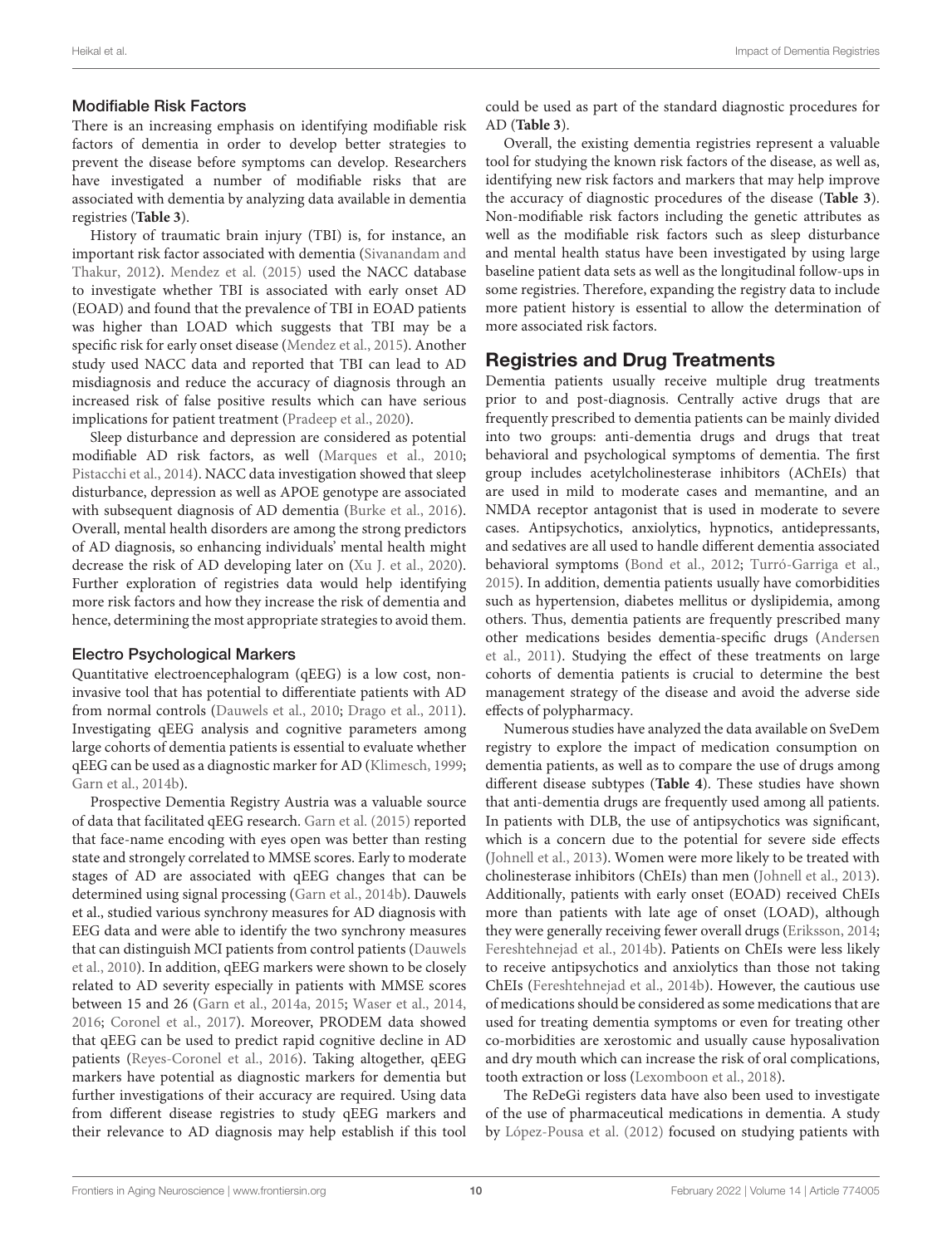<span id="page-11-0"></span>

| #              | Title                                                                                                                                                                                             | Year | Registry<br>data used | Number of<br>patients | Follow up<br>duration                                  | From | To   | Purpose                                                                                                                                | Conclusion                                                                                                      | <b>References</b>               |
|----------------|---------------------------------------------------------------------------------------------------------------------------------------------------------------------------------------------------|------|-----------------------|-----------------------|--------------------------------------------------------|------|------|----------------------------------------------------------------------------------------------------------------------------------------|-----------------------------------------------------------------------------------------------------------------|---------------------------------|
| -1             | Pharmaceutical consumption and cost<br>in patients with dementia: A longitudinal<br>study by the Registry of Dementias of<br>Girona (ReDeGi) in Catalonia (Spain)                                 | 2015 | ReDeGi                | 869                   | 2007-2008<br>followed for<br>3 years<br>(longitudinal) | 2007 |      | 2010 Assess the pharmaceutical<br>consumption and costs in<br>dementia patients                                                        |                                                                                                                 | Turró-Garriga et al.,<br>2015   |
| $\overline{2}$ | Differences in Drug Therapy between<br>Dementia Disorders in the Swedish<br>Dementia Registry: A Nationwide Study<br>of over 7,000 Patients                                                       | 2013 | SveDem                | 7570                  | 2007-2010                                              | 2007 | 2010 | Examine the differences<br>between the use of<br>anti-dementia drugs and<br>antipsychotics in dementia<br>patients                     | The use of antipsychotics was<br>high in dementia patients which<br>might be worrying                           | Johnell et al., 2013            |
| 3              | Differences in Routine Clinical Practice<br>between Early and Late Onset<br>Alzheimer's Disease: Data from the<br>Swedish Dementia Registry (SveDem)                                              | 2014 | SveDem                | 5052                  |                                                        |      |      | Investigate the differences in<br>demographics, diagnostic<br>work-up and pharmacological<br>treatment between EOAD and<br><b>LOAD</b> | EOAD patients went through<br>extended diagnostic work-up<br>and received fewer treatment<br>medications        | Eriksson, 2014                  |
| $\overline{4}$ | Anti-Dementia Drugs and<br>Co-Medication Among Patients with<br>Alzheimer's Disease                                                                                                               | 2014 | SveDem                | 5907                  |                                                        |      |      | Examine the use of<br>anti-dementia drugs in patients<br>with mild AD                                                                  | Patients taking ChEls received<br>less antipsychotics and<br>anxiolytics than other patients                    | Fereshtehnejad<br>et al., 2014b |
| 5              | The Effect of Xerostomic Medication on<br>Oral Health in Persons with Dementia                                                                                                                    | 2018 | SveDem                |                       |                                                        |      |      | Investigate the association<br>between xerostomic<br>medications use and tooth loss<br>in dementia patients                            | The continuous use of<br>xerostomic medications can<br>increase the risk for tooth loss<br>in dementia patients | Lexomboon et al.,<br>2018       |
| 6              | Consumption of Pharmaceuticals in<br>Primary Non-Alzheimer's Degenerative<br>Dementias                                                                                                            | 2012 | ReDeGi                | 235                   |                                                        |      |      | Investigate the<br>sociodemographic, clinical data<br>and drug consumption in<br>patients with different dementia<br>subtypes          |                                                                                                                 | López-Pousa et al.,<br>2012     |
| 7              | Trends in the Prescription and<br>Long-Term Utilization of Antidementia<br>Drugs Among Patients with Alzheimer's<br>Disease in Spain: A Cohort Study Using<br>the Registry of Dementias of Girona | 2017 | ReDeGi                | 2992                  | 2007-2014                                              | 2007 | 2014 | Describe the characteristics of<br>AD patients prescribed with<br>antidementia drugs and the<br>long-term trends with<br>consumption   |                                                                                                                 | Calvó-Perxas et al.,<br>2017    |
| 8              | Profile and variables related to<br>antipsychotic consumption according<br>to dementia subtypes                                                                                                   | 2012 | ReDeGi                | 1894                  | 2007-2009                                              | 2007 | 2009 | Examine the prevalence of AP<br>consumption in dementia<br>patients                                                                    | APs are extensively used to<br>treat BPSD                                                                       | Calvó-Perxas et al<br>2012a     |
| 9              | Psychotropic Drugs in Patients with<br>Alzheimer's Disease: A Longitudinal<br>Study by the Registry of Dementias of<br>Girona (ReDeGi) in Catalonia, Spain                                        | 2014 | ReDeGi                | 698                   | 2007-2008<br>followed for<br>3 years<br>(longitudinal) | 2007 | 2010 | Explore the use of psychotropic<br>drugs in AD patients and<br>examine the associated<br>demographic and clinical<br>variables         |                                                                                                                 | Calvó-Perxas et al.,<br>2014    |
|                | 43 Adherence to Clinical Practice<br>Guidelines during Dementia Work-Up in<br>a Real-World Setting: A Study from the<br>Registry of Dementias of Girona                                           | 2017 | ReDeGi                | 475                   | 2007-2011<br>and<br>2012-2015                          | 2007 | 2015 | Evaluate the adherence to GCP<br>among registry specialists                                                                            |                                                                                                                 | Turró-Garriga et al.,<br>2017   |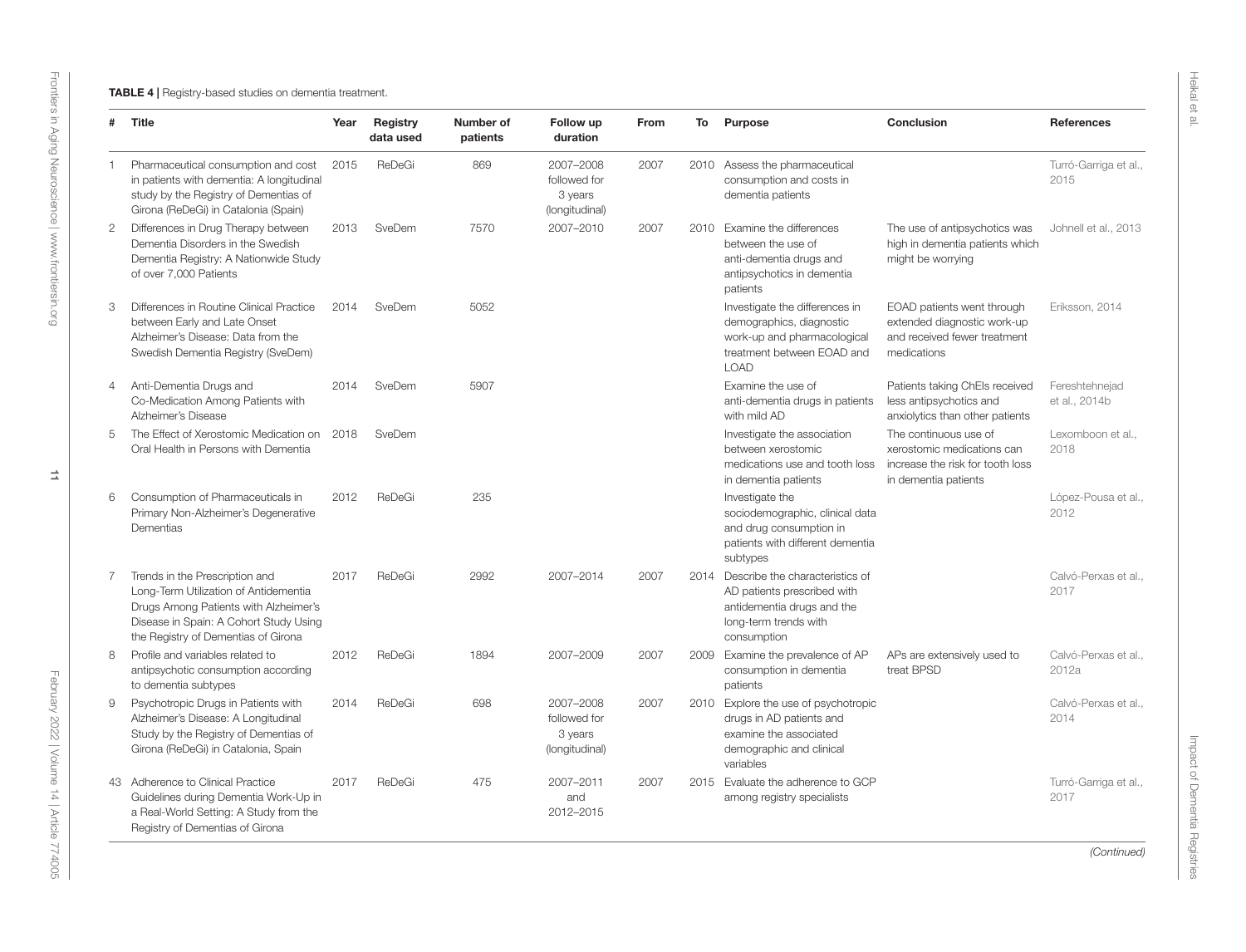| # Title                                                                                                                                                                  |      | Year Registry<br>data used | Number of<br>patients | Follow up<br>duration              | From            | To       | <b>Purpose</b>                                                                                                                                                                                | Conclusion                                                                                                                | <b>References</b>             |
|--------------------------------------------------------------------------------------------------------------------------------------------------------------------------|------|----------------------------|-----------------------|------------------------------------|-----------------|----------|-----------------------------------------------------------------------------------------------------------------------------------------------------------------------------------------------|---------------------------------------------------------------------------------------------------------------------------|-------------------------------|
| 10 Anticholinergic Burden and Risk of<br>Stroke and Death in People with<br>Different Types of Dementia                                                                  |      | 2018 SveDem                | 39107                 | 2.31 years                         |                 |          | Dec 31 2014 Study the total anticholinergic<br>cognitive burden (ACB) and<br>how it associates with risk of<br>stroke and death in people with medicines<br>different dementia subtypes       | The risk of stroke and death<br>increase in dementia patients<br>with the use of anticholinergic                          | Tan et al., 2018a             |
| 11 Acetylcholinesterase inhibitors and risk 2018 SveDem<br>of stroke and death in people with<br>dementia                                                                |      |                            | 44288                 |                                    |                 |          | Study the effect of using<br>acetylcholinesterase inhibitor<br>(AChEI) on the risk of ischemic<br>stroke and death in people with AChEls<br>dementia                                          | The risk of ischemic stroke and Tan et al., 2018b<br>death in dementia patients<br>decrease with the use of               |                               |
| 12 Antipsychotic Treatment Associated<br>with Increased Mortality Risk in Patients<br>with Dementia. A Registry-Based<br>Observational Cohort Study                      | 2019 | SveDem                     | 56048                 |                                    |                 |          | Aug 28 2016 Assess the mortality causes in<br>dementia patients treated with<br>typical and atypical<br>antipsychotic drugs (APDs)                                                            | The use of atypical and typical<br>APDs is associated with<br>increased risk of death in<br>patients with dementia        | Schwertner et al.,<br>2019    |
| 13 Antidepressants and mortality risk in a<br>dementia cohort: data from SveDem.<br>the Swedish Dementia Registry                                                        |      | 2016 SveDem                | 20050                 |                                    | May<br>1st-2007 |          | Oct 31-2013 Investigate the association<br>between the use of<br>antidepressants and mortality<br>risk in dementia patients                                                                   | The use of antidepressants is<br>associated with lower risk of<br>mortality especially in<br>Alzheimer's disease patients | Enache et al., 2016           |
| 14 Measuring anticholinergic exposure in<br>patients with dementia: A comparative<br>study of nine anticholinergic risk scales                                           | 2018 | ReDeGi                     | 5323                  | 2007-2014                          | 2007            | 2014     | Describe the prevalence of<br>anticholinergic consumption                                                                                                                                     |                                                                                                                           | Turró-Garriga et al.,<br>2018 |
| 15 Pain treatment and its cost in old<br>people with dementia: a descriptive<br>analysis from the Registry of Dementias<br>of Girona (ReDeGi)                            | 2012 | ReDeGi                     | 1186                  | 2007-2008<br>(cross-<br>sectional) | 2007            | 2008     | Describe the use and cost of<br>analgesics in dementia patients                                                                                                                               |                                                                                                                           | Calvó-Perxas et al.,<br>2013  |
| 16 Cholinesterase inhibitors in patients<br>with diabetes mellitus and dementia: an<br>open-cohort study of $\sim$ 23 000 patients<br>from the Swedish Dementia Registry | 2020 | SveDem                     | 22620                 |                                    | 2007            | Dec 2015 | To assess the causes of<br>mortality in patients with DM<br>and dementia who were<br>prescribed ChEI, and to<br>compare the mortality rate in<br>patients with or without DM<br>who used ChEI | ChEI treatment was associated Secnik et al., 2020a<br>with lower mortality rate in<br>patients with DM or AD              |                               |
| 17 Long-term Effects of Cholinesterase<br>Inhibitors on Cognitive Decline and<br>Mortality                                                                               | 2021 | SveDem                     | 31,054                |                                    | 2007            | 2017     | Investigate the effect of using<br>ChEls on slowing cognitive<br>decline and decreasing<br>dementia or death risk in<br>Alzheimer's dementia.                                                 | ChEI treatment is associated<br>with cognitive benefits as well<br>as decreased death risk.                               | Xu et al., 2021               |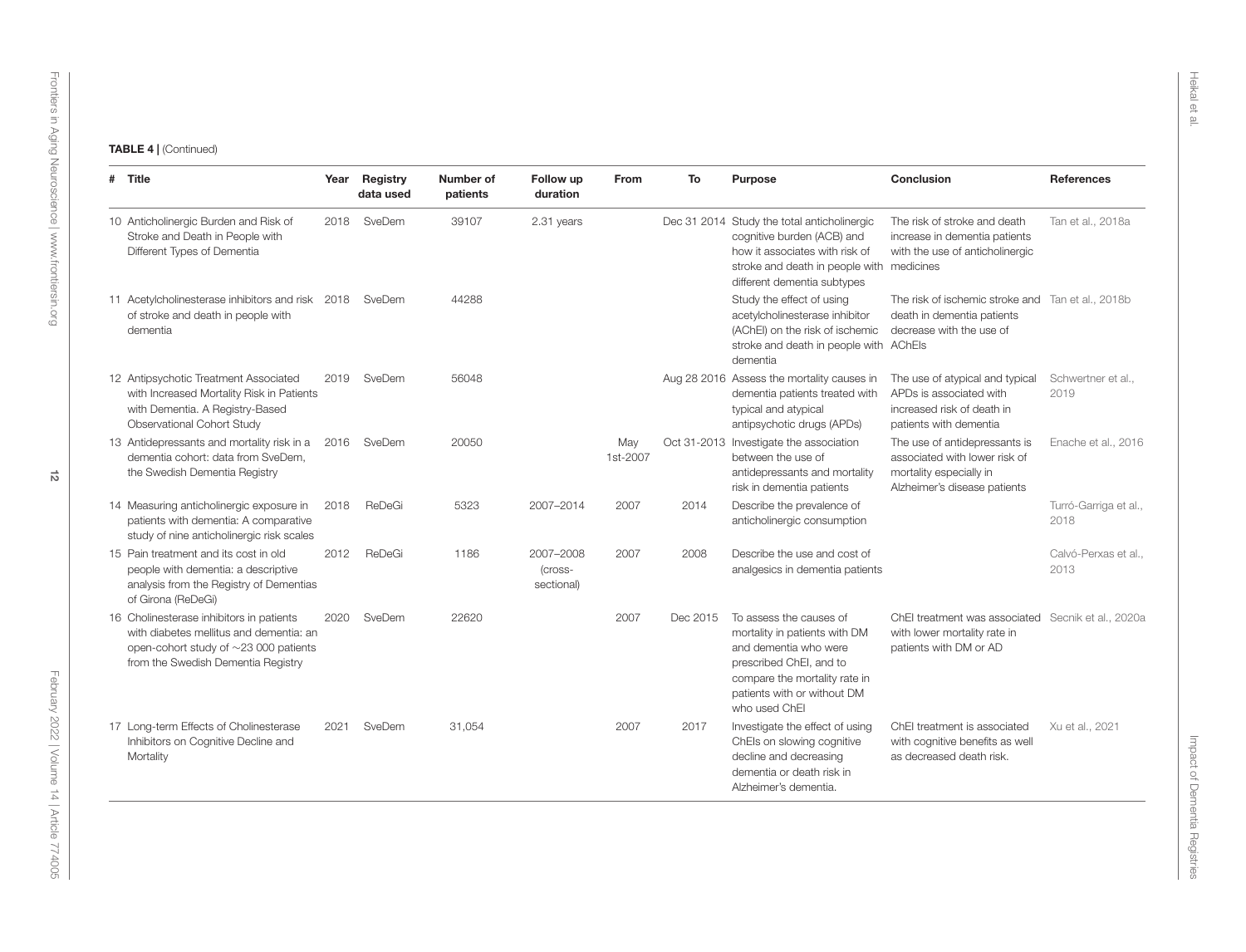non-AD dementia (n-ADD) subtypes in terms of clinical data and patterns of prescribing. They reported that the use of antidementia medications including ChEIs was very frequent among patients with n-ADD although those pharmaceuticals are not effective for n-ADD according to the guidelines [\(López-Pousa](#page-19-31) [et al.,](#page-19-31) [2012;](#page-19-31) [O'Brien et al.,](#page-19-35) [2017\)](#page-19-35). Age also played a role in ChEIs use as with advances in age, there was more likelihood that the patient would be on memantine and ChEIs rather than ChEIs alone [\(Calvó-Perxas et al.,](#page-18-39) [2017\)](#page-18-39). Additionally, atypical antipsychotics were extensively used in dementia patients to treat their behavioral and psychological symptoms despite the increased risk of adverse effects [\(Calvó-Perxas et al.,](#page-18-40) [2012a,](#page-18-40) [2014\)](#page-18-41). Besides the risk of adverse effects, higher pharmaceutical use increases the costs of dementia disease management [\(Turró-](#page-20-20)[Garriga et al.,](#page-20-20) [2015\)](#page-20-20). Accordingly, the risk-benefit ratio should be considered prior to prescribing treatments to dementia patients. Furthermore, guidelines should be improved to recommend the most effective treatment strategy for severe dementia patients [\(Turró-Garriga et al.,](#page-20-28) [2017\)](#page-20-28).

As mentioned earlier, the consumption of medication at the time of diagnosis is associated with higher risk of mortality [\(Garcia-Ptacek et al.,](#page-18-13) [2014a,](#page-18-13) [2016;](#page-18-17) [García-Ptacek et al.,](#page-18-16) [2014b\)](#page-18-16). A wide range of medications are prescribed to dementia patients to treat behavioral symptoms, but they can be associated with serious side effects. Several studies assessed the effectiveness of the commonly used medications in dementia and their influence on the risk of mortality [\(Calvó-Perxas et al.,](#page-18-42) [2013;](#page-18-42) [Enache et al.,](#page-18-43) [2016;](#page-18-43) [Tan et al.,](#page-20-29) [2018a](#page-20-29)[,b;](#page-20-30) [Schwertner et al.,](#page-20-31) [2019\)](#page-20-31). Although antidepressants are commonly used to treat dementia patients, they may neither increase nor decrease the risk of mortality. However, it was shown that the use of antidepressants during prodromal stages and prior to dementia diagnosis for 3 consecutive years is associated with decreased risk of mortality especially in AD patients [\(Enache et al.,](#page-18-43) [2016\)](#page-18-43).

Medications with anticholinergic properties are commonly used in dementia patients [\(Roe et al.,](#page-20-32) [2002\)](#page-20-32). Turró-Garriga et al., described the prevalence of anticholinergic exposure in dementia patients to be 36.3–69% determined based on the severity of the disease [\(Turró-Garriga et al.,](#page-20-33) [2018\)](#page-20-33). However, the aggregated effects of anticholinergic medicines, known as anticholinergic burden, have significant adverse effects on cognitive and physical functions of patients [\(Fox et al.,](#page-18-44) [2014a;](#page-18-44) [Gray et al.,](#page-19-36) [2015\)](#page-19-36). Tan et al., investigated the effect of anticholinergic burden on stroke outcomes and mortality risk in dementia patients. They reported that an increased risk of stroke is usually associated with the use of anticholinergic medicines and hence it increases the risk of mortality [\(Tan et al.,](#page-20-29) [2018a\)](#page-20-29). In contrast, the use of ChEIs in dementia and AD patients was associated with lower risk of stroke and death [\(Tan et al.,](#page-20-30) [2018b\)](#page-20-30). Moreover, the impact of antipsychotics use on mortality risk was also explored. The use of both typical and atypical antipsychotic drugs was associated with higher mortality risk in patients with dementia [\(Schwertner et al.,](#page-20-31) [2019\)](#page-20-31).

Disease registries have enabled clinicians and researchers to gain insights into the commonly used medications and their effectiveness and adverse effects in managing dementia. Using SveDem [\(Xu et al.,](#page-21-11) [2021\)](#page-21-11) found that cholinesterase

inhibitors use was associated with higher memory over time (as measured by MMSE) and lower death compared to patients not using Cholinesterase inhibitors. Similarly, using SveDem [\(Secnik et al.,](#page-20-34) [2020a\)](#page-20-34), found that cholinesterase inhibitors use was associated with reduced mortality. One study found that cholinesterase inhibitors use reduces neurological and functional problems in pre-stroke dementia [\(Wakisaka et al.,](#page-20-35) [2021\)](#page-20-35). By using different registries, cholinesterase inhibitors were found to be associated with better cognition in patients with vascular dementia [\(Battle et al.,](#page-17-18) [2021\)](#page-17-18).

However, more data on the medications used pre- and post- dementia diagnosis should be considered when registering patients. The duration of treatment and the actual doses are also important to consider. Having an integrated patient registry that contains all the information about treatment history will help with studying the effectiveness of different anti-dementia medications and predicting the adverse effects that could arise when using multiple medications and thereby help improve the current treatment approaches and allow for better disease management. Identifying more precised treatment approaches will also lead to enhanced patients' quality of life which is the most important objective of all registry initiatives as well, as the studies build on them.

## DEMENTIA REGISTRIES ADVANCE OUR KNOWLEDGE OF THE DISEASE

### Association of Dementia With Other **Diseases**

To date, little attention has been paid to research on the specific healthcare needs of dementia patients. Dementia is more common in people with older ages who often have other medical problems or comorbidities [\(Fox et al.,](#page-18-45) [2014b\)](#page-18-45). Several comorbidities including diabetes, cardiac diseases, pulmonary diseases, musculoskeletal disorders, mental disorders and others have been reported commonly in dementia patients and shown to reduce their quality of life [\(Schubert et al.,](#page-20-36) [2006;](#page-20-36) [Martín-](#page-19-37)[García et al.,](#page-19-37) [2013\)](#page-19-37). In addition, the elimination of some of these comorbidities including diabetes, depression and hypertension may help reduce the percentage of new cases diagnosed with dementia [\(Livingston et al.,](#page-19-38) [2017\)](#page-19-38). Accordingly, early prediction, diagnosis and management of new conditions that are associated with dementia patients may help decrease the severity of the disease and improving their quality of life [\(Marengoni et al.,](#page-19-39) [2009;](#page-19-39) [Thorpe et al.,](#page-20-37) [2012\)](#page-20-37). The availability of data recorded for patients with dementia in the several international registries has allowed researchers to investigate the risk of other diseases that may be associated with dementia and to create comorbidity profiles for the different dementia subtypes [\(Fereshtehnejad et al.,](#page-18-46) [2014a;](#page-18-46) **[Table 5](#page-14-0)**).

The relationship between hypercholesterolemia (HC) and AD was among the comorbidities that warranted investigation as HC was shown to accelerate AD pathology in animal studies [\(Xu C. et al.,](#page-21-12) [2020\)](#page-21-12). Using neuropathological and clinical data of the large national sample with autopsies from NACC, a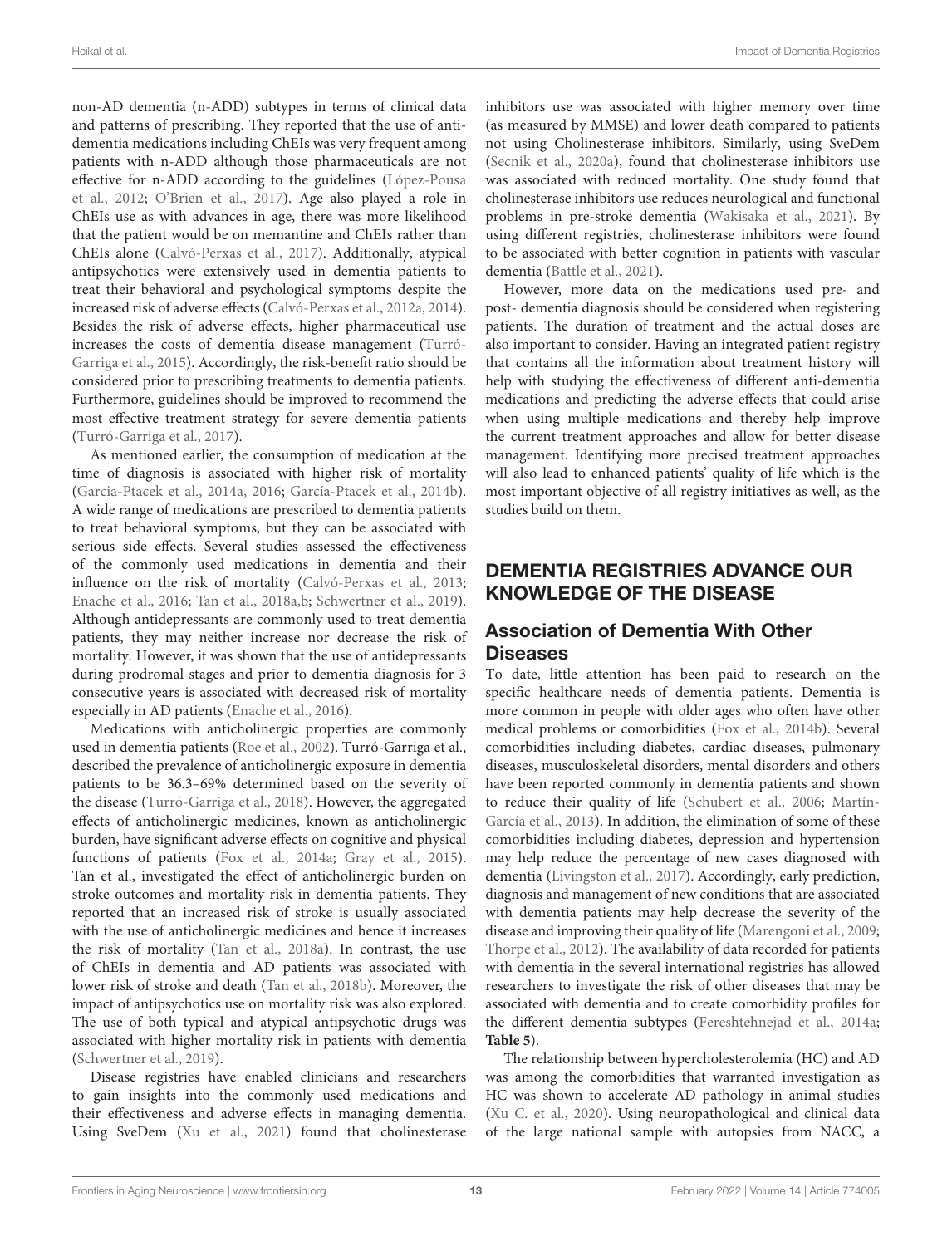<span id="page-14-0"></span>

| # Title                                                                                                                         | Year | Registry<br>data used             | <b>Number of patients</b>                                 | Follow up<br>duration | From        | To          | Purpose                                                                                                                                                                                                         | Conclusion                                                                                                                                                                                      | References                |
|---------------------------------------------------------------------------------------------------------------------------------|------|-----------------------------------|-----------------------------------------------------------|-----------------------|-------------|-------------|-----------------------------------------------------------------------------------------------------------------------------------------------------------------------------------------------------------------|-------------------------------------------------------------------------------------------------------------------------------------------------------------------------------------------------|---------------------------|
| 1 Association of Hypercholesterolemia<br>with Alzheimer's Disease Pathology and<br>Cerebral Amyloid Angiopathy                  | 2020 | <b>NACC</b>                       | 3508 (autopsies)                                          |                       | 2005        | 2017        | Study the association between<br>hypercholesterolemia (HC) and<br>risk of AD neuropathology                                                                                                                     | HC significantly associated with Xu C. et al., 2020<br>increased severity of AD                                                                                                                 |                           |
| 2 Intensive control of hypertension and<br>risk of Alzheimer's dementia in older<br>adults with depression                      | 2020 | <b>NACC</b>                       | 5587                                                      |                       | Sep 2005    | Mar<br>2019 | Investigate the association<br>between intensive control of<br>systolic blood pressure and the<br>risk of AD dementia                                                                                           | Controlling systolic BP<br>intensively in older adults with<br>hypertension and depression<br>was associated with increased<br>risk of AD                                                       | Yeung et al., 2020        |
| 3 Diabetes in a Large Dementia Cohort:<br>Clinical Characteristics and Treatment<br>from the Swedish Dementia Registry          | 2017 | SveDem                            | 29630 (4881 with<br>diabetes)                             |                       | May<br>2007 | Dec<br>2012 | Study the clinical<br>characteristics and<br>pharmacological treatment in<br>dementia patients with diabetes                                                                                                    | Diabetes was associated with<br>younger age at the time of<br>dementia diagnosis, as well as<br>less administered dementia<br>medications which might<br>suggest less dementia control          | Secnik et al., 2017       |
| 4 Interaction between APOE genotype<br>and diabetes in cognitive decline                                                        | 2020 | <b>NACC</b>                       | 24967                                                     |                       | Sep 2005    | Sep<br>2018 | Investigate the association<br>between diabetes and cognitive<br>decline and neuropathological<br>changes depending on APOE<br>genotype                                                                         | Diabetic patients showed<br>accelerated cognitive decline<br>especially those who are APO2<br>or APOE3 carriers while APOE4<br>carriers were already vulnerable<br>to vascular impairment       | Shinohara et al<br>2020   |
| 5 Heart failure and dementia: survival in<br>relation to types of heart failure and<br>different dementia disorders             | 2015 | SveDem<br>and<br><b>RiksSvikt</b> | 775                                                       |                       | 2007        | Oct<br>2013 | Investigate the association<br>between dementia and its<br>subtypes and heart failure (HF)<br>with an assessment to the<br>survival of dementia patients                                                        | Vascular dementia was the<br>most common dementia<br>disorder, neither HF nor<br>dementia were associated with<br>survival                                                                      | Cermakova et al.,<br>2015 |
| 6 Management of Acute Myocardial<br>Infarction in Patients with Dementia:<br>Data from SveDem, the Swedish<br>Dementia Registry | 2017 | SveDem                            | 525                                                       | 228 days              | May<br>2007 | Dec<br>2012 | Investigate the factors<br>regulating the use of invasive<br>procedures in managing acute<br>myocardial infarction (AMI) in<br>dementia patients and whether<br>these procedures will enhance<br>their survival | Age and cognitive status are<br>factors that determine using<br>invasive procedures in the<br>management of AMI patients<br>with better survival                                                | Cermakova et al.,<br>2017 |
| 7 Acute Stroke Care in Dementia: A<br>Cohort Study from the Swedish<br>Dementia and Stroke Registries                           | 2018 | SveDem<br>and<br>Riksstroke       | 1356<br>Dementia + AIS/6755<br>$AIS + no$ dementia        |                       | 2010        | 2014        | Evaluate the hospital<br>management of acute ischemic<br>stroke (AIS) with and without<br>dementia                                                                                                              | Ischemic stroke patients with<br>dementia had equal access to<br>stroke unit care as<br>non-dementia patients, their<br>stays were shorter, and they<br>received less diagnostic<br>assessments | Zupanic et al., 2018      |
| 8 Secondary Stroke Prevention After<br>Ischemic Stroke in Patients with<br>Alzheimer's Disease and Other<br>Dementia Disorders  | 2020 | SveDem<br>and<br>Riksstroke       | 1410 dementia with IS<br>(332 AD)/7150<br>non-dementia IS | 3 years               | 2007        | 2014        | Compare secondary stroke<br>prevention rate after 3 years of<br>first ischemic stroke in<br>dementia and non-dementia<br>patients                                                                               | Dementia is a predictor of the<br>treatment plan used<br>post-stroke for secondary<br>stroke prevention                                                                                         | Zupanic et al., 2020      |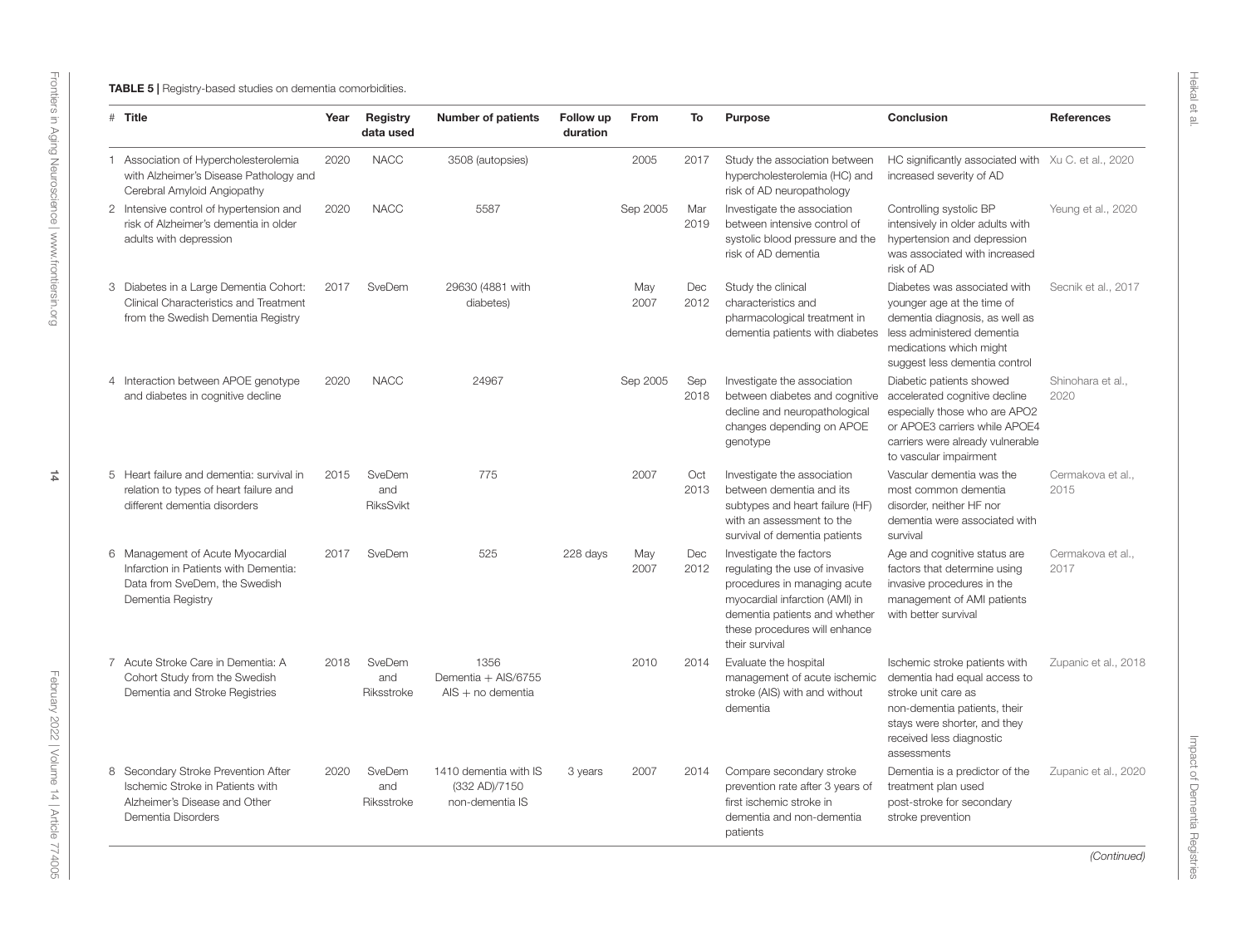|   | # Title                                                                                                                                                                       | Year | <b>Registry</b><br>data used | <b>Number of patients</b>                               | Follow up<br>duration | From        | To                 | <b>Purpose</b>                                                                                                                             | Conclusion                                                                                                                                                           | <b>References</b>             |
|---|-------------------------------------------------------------------------------------------------------------------------------------------------------------------------------|------|------------------------------|---------------------------------------------------------|-----------------------|-------------|--------------------|--------------------------------------------------------------------------------------------------------------------------------------------|----------------------------------------------------------------------------------------------------------------------------------------------------------------------|-------------------------------|
| 9 | Prestroke Mobility and Dementia as<br>Predictors of Stroke Outcomes in<br>Patients Over 65 Years of Age: A<br>Cohort Study from The Swedish<br>Dementia and Stroke Registries | 2018 | SveDem<br>and<br>Riksstroke  | 1689<br>Dementia + stroke/7973<br>non-dementia + stroke | 3 months              | 2007        | 2014               | Investigate the prestroke<br>mobility dependency and<br>dementia and their association<br>with functioning and mortality<br>outcomes       | A high burden after stroke was<br>found in dementia patients                                                                                                         | Garcia-Ptacek<br>et al., 2018 |
|   | 10 Stroke as a Cause of Death in Death<br>Certificates of Patients with Dementia:<br>A Cohort Study from the Swedish<br>Dementia Registry                                     | 2019 | SveDem                       | 49823                                                   |                       | May<br>2007 | Dec<br>2014        | Describe the characteristics of<br>dementia patients dying from<br>stroke                                                                  | Stroke was underestimated as<br>a cause of death in death<br>certificates of dementia patients                                                                       | Subic et al., 2018b           |
|   | 11 Treatment of Atrial Fibrillation in Patients 2018<br>with Dementia: A Cohort Study from<br>the Swedish Dementia Registry                                                   |      | SveDem                       | 8096                                                    |                       | 2007        | 2014               | Study the benefits and<br>complications of using<br>anticoagulants in the treatment<br>of atrial fibrillation in patients<br>with dementia | Warfarin treatment is<br>associated with lower risk of<br>developing stroke and death<br>which indicates its benefits in<br>treating AF in patients with<br>dementia | Subic et al., 2018a           |
|   | 12 Thrombolysis in acute ischemic stroke<br>in patients with dementia                                                                                                         | 2017 | SveDem<br>and<br>Riksstroke  | 1356<br>Dementia + AIS/6755<br>$non-dementia + AIS$     | 3 months              | 2010        | 2014               | Assess the outcomes of using<br>intravenous thrombolysis for<br>treating AIS in dementia<br>patients                                       | There were no significant<br>differences among dementia or<br>non-dementia patients<br>receiving IVT                                                                 | Zupanic et al., 2017          |
|   | 13 Increased risk of epilepsy in patients<br>registered in the Swedish Dementia<br>Registry                                                                                   | 2019 | SveDem                       | 81192 Dementia/223933<br>Control                        |                       |             | Dec<br>2017        | Investigate the incidence and<br>risk factors of epilepsy in<br>dementia patients                                                          | The risk of epilepsy increases in Zelano et al., 2020<br>patients with dementia<br>particularly young-onset<br>Alzheimer's disease                                   |                               |
|   | 14 Dementia Diagnosis Is Associated with<br>Changes in Antidiabetic Drug<br>Prescription: An Open-Cohort Study of<br>$\sim$ 130,000 Swedish Subjects over<br>14 Years         | 2020 | SveDem                       | 133318 (12284 with<br>dementia and DM)                  |                       | 2005        | 2018               | Review the pharmacological<br>adaptation in diabetes<br>treatment in dementia patients                                                     | Dementia patients are less likely Secnik et al., 2020b<br>to receive new diabetes<br>medications and are more likely<br>to have insulin dispensation                 |                               |
|   | 15 Cholinesterase inhibitors in patients<br>with diabetes mellitus and dementia: an<br>open-cohort study of $\sim$ 23 000 patients<br>from the Swedish Dementia Registry      | 2020 | SveDem                       | 22660 (3176 with DM)                                    |                       | 2007        | <b>Dec</b><br>2015 | Evaluate the effectiveness of<br>ChEls in patients with DM and<br>dementia                                                                 | ChEls showed to reduce<br>mortality risk in patients with<br>DM and AD or dementia.<br>particularly donepezil and<br>galantamine                                     | Secnik et al., 2020a          |
|   | 16 Risk of epilepsy diagnosis after a first<br>unprovoked seizure in dementia                                                                                                 | 2020 | SveDem                       | 1039/743 controls                                       |                       | 2007        | 2017               | Study the risk of epilepsy<br>diagnosis in patients with<br>dementia after an unprovoked<br>seizure                                        | Epilepsy cannot be diagnosed<br>after having a first seizure on<br>the basis that patients have<br>dementia                                                          | Mahamud et al<br>2020         |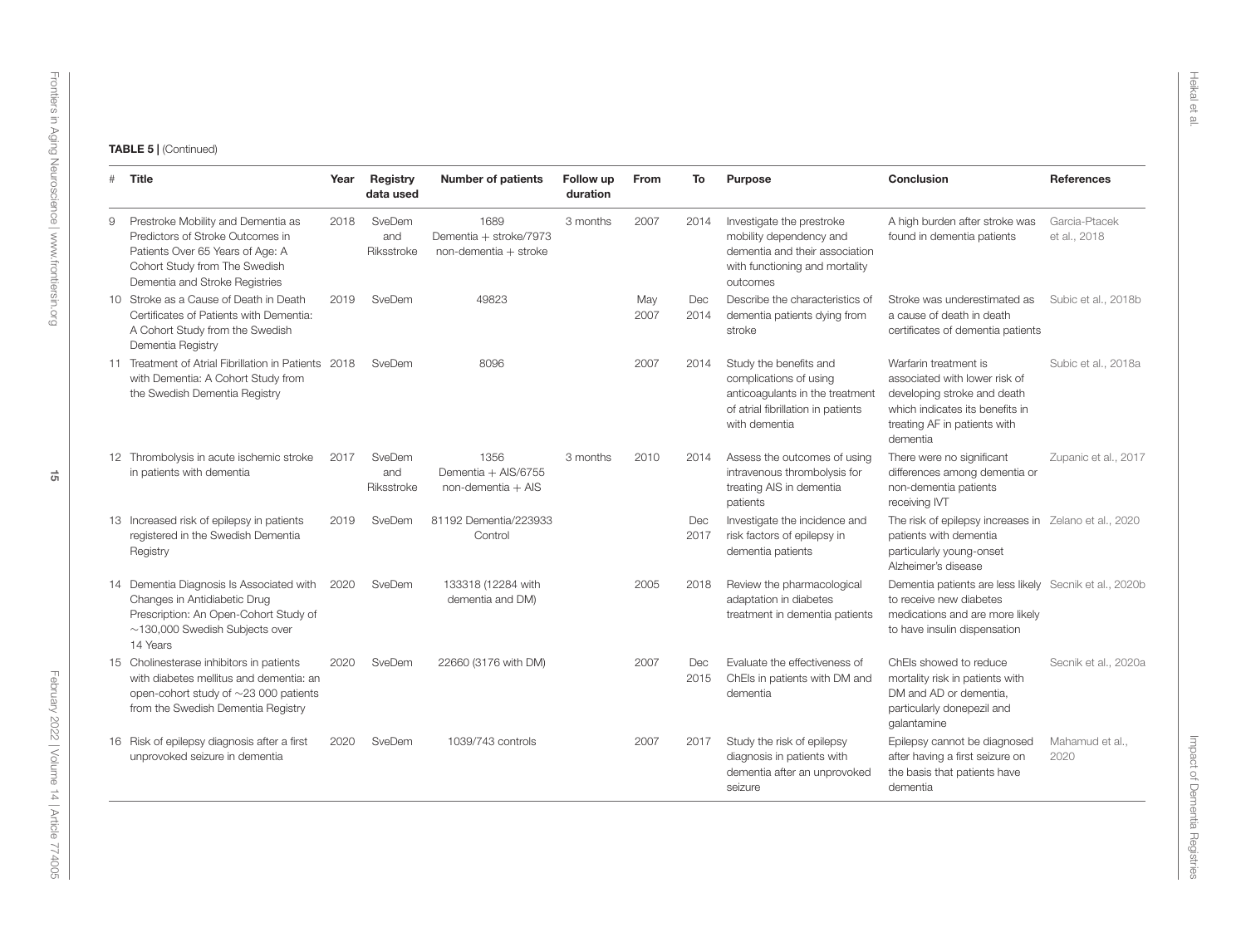group of researchers were able to investigate the association of hypercholesterolemia (HC) with AD. They suggested that the severity of AD disease was increased with the existence of HC. The association of the two diseases was significant even when the model was adjusted to control the ApoE genotype [\(Xu C.](#page-21-12) [et al.,](#page-21-12) [2020\)](#page-21-12). In addition, data from NACC helped to investigate the association between controlling systolic blood pressure and the risk of AD. Survival analyses in older adults with treated hypertension and comorbid depression showed that the intensive control of systolic blood pressure was associated with risk of AD. The actual reasons are not yet fully understood, however, the cautious management of hypertension in these vulnerable groups will be needed [\(Yeung et al.,](#page-21-19) [2020\)](#page-21-19).

Diabetes Mellitus was also one of the comorbidities that needed investigation as several studies suggested its association with the risk of dementia and AD [\(Lu et al.,](#page-19-41) [2009;](#page-19-41) [Mittal](#page-19-42) [and Katare,](#page-19-42) [2016\)](#page-19-42). Data from SveDem was used in a registrybased study to investigate large cohort of dementia patients with diabetes and its impact on their clinical characteristics and treatment. The study reported that diabetic patients were younger than control patients when diagnosed with dementia and they received less dementia medications [\(Secnik et al.,](#page-20-43) [2017\)](#page-20-43). In addition, researchers initiated an open-cohort study to evaluate the effectiveness of some dementia medications including ChEIs in patients with diabetes. They reported that patients with diabetes and dementia or AD had reduced mortality risk when receiving ChEIs, particularly donepezil and galantamine [\(Secnik](#page-20-34) [et al.,](#page-20-34) [2020a\)](#page-20-34). On the other hand, Scenik et al., examined the pharmacological changes in the treatment of diabetes in patients with dementia. They indicated that dementia patients were less likely to receive new diabetes medications and they had higher insulin dispensation ratio than non-dementia controls [\(Secnik et al.,](#page-20-44) [2020b\)](#page-20-44). Reviewing NACC data showed also that diabetes is associated with accelerated cognitive decline in patients with APOE2 and APOE3 genotypes but not APOE4 carriers [\(Shinohara et al.,](#page-20-45) [2020\)](#page-20-45). Thus, dementia registries data have contributed to our understanding of the relation between dementia and diabetes and the management of patients with both comorbidities. Further research will be crucial to determine the most appropriate treatment plan to increase patients' survival and decrease the severity of cognitive impairment [\(Secnik et al.,](#page-20-43) [2017\)](#page-20-43). Understanding the mechanisms by which diabetes is associated with dementia will help, as well as understanding new management approaches.

Cognitive impairment frequently occurs with cardiovascular diseases (CVD) and heart failure (HF) but the underlying mechanisms remain unclear. Various studies reported that cognitive impairment is a risk factor of CVD which make CVD and HF patients are at increased risk of developing dementia or AD [\(Angermann et al.,](#page-17-19) [2012;](#page-17-19) [Roher,](#page-20-46) [2015\)](#page-20-46). To investigate the relationship between HF and dementia, researchers used SveDem data to study the difference in prognosis in patients with HF and dementia, assess the proportion of different dementia subtypes among HF patients and describe their clinical characteristics. They found that vascular dementia was the most common subtype associated with HF with no associated survival in either dementia or HF patients [\(Cermakova et al.,](#page-18-3) [2015\)](#page-18-3). SveDem data

was also used to study patients with acute myocardial infarction (AMI) and dementia, and whether using invasive procedures in their management would affect their survival. Using invasive procedures can enhance the survival of patients with dementia and AMI [\(Cermakova et al.,](#page-18-50) [2017\)](#page-18-50). Moreover, Subic et al., studied the benefits and complications associated with anticoagulant therapy in patients with dementia and atrial fibrillation (AF). Patients on warfarin had decreased risk of developing ischemic stroke unlike those on antiplatelets which increased Ischemic Stroke risk. Using warfarin was associated with lower mortality rate in dementia patients which indicates the benefits of warfarin on stroke prevention [\(Subic et al.,](#page-20-47) [2018a\)](#page-20-47).

Cerebrovascular disease usually coexists with dementia and dementia patients are at increased risk of developing strokes which increases their disability and dependency [\(Hay et al.,](#page-19-43) [2017;](#page-19-43) [Subic et al.,](#page-20-48) [2017\)](#page-20-48). Accordingly, managing dementia patients become more challenging when acute stroke exists [\(Saposnik et al.,](#page-20-49) [2011\)](#page-20-49). Previous studies proposed that dementia negatively affects survival and outcomes of stroke, but little attention was given to the management of patients with dementia and stroke [\(Saposnik et al.,](#page-20-49) [2011,](#page-20-49) [2012\)](#page-20-50). Data from SveDem registry allowed researchers to investigate the association between dementia and stroke, and the provided care plans (**[Table 5](#page-14-0)**). Gracia-Ptacek et al., investigated prestroke mobility dependency and its association with dementia and post-stroke outcomes. They demonstrated that dementia patients were more likely to have impaired functionality and dependency prior to stroke. After stroke, dementia patients had a higher likelihood of developing poor mobility, disability and accordingly increased residential assistance and mortality [\(Garcia-Ptacek et al.,](#page-18-51) [2018\)](#page-18-51). Investigating this higher mortality rate in dementia patients revealed that most of the dementia patients who had ischemic stroke in their death certificates were not registered in the Swedish stroke registry (Riksstroke), which makes the accuracy of these death certificates questionable [\(Subic et al.,](#page-20-51) [2018b\)](#page-20-51). Zupanic et al., studied the hospital management of acute ischemic stroke patients with dementia. They reported that there was no difference in most of the aspects of stroke care between patients with or without dementia as all had equal access to stroke unit care [\(Zupanic et al.,](#page-21-20) [2018\)](#page-21-20). SveDem data was used, as well, to study the treatment plans of secondary stroke prevention to decrease cognitive decline by comparing between patients with and without dementia. The study reported that patients with dementia were more likely to receive antiplatelets poststroke while they were less likely to receive anticoagulants, statins and blood pressure lowering medications [\(Zupanic et al.,](#page-21-4) [2020\)](#page-21-4). In addition, the administration of intravenous thrombolysis showed no significant difference among patients with or without dementia [\(Zupanic et al.,](#page-21-21) [2017\)](#page-21-21). These results may represent a new target to improve the quality of care of dementia patients.

Epilepsy has also been examined to investigate whether its risk increases with dementia. Examining SveDem large cohorts, Zelano et al., found that the risk of subsequent epilepsy increases with dementia [\(Zelano et al.,](#page-21-22) [2020\)](#page-21-22). When studying the risk of epilepsy diagnosis after the first unprovoked seizure in patients with dementia, researchers suggested that epilepsy cannot be diagnosed after the first seizure only on the basis that a patient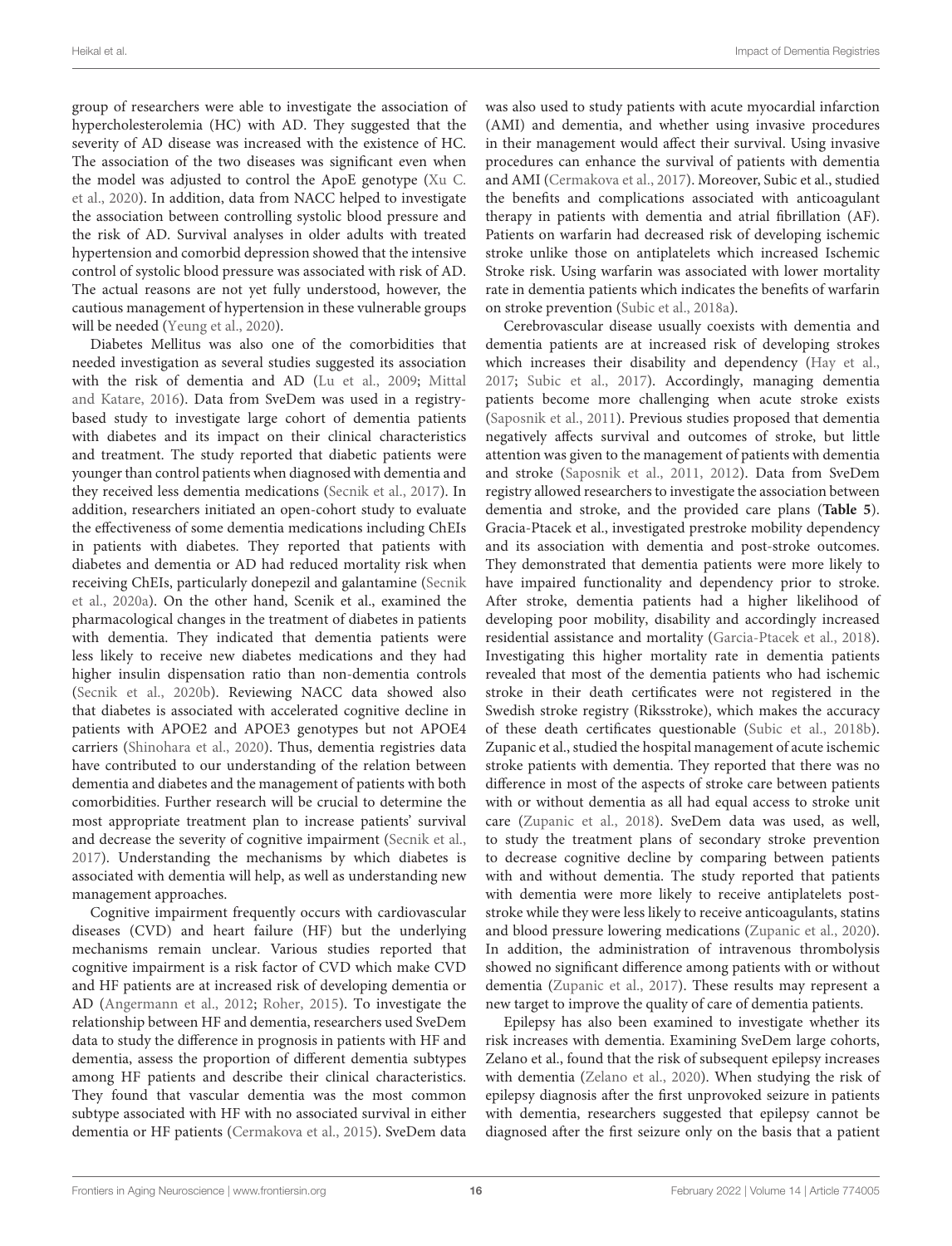<span id="page-17-11"></span>has dementia [\(Mahamud et al.,](#page-19-44) [2020\)](#page-19-44). Rather, researchers should investigate how to predict the risk of epilepsy in dementia patients [\(Mahamud et al.,](#page-19-44) [2020\)](#page-19-44). More studies are needed to understand the exact mechanisms for the association between epilepsy and dementia in order to prevent the occurrence of epilepsy in dementia patients and enhance its management.

In conclusion, the data available in different dementia registries helped us advancing our knowledge of the disease and how it associated with different medical comorbidities. Investigating the clinical characteristics of large cohorts of patients will allow the determination of the most appropriate ways to manage dementia patients with comorbidities, with the ultimate goal of improving the quality of life of dementia patients.

### **CONCLUSION**

<span id="page-17-3"></span><span id="page-17-2"></span>Dementia registries have significantly improved our knowledge of dementia and have contributed to enhancing dementia research. The availability of large data sets has greatly impacted on clinical practice and will help redirect government policies as well as the healthcare services to better reflect patient needs, with clinical and economical benefit. The growth in registries data has enabled researchers to study different cohorts to determine the risk factors of the disease, prevalence and identify new disease markers for earlier diagnosis and better management. In addition, an improved understanding of the socio-demographic and socioeconomic factors that can influence patient outcome will help lead to more precision and targeted patient centered treatment.

Many national and international dementia registries have improved our knowledge of the disease through the use of observational, cross-sectional and longitudinal data. SveDem and ReDeGi, for instance, significantly contributed to our

### **REFERENCES**

- <span id="page-17-17"></span>Andersen, F., Viitanen, M., Halvorsen, D. S., Straume, B., and Engstad, T. A. (2011). Co-morbidity and drug treatment in Alzheimer's disease. A cross sectional study of participants in the Dementia Study in Northern Norway. BMC Geriatr. 11:58. [doi: 10.1186/1471-2318-11-58](https://doi.org/10.1186/1471-2318-11-58)
- <span id="page-17-19"></span>Angermann, C. E., Frey, A., and Ertl, G. (2012). Cognition matters in cardiovascular disease and heart failure. Eur. Heart J. 33, 1721–1723. [doi: 10.](https://doi.org/10.1093/eurheartj/ehs128) [1093/eurheartj/ehs128](https://doi.org/10.1093/eurheartj/ehs128)
- <span id="page-17-8"></span>Barnes, J., Dickerson, B. C., Frost, C., Jiskoot, L. C., Wolk, D., and Van Der Flier, W. M. (2015). Alzheimer's disease first symptoms are age dependent: Evidence from the NACC dataset. Alzheimer's Dement 11, 1349–1357. [doi: 10.1016/j.jalz.](https://doi.org/10.1016/j.jalz.2014.12.007) [2014.12.007](https://doi.org/10.1016/j.jalz.2014.12.007)
- <span id="page-17-18"></span>Battle, C. E., Abdul-Rahim, A. H., Shenkin, S. D., Hewitt, J., and Quinn, T. J. (2021). Cholinesterase inhibitors for vascular dementia and other vascular cognitive impairments: a network meta-analysis. Cochrane Database Syst. Rev. 2021:13306. [doi: 10.1002/14651858.CD013306.pub2](https://doi.org/10.1002/14651858.CD013306.pub2)
- <span id="page-17-7"></span>Bayram, E., Shan, G., and Cummings, J. L. (2019). Associations between comorbid TDP-43, Lewy body pathology, and neuropsychiatric symptoms in Alzheimer's disease. J. Alzheimer's Dis. 69, 953–961. [doi: 10.3233/JAD-18](https://doi.org/10.3233/JAD-181285) [1285](https://doi.org/10.3233/JAD-181285)
- <span id="page-17-0"></span>Beekly, D. L., Ramos, E. M., Van Belle, G., Deitrich, W., Clark, A. D., Jacka, M. E., et al. (2004). The National Alzheimer's Coordinating Center (NACC) database: An Alzheimer disease database. Alzheimer Dis. Assoc. Disord. 18, 270–277.

<span id="page-17-13"></span>knowledge on the disease prevalence and differences in patients' characteristics which will be important to develop new algorithms to predict the disease. In addition, greater knowledge of mortality risks will help provide patients with the appropriate services that can improve their survival. NACC, PRODEM, and CREDOS also contributed information regarding the modifiable and non-modifiable risk factors that are associated with dementia. Understanding the underlying mechanisms of how these risk factors contribute to the pathogenesis of dementia will be crucial to early diagnosis and new treatments for the disease.

Moreover, investigating patients' outcomes with different treatment strategies for dementia patients with or without comorbidities will help determine the most appropriate management strategy for each case to improve the quality of their lives.

<span id="page-17-15"></span><span id="page-17-14"></span><span id="page-17-12"></span>Given the benefits of dementia registries and their contribution to improved understanding of risk and outcomes, the development of dementia registries should be considered in all countries where such gaps exist. Harmonization efforts of dementia registries across countries should also be explored to determine whether risk and protective factors are the same in different countries and continents and to share learnings in how best to tackle the global challenge of dementia.

### AUTHOR CONTRIBUTIONS

SH contributed to conceptualization and writing-original draft. MS, AM, and BL contributed to supervision and writingreview and editing. YR contributed to writing-review and editing. All authors contributed to the article and approved the submitted version.

- <span id="page-17-9"></span>Blenkinsop, A., van der Flier, W. M., Wolk, D., Lehmann, M., Howard, R., Frost, C., et al. (2020). Non-memory cognitive symptom development in Alzheimer's disease. Eur. J. Neurol. 2020:14185. [doi: 10.1111/ene.14185](https://doi.org/10.1111/ene.14185)
- <span id="page-17-16"></span>Bond, M., Rogers, G., Peters, J., Anderson, R., Hoyle, M., Miners, A., et al. (2012). The effectiveness and cost-effectiveness of donepezil, galantamine, rivastigmine and memantine for the treatment of Alzheimer's disease (review of Technology Appraisal No. 111): a systematic review and economic model. Health Technol. Assess. 16, 1–469. [doi: 10.3310/hta16210](https://doi.org/10.3310/hta16210)
- <span id="page-17-10"></span>Bonham, L. W., Geier, E. G., Fan, C. C., Leong, J. K., Besser, L., Kukull, W. A., et al. (2016). Age-dependent effects of APOE ε4 in preclinical Alzheimer's disease. Ann. Clin. Transl. Neurol. 3, 668–677. [doi: 10.1002/acn3.333](https://doi.org/10.1002/acn3.333)
- <span id="page-17-5"></span>Brodaty, H., Seeher, K., and Gibson, L. (2012). Dementia time to death: A systematic literature review on survival time and years of life lost in people with dementia. Int. Psychogeriatrics 24, 1034–1045. [doi: 10.1017/S1041610211002924](https://doi.org/10.1017/S1041610211002924)
- <span id="page-17-6"></span>Burke, S. L., Maramaldi, P., Cadet, T., and Kukull, W. (2016). Associations between depression, sleep disturbance, and apolipoprotein E in the development of Alzheimer's disease: Dementia. Int. Psychogeriatrics 28, 1409–1424. [doi: 10.](https://doi.org/10.1017/S1041610216000405) [1017/S1041610216000405](https://doi.org/10.1017/S1041610216000405)
- <span id="page-17-4"></span>Calvó-Perxas, L., Aguirregomozcorta, M., Casas, I., Flaqué, M., Hernàndez, M., Linares, M., et al. (2015). Rate of dementia diagnoses according to the degree of aging of the population. Int. Psychogeriatrics 27, 419–427. [doi: 10.1017/](https://doi.org/10.1017/S1041610214002130) [S1041610214002130](https://doi.org/10.1017/S1041610214002130)
- <span id="page-17-1"></span>Calvó-Perxas, L., Belchí, O., Turon-Estrada, A., Van Eendenburg, C., Linares, M., Viñas, M., et al. (2019). Incidence and characteristics of uncommon dementia subtypes: Results from 10 years of clinical surveillance by the Registry of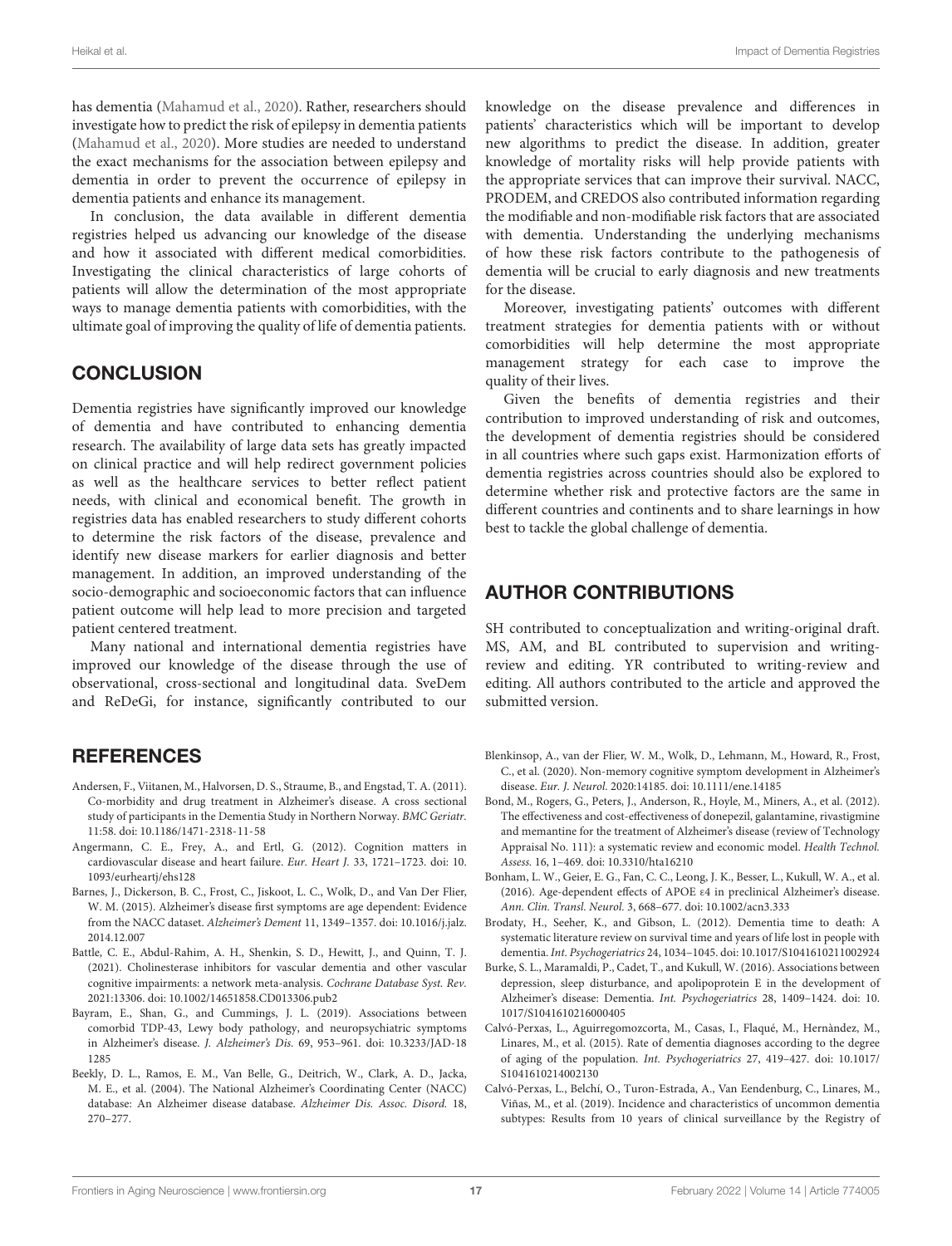Dementia of Girona. Alzheimer's Dement 15, 917–926. [doi: 10.1016/j.jalz.2019.](https://doi.org/10.1016/j.jalz.2019.03.017) [03.017](https://doi.org/10.1016/j.jalz.2019.03.017)

- <span id="page-18-4"></span>Calvó-Perxas, L., Teresa Osuna, M., Gich, J., Eligio-Hernández, E., Linares, M., Viñas, M., et al. (2012b). Clinical and demographic characteristics of the cases of dementia diagnosed in the Health District of Girona throughout the period 2007-2010: Data from the Girona Dementia Registry (ReDeGi) | Características clínicas y demográfcas de los casos de demencia. Rev. Neurol. 54, 399–406.
- <span id="page-18-40"></span>Calvó-Perxas, L., De Eugenio, R. M., Marquez-Daniel, F., Martínez, R., Serena, J., Turbau, J., et al. (2012a). Profile and variables related to antipsychotic consumption according to dementia subtypes. Int. Psychogeriatrics 24, 940–947. [doi: 10.1017/S1041610212000026](https://doi.org/10.1017/S1041610212000026)
- <span id="page-18-42"></span>Calvó-Perxas, L., López-Pousa, S., Turró-Garriga, O., De Eugenio, R., Linares, M., Fernández, M. D. M., et al. (2013). Pain treatment and its cost in old people with dementia: A descriptive analysis from the Registry of Dementias of Girona (ReDeGi). Int. J. Neurosci. 123, 339–346. [doi: 10.3109/00207454.2012.761216](https://doi.org/10.3109/00207454.2012.761216)
- <span id="page-18-41"></span>Calvó-Perxas, L., Turró-Garriga, O., Aguirregomozcorta, M., Bisbe, J., Hernández, E., López-Pousa, S., et al. (2014). Psychotropic drugs in patients with alzheimer's disease: A longitudinal study by the registry of dementias of Girona (ReDeGi) in Catalonia. Spain. J. Am. Med. Dir. Assoc. 15, 497–503. [doi: 10.1016/j.jamda.](https://doi.org/10.1016/j.jamda.2014.02.003) [2014.02.003](https://doi.org/10.1016/j.jamda.2014.02.003)
- <span id="page-18-39"></span>Calvó-Perxas, L., Turró-Garriga, O., Vilalta-Franch, J., Lozano-Gallego, M., de Eugenio, R., Márquez, F., et al. (2017). Trends in the Prescription and Long-Term Utilization of Antidementia Drugs Among Patients with Alzheimer's Disease in Spain: A Cohort Study Using the Registry of Dementias of Girona. Drugs Aging 34, 303–310. [doi: 10.1007/s40266-017-0446-x](https://doi.org/10.1007/s40266-017-0446-x)
- <span id="page-18-21"></span><span id="page-18-6"></span><span id="page-18-3"></span>Cermakova, P., Lund, L. H., Fereshtehnejad, S.-M., Johnell, K., Winblad, B., Dahlström, U., et al. (2015). Heart failure and dementia: survival in relation to types of heart failure and different dementia disorders. Eur. J. Heart Fail. 17, 612–619. [doi: 10.1002/ejhf.222](https://doi.org/10.1002/ejhf.222)
- <span id="page-18-50"></span>Cermakova, P., Szummer, K., Johnell, K., Fastbom, J., Winblad, B., Eriksdotter, M., et al. (2017). Management of Acute Myocardial Infarction in Patients With Dementia: Data From SveDem, the Swedish Dementia Registry. J. Am. Med. Dir. Assoc. 18, 19–23. [doi: 10.1016/j.jamda.2016.07.026](https://doi.org/10.1016/j.jamda.2016.07.026)
- <span id="page-18-15"></span>Clarke, M., Stone, A., and Jagger, C. (1995). Predictors of Survival with Alzheimer's Disease: A Community-Based Study. Psychol. Med. 25, 171–177. [doi: 10.1017/](https://doi.org/10.1017/S0033291700028191) [S0033291700028191](https://doi.org/10.1017/S0033291700028191)
- <span id="page-18-29"></span>Coronel, C., Garn, H., Waser, M., Deistler, M., Benke, T., Dal-Bianco, P., et al. (2017). Quantitative EEG markers of entropy and auto mutual information in relation to MMSE scores of probable Alzheimer's disease patients. Entropy 19:19030130. [doi: 10.3390/e19030130](https://doi.org/10.3390/e19030130)
- <span id="page-18-24"></span>Dauwels, J., Vialatte, F., Musha, T., and Cichocki, A. (2010). A comparative study of synchrony measures for the early diagnosis of Alzheimer's disease based on EEG. Neuroimage 49, 668–693. [doi: 10.1016/j.neuroimage.2009.06.056](https://doi.org/10.1016/j.neuroimage.2009.06.056)
- <span id="page-18-25"></span>Drago, V., Babiloni, C., Bartrés-Faz, D., Caroli, A., Bosch, B., Hensch, T., et al. (2011). Disease tracking markers for Alzheimers Disease at the prodromal (MCI) stage. J. Alzheimer's Dis. 26, 159–199. [doi: 10.3233/JAD-2011-0043](https://doi.org/10.3233/JAD-2011-0043)
- <span id="page-18-43"></span>Enache, D., Fereshtehnejad, S.-M., Kåreholt, I., Cermakova, P., Garcia-Ptacek, S., Johnell, K., et al. (2016). Antidepressants and mortality risk in a dementia cohort: data from SveDem, the Swedish Dementia Registry. Acta Psychiatr. Scand. 134, 430–440. [doi: 10.1111/acps.12630](https://doi.org/10.1111/acps.12630)
- <span id="page-18-30"></span>Eriksson, H. (2014). Differences in routine clinical practice between early and late onset Alzheimer's disease: data from the Swedish Dementia Registry (SveDem). J. Alzheimers. Dis. 41, 411–419. [doi: 10.3233/JAD-132273](https://doi.org/10.3233/JAD-132273)
- <span id="page-18-31"></span>Fereshtehnejad, S.-M., Johnell, K., and Eriksdotter, M. (2014b). Antidementia drugs and co-medication among patients with Alzheimer's disease: Investigating real-world drug use in clinical practice using the Swedish Dementia Quality Registry (SveDem). Drugs Aging 31, 215–224. [doi: 10.1007/s40266-014-0154-8](https://doi.org/10.1007/s40266-014-0154-8)
- <span id="page-18-46"></span>Fereshtehnejad, S.-M., Damangir, S., Cermakova, P., Aarsland, D., Eriksdotter, M., and Religa, D. (2014a). Comorbidity profile in dementia with Lewy bodies versus Alzheimer's disease: A linkage study between the Swedish dementia registry and the Swedish National Patient Registry. Alzheimer's Res. Ther. 6:2. [doi: 10.1186/s13195-014-0065-2](https://doi.org/10.1186/s13195-014-0065-2)
- <span id="page-18-2"></span>Fereshtehnejad, S.-M., Johannsen, P., Waldemar, G., and Eriksdotter, M. (2015). Dementia diagnosis, treatment, and care in specialist clinics in two scandinavian countries: A data scomparison between the swedish dementia registry (SveDem) and the danish dementia registry. J. Alzheimer's Dis. 48, 229–239. [doi: 10.3233/JAD-150144](https://doi.org/10.3233/JAD-150144)
- <span id="page-18-48"></span><span id="page-18-47"></span><span id="page-18-38"></span><span id="page-18-37"></span><span id="page-18-36"></span><span id="page-18-35"></span><span id="page-18-34"></span><span id="page-18-33"></span><span id="page-18-32"></span><span id="page-18-23"></span><span id="page-18-10"></span><span id="page-18-5"></span>Fereshtehnejad, S.-M., Lökk, J., Wimo, A., and Eriksdotter, M. (2018). No significant difference in cognitive decline and mortality between Parkinson's disease dementia and dementia with lewy bodies: Naturalistic longitudinal data from the swedish dementia registry. J. Parkinsons. Dis. 8, 553–561. [doi: 10.3233/](https://doi.org/10.3233/JPD-181367) [JPD-181367](https://doi.org/10.3233/JPD-181367)
- <span id="page-18-9"></span>Fereshtehnejad, S.-M., Religa, D., Westman, E., Aarsland, D., Lökk, J., and Eriksdotter, M. (2013). Demography, diagnostics, and medication in dementia with Lewy bodies and Parkinson's disease with dementia: Data from the Swedish Dementia Quality Registry (SveDem). Neuropsychiatr. Dis. Treat. 9, 927–935. [doi: 10.2147/NDT.S45840](https://doi.org/10.2147/NDT.S45840)
- <span id="page-18-14"></span>Fitzpatrick, A. L., Kuller, L. H., Lopez, O. L., Kawas, C. H., and Jagust, W. (2005). Survival following dementia onset: Alzheimer's disease and vascular dementia. J. Neurol. Sci. 2005, 43–49. [doi: 10.1016/j.jns.2004.11.022](https://doi.org/10.1016/j.jns.2004.11.022)
- <span id="page-18-44"></span>Fox, C., Smith, T., Maidment, I., Chan, W. Y., Bua, N., Myint, P. K., et al. (2014a). Effect of medications with anti-cholinergic properties on cognitive function, delirium, physical function and mortality: A systematic review. Age Ageing 43, 604–615. [doi: 10.1093/ageing/afu096](https://doi.org/10.1093/ageing/afu096)
- <span id="page-18-45"></span>Fox, C., Smith, T., Maidment, I., Hebding, J., Madzima, T., Cheater, F., et al. (2014b). The importance of detecting and managing comorbidities in people with dementia? Age Ageing 43, 741–743. [doi: 10.1093/ageing/afu](https://doi.org/10.1093/ageing/afu101) [101](https://doi.org/10.1093/ageing/afu101)
- <span id="page-18-19"></span><span id="page-18-8"></span><span id="page-18-7"></span><span id="page-18-0"></span>Frank, L. (2000). When an entire country is a cohort. Science 287, 2398–2399. [doi: 10.1126/science.287.5462.2398](https://doi.org/10.1126/science.287.5462.2398)
- <span id="page-18-49"></span><span id="page-18-22"></span><span id="page-18-20"></span><span id="page-18-18"></span>Fruehwirt, W., Dorffner, G., Roberts, S., Gerstgrasser, M., Grossegger, D., Schmidt, R., et al. (2019). Associations of event-related brain potentials and Alzheimer's disease severity: A longitudinal study. Prog. Neuro-Psychopharmacol. Biol. Psychiatry 92, 31–38. [doi: 10.1016/j.pnpbp.2018.12.013](https://doi.org/10.1016/j.pnpbp.2018.12.013)
- <span id="page-18-12"></span>Ganguli, M., Dodge, H. H., Shen, C., Pandav, R. S., and DeKosky, S. T. (2005). Alzheimer disease and mortality: A 15-year epidemiological study. Arch. Neurol. 62, 779–784. [doi: 10.1001/archneur.62.5.779](https://doi.org/10.1001/archneur.62.5.779)
- <span id="page-18-51"></span>Garcia-Ptacek, S., Contreras Escamez, B., Zupanic, E., Religa, D., von Koch, L., Johnell, K., et al. (2018). Prestroke Mobility and Dementia as Predictors of Stroke Outcomes in Patients Over 65 Years of Age: A Cohort Study From The Swedish Dementia and Stroke Registries. J. Am. Med. Dir. Assoc. 19, 154–161. [doi: 10.1016/j.jamda.2017.08.014](https://doi.org/10.1016/j.jamda.2017.08.014)
- <span id="page-18-16"></span>García-Ptacek, S., Kåreholt, I., Farahmand, B., Cuadrado, M. L., Religa, D., and Eriksdotter, M. (2014b). Body-mass index and mortality in incident dementia: A Cohort study on 11,398 patients from SveDem, the Swedish dementia registry. J. Am. Med. Dir. Assoc. 15, .e1–.e447. [doi: 10.1016/j.jamda.2014.](https://doi.org/10.1016/j.jamda.2014.03.001) [03.001](https://doi.org/10.1016/j.jamda.2014.03.001)
- <span id="page-18-13"></span>Garcia-Ptacek, S., Farahmand, B., Kareholt, I., Religa, D., Cuadrado, M. L., and Eriksdotter, M. (2014a). Mortality risk after dementia diagnosis by dementia type and underlying factors: A cohort of 15,209 patients based on the swedish dementia registry. J. Alzheimer's Dis. 41, 467–477. [doi: 10.3233/JAD-13](https://doi.org/10.3233/JAD-131856) [1856](https://doi.org/10.3233/JAD-131856)
- <span id="page-18-17"></span>Garcia-Ptacek, S., Kåreholt, I., Cermakova, P., Rizzuto, D., Religa, D., and Eriksdotter, M. (2016). Causes of Death According to Death Certificates in Individuals with Dementia: A Cohort from the Swedish Dementia Registry. J. Am. Geriatr. Soc. 64, e137–e142. [doi: 10.1111/jgs.14421](https://doi.org/10.1111/jgs.14421)
- <span id="page-18-28"></span>Garn, H., Waser, M., Deistler, M., Benke, T., Dal-Bianco, P., Ransmayr, G., et al. (2014a). "Electroencephalographic complexity markers explain neuropsychological test scores in Alzheimer's disease,". in 2014 IEEE-EMBS International Conference on Biomedical and Health Informatics. (BHI) 2014, 496–499. [doi: 10.1109/BHI.2014.6864411](https://doi.org/10.1109/BHI.2014.6864411)
- <span id="page-18-26"></span>Garn, H., Waser, M., Deistler, M., Schmidt, R., Dal-Bianco, P., Ransmayr, G., et al. (2014b). Quantitative EEG in Alzheimer's disease: Cognitive state, resting state and association with disease severity. Int. J. Psychophysiol. 93, 390–397. [doi: 10.1016/j.ijpsycho.2014.06.003](https://doi.org/10.1016/j.ijpsycho.2014.06.003)
- <span id="page-18-27"></span>Garn, H., Waser, M., Deistler, M., Benke, T., Dal-Bianco, P., Ransmayr, G., et al. (2015). Quantitative EEG markers relate to Alzheimer's disease severity in the Prospective Dementia Registry Austria (PRODEM). Clin. Neurophysiol. 126, 505–513. [doi: 10.1016/j.clinph.2014.07.005](https://doi.org/10.1016/j.clinph.2014.07.005)
- <span id="page-18-1"></span>Garre-Olmo, J., Flaqué, M., Gich, J., Pulido, T. O., Turbau, J., Vallmajo, N., et al. (2009). A clinical registry of dementia based on the principle of epidemiological surveillance. BMC Neurol. 9:5. [doi: 10.1186/1471-2377-9-5](https://doi.org/10.1186/1471-2377-9-5)
- <span id="page-18-11"></span>Garre-Olmo, J., Garcia-Ptacek, S., Calvó-Perxas, L., Turró-Garriga, O., López-Pousa, S., and Eriksdotter, M. (2016). Diagnosis of Dementia in the Specialist Setting: A Comparison between the Swedish Dementia Registry (SveDem)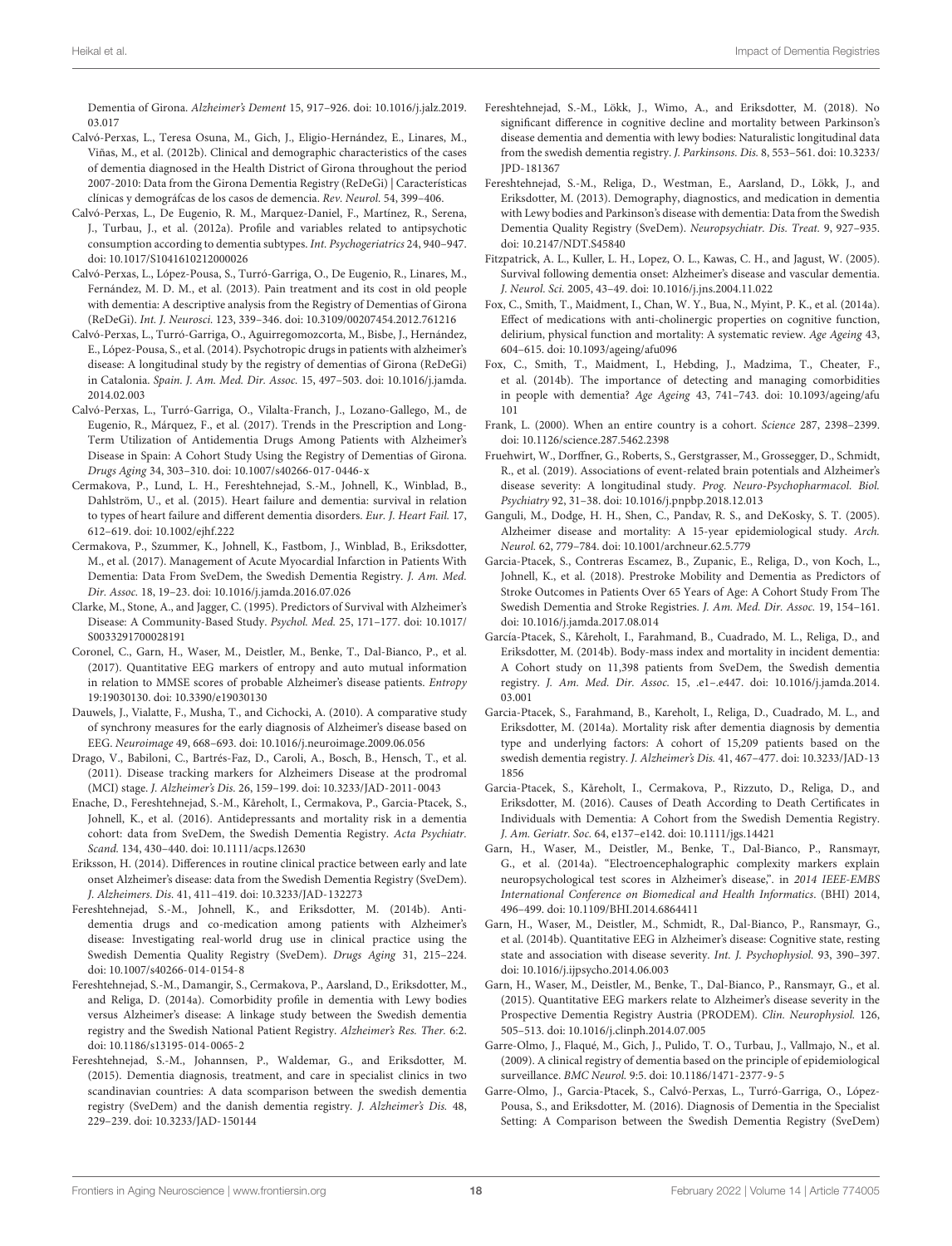and the Registry of Dementias of Girona (ReDeGi). J. Alzheimer's Dis. 53, 1341–1351. [doi: 10.3233/JAD-160098](https://doi.org/10.3233/JAD-160098)

- <span id="page-19-9"></span>Garre-Olmo, J., Genís Batlle, D., Del Mar, Fernández, M., Marquez Daniel, F., De Eugenio Huélamo, R., et al. (2010). Incidence and subtypes of earlyonset dementia in a geographically defined general population. Neurology 75, 1249–1255. [doi: 10.1212/WNL.0b013e3181f5d4c4](https://doi.org/10.1212/WNL.0b013e3181f5d4c4)
- <span id="page-19-16"></span>Genin, E., Hannequin, D., Wallon, D., Sleegers, K., Hiltunen, M., Combarros, O., et al. (2011). APOE and Alzheimer disease: A major gene with semi-dominant inheritance. Mol. Psychiatry 16, 903–907. [doi: 10.1038/mp.2011.52](https://doi.org/10.1038/mp.2011.52)
- <span id="page-19-1"></span>Gliklich, R. E., Michelle, B., Leavy, M. P. H., Daniel Levy, J., Karl, M. B. A., Daniel, P. M. P., et al. (2012). Research from the Developing Evidence to Inform Decisions about Effectiveness (DEcIDE) Network Effective Health Care Program Registry of Patient Registries (RoPR) Policies and Procedures. Available online at: [https://effectivehealthcare.ahrq.gov/sites/default/files/pdf/registry](https://effectivehealthcare.ahrq.gov/sites/default/files/pdf/registry-of-patient-registries_research-2012-2_1.pdf)[of-patient-registries\\_research-2012-2\\_1.pdf](https://effectivehealthcare.ahrq.gov/sites/default/files/pdf/registry-of-patient-registries_research-2012-2_1.pdf) [Accessed April 14, 2019].
- <span id="page-19-36"></span>Gray, S. L., Anderson, M. L., Dublin, S., Hanlon, J. T., Hubbard, R., Walker, R., et al. (2015). Cumulative use of strong anticholinergics and incident dementia: A prospective cohort study. JAMA Intern. Med. 175, 401–407. [doi: 10.1001/](https://doi.org/10.1001/jamainternmed.2014.7663) [jamainternmed.2014.7663](https://doi.org/10.1001/jamainternmed.2014.7663)
- <span id="page-19-43"></span>Hay, S. I., Abajobir, A. A., Abate, K. H., Abbafati, C., Abbas, K. M., Abd-Allah, F., et al. (2017). Global, regional, and national disability-adjusted life-years (DALYs) for 333 diseases and injuries and healthy life expectancy (HALE) for 195 countries and territories, 1990-2016: A systematic analysis for the Global Burden of Disease Study 2016. Lancet 390, 1260–1344. [doi: 10.1016/S0140-](https://doi.org/10.1016/S0140-6736(17)32130-X) [6736\(17\)32130-X](https://doi.org/10.1016/S0140-6736(17)32130-X)
- <span id="page-19-23"></span><span id="page-19-20"></span>Hong, Y. J., Yoon, B., Shim, Y. S., Cho, A.-H., Shin, H.-E., Kim, Y.-I., et al. (2011). APOE ε4 allele status in Korean dementia patients with severe white matter hyperintensities. J. Alzheimer's Dis. 24, 519–524. [doi: 10.3233/JAD-2011-](https://doi.org/10.3233/JAD-2011-101611) [101611](https://doi.org/10.3233/JAD-2011-101611)
- <span id="page-19-3"></span>Hopper, L. (2017). A national dementia registry for Ireland: A feasibility study. Available online at: [https://drive.google.com/file/d/1bVZ](https://drive.google.com/file/d/1bVZ-k1OcMhqxvpnDHdWF3nL0IaP5JCYD/view)[k1OcMhqxvpnDHdWF3nL0IaP5JCYD/view](https://drive.google.com/file/d/1bVZ-k1OcMhqxvpnDHdWF3nL0IaP5JCYD/view) [Accessed April 15, 2019].
- <span id="page-19-6"></span>Hye Choi, S., Kim, S., Han, S. H., Na, D. L., Kim, D. K., Cheong, H. K., et al. (2012). Neurologic signs in relation to cognitive function in subcortical ischemic vascular dementia: A CREDOS (Clinical Research Center for Dementia of South Korea) study. Neurol. Sci. 33, 839–846. [doi: 10.1007/s10072-011-0845-4](https://doi.org/10.1007/s10072-011-0845-4)
- <span id="page-19-18"></span>Jacobs, D., Sano, M., Marder, K., Bell, K., Bylsma, F., Lafleche, G., et al. (1994). Age at onset of Alzheimer's disease: Relation to pattern of cognitive dysfunction and rate of decline. Neurology 44, 1215–1220. [doi: 10.1212/wnl.44.7.1215](https://doi.org/10.1212/wnl.44.7.1215)
- <span id="page-19-15"></span>Jang, H., Kim, J. H., Choi, S. H., Lee, Y., Hong, C. H., Jeong, J. H., et al. (2015). Body mass index and mortality rate in korean patients with alzheimer's disease. J. Alzheimer's Dis. 46, 399–406. [doi: 10.3233/JAD-142790](https://doi.org/10.3233/JAD-142790)
- <span id="page-19-29"></span>Johnell, K., Religa, D., and Eriksdotter, M. (2013). Differences in Drug Therapy between Dementia Disorders in the Swedish Dementia Registry: A Nationwide Study of over 7,000 Patients. Dement. Geriatr. Cogn. Disord. 35, 239–248. [doi:](https://doi.org/10.1159/000348408) [10.1159/000348408](https://doi.org/10.1159/000348408)
- <span id="page-19-7"></span>Kim, E.-J., Park, K.-W., Lee, J.-H., Choi, S., Jeong, J. H., Yoon, S. J., et al. (2014). Clinical and Neuropsychological Characteristics of a Nationwide Hospital-Based Registry of Frontotemporal Dementia Patients in Korea: A CREDOS-FTD Study. Dement. Geriatr. Cogn. Dis. Extra 4, 242–251. [doi: 10.1159/](https://doi.org/10.1159/000360278) [000360278](https://doi.org/10.1159/000360278)
- <span id="page-19-28"></span>Klimesch, W. (1999). EEG alpha and theta oscillations reflect cognitive and memory performance: A review and analysis. Brain Res. Rev. 29, 169–195. [doi: 10.1016/S0165-0173\(98\)00056-3](https://doi.org/10.1016/S0165-0173(98)00056-3)
- <span id="page-19-19"></span>Koedam, E. L. G. E., Lauffer, V., Van Der Vlies, A. E., Van Der Flier, W. M., Scheltens, P., and Pijnenburg, Y. A. L. (2010). Early-versus late-onset Alzheimer's disease: More than age alone. J. Alzheimer's Dis. 19, 1401–1408. [doi: 10.3233/JAD-2010-1337](https://doi.org/10.3233/JAD-2010-1337)
- <span id="page-19-13"></span>Koller, D., Kaduszkiewicz, H., Van Den Bussche, H., Eisele, M., Wiese, B., Glaeske, G., et al. (2012). Survival in patients with incident dementia compared with a control group: A five-year follow-up. Int. Psychogeriatrics 24, 1522–1530. [doi: 10.1017/S1041610212000361](https://doi.org/10.1017/S1041610212000361)
- <span id="page-19-2"></span>Krysinska, K., Sachdev, P. S., Breitner, J., Kivipelto, M., Kukull, W., and Brodaty, H. (2017). Dementia registries around the globe and their applications: A systematic review. Alzheimer's Dement 13, 1031–1047. [doi: 10.1016/j.jalz.2017.](https://doi.org/10.1016/j.jalz.2017.04.005) [04.005](https://doi.org/10.1016/j.jalz.2017.04.005)
- <span id="page-19-4"></span>Leach, J., and Levy, R. (1993). Dementia case registers. Int. J. Geriatr. Psychiatry 8, 197–201. [doi: 10.1002/gps.930080302](https://doi.org/10.1002/gps.930080302)
- <span id="page-19-32"></span><span id="page-19-30"></span><span id="page-19-21"></span><span id="page-19-11"></span>Lexomboon, D., Tan, E. C., Höijer, J., Garcia-Ptacek, S., Eriksdotter, M., Religa, D., et al. (2018). The Effect of Xerostomic Medication on Oral Health in Persons With Dementia. J. Am. Med. Dir. Assoc. 19, 1080.e–1085.e. [doi: 10.1016/j.jamda.](https://doi.org/10.1016/j.jamda.2018.05.014) [2018.05.014](https://doi.org/10.1016/j.jamda.2018.05.014)
- <span id="page-19-0"></span>Liu-Seifert, H., Siemers, E., Sundell, K., Price, K., Han, B., Selzler, K., et al. (2015). Cognitive and functional decline and their relationship in patients with mild Alzheimer's dementia. J. Alzheimer's Dis. 43, 949–955. [doi: 10.3233/JAD-140792](https://doi.org/10.3233/JAD-140792)
- <span id="page-19-17"></span>Liu, C. C., Kanekiyo, T., Xu, H., and Bu, G. (2013). Apolipoprotein e and Alzheimer disease: Risk, mechanisms and therapy. Nat. Rev. Neurol. 9, 106–118. [doi: 10.](https://doi.org/10.1038/nrneurol.2012.263) [1038/nrneurol.2012.263](https://doi.org/10.1038/nrneurol.2012.263)
- <span id="page-19-38"></span>Livingston, G., Sommerlad, A., Orgeta, V., Costafreda, S. G., Huntley, J., Ames, D., et al. (2017). Dementia prevention, intervention, and care. Lancet 390, 2673–2734. [doi: 10.1016/S0140-6736\(17\)31363-6](https://doi.org/10.1016/S0140-6736(17)31363-6)
- <span id="page-19-14"></span>Lönnroos, E., Kyyrönen, P., Bell, J. S., Van Der Cammen, T. J. M., and Hartikainen, S. (2013). Risk of death among persons with Alzheimer's disease: A national register-based nested case-control study. J. Alzheimer's Dis. 33, 157–164. [doi:](https://doi.org/10.3233/JAD-2012-120808) [10.3233/JAD-2012-120808](https://doi.org/10.3233/JAD-2012-120808)
- <span id="page-19-31"></span>López-Pousa, S., Turró-Garriga, O., Calvó-Perxas, L., Carmona, O., Gich, J., Alsina, E., et al. (2012). Consumption of pharmaceuticals in primary non-alzheimer's degenerative dementias: A cross-sectional study by the registry of dementias of Girona (ReDeGi). Drugs Aging 29, 733–740. [doi: 10.1007/s40266-012-00](https://doi.org/10.1007/s40266-012-0004-5) [04-5](https://doi.org/10.1007/s40266-012-0004-5)
- <span id="page-19-41"></span><span id="page-19-40"></span><span id="page-19-34"></span><span id="page-19-33"></span><span id="page-19-22"></span>Lu, F. P., Lin, K. P., and Kuo, H. K. (2009). Diabetes and the risk of multi-system aging phenotypes: A systematic review and meta-analysis. PLoS One 4:4144. [doi: 10.1371/journal.pone.0004144](https://doi.org/10.1371/journal.pone.0004144)
- <span id="page-19-44"></span>Mahamud, Z., Mononen, C. P., Brigo, F., Garcia-Ptacek, S., and Zelano, J. (2020). Risk of epilepsy diagnosis after a first unprovoked seizure in dementia. Seizure 82, 118–124. [doi: 10.1016/j.seizure.2020.09.001](https://doi.org/10.1016/j.seizure.2020.09.001)
- <span id="page-19-39"></span>Marengoni, A., Rizzuto, D., Wang, H. X., Winblad, B., and Fratiglioni, L. (2009). Patterns of chronic multimorbidity in the elderly population. J. Am. Geriatr. Soc. 57, 225–230. [doi: 10.1111/j.1532-5415.2008.02109.x](https://doi.org/10.1111/j.1532-5415.2008.02109.x)
- <span id="page-19-26"></span>Marques, S. C. F., Oliveira, C. R., Outeiro, T. F., and Pereira, C. M. F. (2010). Alzheimer's disease: The quest to understand complexity. J. Alzheimer's Dis. 21, 373–383. [doi: 10.3233/JAD-2010-100303](https://doi.org/10.3233/JAD-2010-100303)
- <span id="page-19-37"></span>Martín-García, S., Rodríguez-Blázquez, C., Martínez-López, I., Martínez-Martín, P., and Forjaz, M. J. (2013). Comorbidity, health status, and quality of life in institutionalized older people with and without dementia. Int. Psychogeriatrics 25, 1077–1084. [doi: 10.1017/S1041610213000458](https://doi.org/10.1017/S1041610213000458)
- <span id="page-19-10"></span>Mendez, M. F. (2006). The accurate diagnosis of early-onset dementia. Int. J. Psychiatry Med. 36, 401–412. [doi: 10.2190/Q6J4-R143-P630-KW41](https://doi.org/10.2190/Q6J4-R143-P630-KW41)
- <span id="page-19-24"></span>Mendez, M. F., Paholpak, P., Lin, A., Zhang, J. Y., and Teng, E. (2015). Prevalence of traumatic brain injury in early versus late-onset Alzheimer's disease. J. Alzheimer's Dis. 47, 985–993. [doi: 10.3233/JAD-143207](https://doi.org/10.3233/JAD-143207)
- <span id="page-19-42"></span>Mittal, K., and Katare, D. P. (2016). Shared links between type 2 diabetes mellitus and Alzheimer's disease: A review. Diabetes Metab. Syndr. Clin. Res. Rev. 10, S144–S149. [doi: 10.1016/j.dsx.2016.01.021](https://doi.org/10.1016/j.dsx.2016.01.021)
- <span id="page-19-12"></span>Morgan, T. J., Hansson, R. O., Indart, M. J., Austin, D. M., Crutcher, M. M., Hampton, P. W., et al. (1984). Old age and environmental docility: the roles of health, support and personality. J Gerontol. 39, 240–242. [doi: 10.1093/geronj/](https://doi.org/10.1093/geronj/39.2.240) [39.2.240](https://doi.org/10.1093/geronj/39.2.240)
- <span id="page-19-8"></span>Newton, J., and Garner, S. (2002). Disease Registers in England: A Report Commissioned by the Department of Health Policy Research Programme in Support of the White Paper Entitled Saving Lives: Our Healthier Nation:Institute of Health Sciences. Oxford: University of Oxford.
- <span id="page-19-35"></span>O'Brien, J. T., Holmes, C., Jones, M., Jones, R., Livingston, G., McKeith, I., et al. (2017). Clinical practice with anti-dementia drugs: A revised (third) consensus statement from the British Association for Psychopharmacology. J. Psychopharmacol. 31, 147–168. [doi: 10.1177/0269881116680924](https://doi.org/10.1177/0269881116680924)
- <span id="page-19-5"></span>Park, H. K., Na, D. L., Han, S.-H., Kim, J.-Y., Cheong, H.-K., Kim, S. Y., et al. (2011). Clinical characteristics of a nationwide hospital-based registry of mildto-moderate Alzheimer's disease patients in Korea: A credos (clinical research center for dementia of South Korea) study. J. Korean Med. Sci. 26, 1219–1226. [doi: 10.3346/jkms.2011.26.9.1219](https://doi.org/10.3346/jkms.2011.26.9.1219)
- <span id="page-19-27"></span>Pistacchi, M., Gioulis, M., Contin, F., Sanson, F., and Marsala, S. Z. (2014). Sleep disturbance and cognitive disorder: epidemiological analysis in a cohort of 263 patients. Neurol. Sci. 35, 1955–1962. [doi: 10.1007/s10072-014-1870-x](https://doi.org/10.1007/s10072-014-1870-x)
- <span id="page-19-25"></span>Pradeep, T., Bray, M. J. C., Arun, S., Richey, L. N., Jahed, S., Bryant, B. R., et al. (2020). History of traumatic brain injury interferes with accurate diagnosis of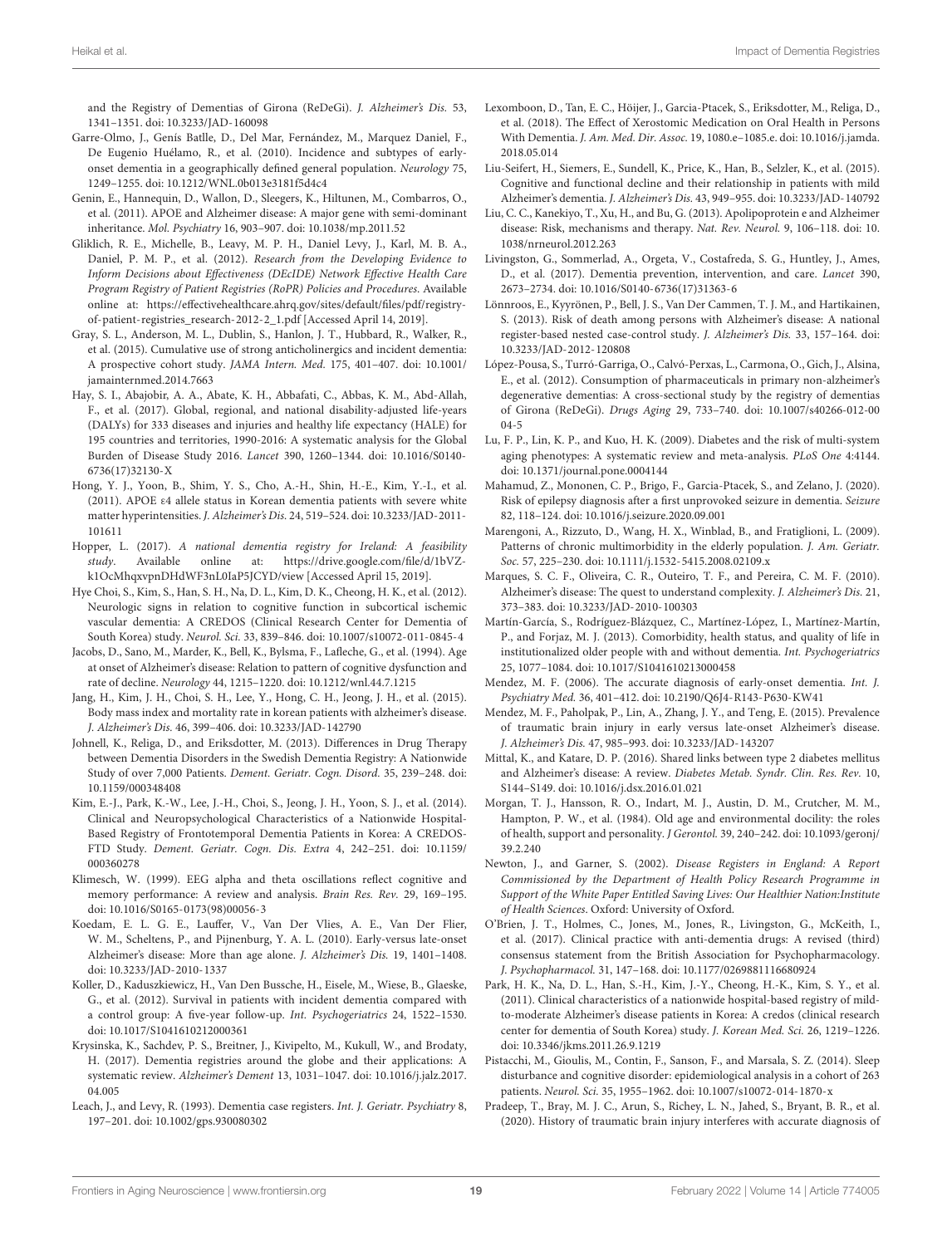<span id="page-20-42"></span><span id="page-20-27"></span>Alzheimer's dementia: a nation-wide case-control study. Int. Rev. Psychiatry 32, 61–70. [doi: 10.1080/09540261.2019.1682529](https://doi.org/10.1080/09540261.2019.1682529)

- <span id="page-20-3"></span>LAC-CD (2020). Projects - LAC-CD. Available online at: [http://lac-cd.org/en/](http://lac-cd.org/en/proyects/) [proyects/](http://lac-cd.org/en/proyects/) [Accessed September 14, 2020]
- <span id="page-20-2"></span>Religa, D., Fereshtehnejad, S.-M., Cermakova, P., Edlund, A.-K., Garcia-Ptacek, S., Granqvist, N., et al. (2015). SveDem, the Swedish Dementia Registry - A tool for improving the quality of diagnostics, treatment and care of dementia patients in clinical practice. PLoS One 10:116538. [doi: 10.1371/journal.pone.0116538](https://doi.org/10.1371/journal.pone.0116538)
- <span id="page-20-6"></span>Religa, D., Spångberg, K., Wimo, A., Edlund, A.-K., Winblad, B., and Eriksdotter-Jönhagen, M. (2012). Dementia diagnosis differs in men and women and depends on age and dementia severity: Data from Svedem, the Swedish dementia quality registry. Dement. Geriatr. Cogn. Disord. 33, 90–95. [doi: 10.](https://doi.org/10.1159/000337038) [1159/000337038](https://doi.org/10.1159/000337038)
- <span id="page-20-10"></span>Ren, D., Lopez, O. L., Lingler, J. H., and Conley, Y. (2020). The Effect of the APOE ε2ε4 Genotype on the Development of Alzheimer's Disease (AD) and Mild Cognitive Impairment (MCI) in Non-Latino Whites. J. Am. Geriatr. Soc. 2020:16337. [doi: 10.1111/jgs.16337](https://doi.org/10.1111/jgs.16337)
- <span id="page-20-19"></span>Reyes-Coronel, C., Waser, M., Garn, H., Deistler, M., Dal-Bianco, P., Benke, T., et al. (2016). "Predicting rapid cognitive decline in Alzheimer's disease patients using quantitative EEG markers and neuropsychological test scores," in Proceedings of the Annual International Conference of the IEEE Engineering in Medicine and Biology Society (EMBS), 6078–6081. [doi: 10.1109/EMBC.2016.](https://doi.org/10.1109/EMBC.2016.7592115) [7592115](https://doi.org/10.1109/EMBC.2016.7592115)
- <span id="page-20-15"></span><span id="page-20-0"></span>Richesson, R., and Vehik, K. (2010). Patient registries: Utility, validity and inference. Adv. Exp. Med. Biol. 2010:6. [doi: 10.1007/978-90-481-9485-8\\_6](https://doi.org/10.1007/978-90-481-9485-8_6)
- <span id="page-20-32"></span>Roe, C. M., Anderson, M. J., and Spivack, B. (2002). Use of anticholinergic medications by older adults with dementia. J. Am. Geriatr. Soc. 50, 836–842. [doi: 10.1046/j.1532-5415.2002.50208.x](https://doi.org/10.1046/j.1532-5415.2002.50208.x)
- <span id="page-20-7"></span>Roheger, M., Eriksdotter, M., Westling, K., Kalbe, E., and Garcia-Ptacek, S. (2019). Basic Diagnostic Work-Up Is More Complete in Rural than in Urban Areas for Patients with Dementia: Results of a Swedish Dementia Registry Study. J. Alzheimer's Dis. 69, 455–462. [doi: 10.3233/JAD-190017](https://doi.org/10.3233/JAD-190017)
- <span id="page-20-46"></span>Roher, A. E. (2015). Cardiovascular system participation in Alzheimer's disease pathogenesis. J. Intern. Med. 277, 426–428. [doi: 10.1111/joim.12311](https://doi.org/10.1111/joim.12311)
- <span id="page-20-8"></span>Rountree, S. D., Chan, W., Pavlik, V. N., Darby, E. J., and Doody, R. S. (2012). Factors that influence survival in a probable Alzheimer disease cohort. Alzheimer's Res. Ther. 4:16. [doi: 10.1186/alzrt119](https://doi.org/10.1186/alzrt119)
- <span id="page-20-49"></span>Saposnik, G., Cote, R., Rochon, P. A., Mamdani, M., Liu, Y., Raptis, S., et al. (2011). Care and outcomes in patients with ischemic stroke with and without preexisting dementia. Neurology 77, 1664–1673. [doi: 10.1212/WNL.](https://doi.org/10.1212/WNL.0b013e31823648f1) [0b013e31823648f1](https://doi.org/10.1212/WNL.0b013e31823648f1)
- <span id="page-20-50"></span>Saposnik, G., Kapral, M. K., Cote, R., Rochon, P. A., Wang, J., Raptis, S., et al. (2012). Is pre-existing dementia an independent predictor of outcome after stroke? A propensity score-matched analysis. J. Neurol. 259, 2366–2375. [doi:](https://doi.org/10.1007/s00415-012-6508-4) [10.1007/s00415-012-6508-4](https://doi.org/10.1007/s00415-012-6508-4)
- <span id="page-20-9"></span>Schaffert, J., LoBue, C., White, C. L., Wilmoth, K., Didehbani, N., Lacritz, L., et al. (2020). Risk factors for earlier dementia onset in autopsy-confirmed Alzheimer's disease, mixed Alzheimer's with Lewy bodies, and pure Lewy body disease. Alzheimer's Dement. 16, 524–530. [doi: 10.1002/alz.12049](https://doi.org/10.1002/alz.12049)
- <span id="page-20-36"></span>Schubert, C. C., Boustani, M., Callahan, C. M., Perkins, A. J., Carney, C. P., Fox, C., et al. (2006). Comorbidity profile of dementia patients in primary care: Are they sicker? J. Am. Geriatr. Soc. 54, 104–109. [doi: 10.1111/j.1532-5415.2005.00543.x](https://doi.org/10.1111/j.1532-5415.2005.00543.x)
- <span id="page-20-31"></span>Schwertner, E., Secnik, J., Garcia-Ptacek, S., Johansson, B., Nagga, K., Eriksdotter, M., et al. (2019). Antipsychotic Treatment Associated With Increased Mortality Risk in Patients With Dementia. A Registry-Based Observational Cohort Study. J. Am. Med. Dir. Assoc. 20, 323.e–329.e. [doi: 10.1016/j.jamda.2018.12.019](https://doi.org/10.1016/j.jamda.2018.12.019)
- <span id="page-20-43"></span>Secnik, J., Cermakova, P., Fereshtehnejad, S.-M., Dannberg, P., Johnell, K., Fastbom, J., et al. (2017). Diabetes in a large dementia cohort: Clinical characteristics and treatment from the Swedish Dementia registry. Diabetes Care 40, 1159–1166. [doi: 10.2337/dc16-2516](https://doi.org/10.2337/dc16-2516)
- <span id="page-20-34"></span>Secnik, J., Schwertner, E., Alvarsson, M., Hammar, N., Fastbom, J., Winblad, B., et al. (2020a). Cholinesterase inhibitors in patients with diabetes mellitus and dementia: An open-cohort study of ∼23 000 patients from the Swedish Dementia Registry. BMJ Open Diabetes Res. Care 8:833. [doi: 10.1136/bmjdrc-](https://doi.org/10.1136/bmjdrc-2019-000833)[2019-000833](https://doi.org/10.1136/bmjdrc-2019-000833)
- <span id="page-20-44"></span>Secnik, J., Xu, H., Schwertner, E., Hammar, N., Alvarsson, M., Winblad, B., et al. (2020b). Dementia Diagnosis Is Associated with Changes in Antidiabetic Drug Prescription: An Open-Cohort Study of ˜130,000 Swedish Subjects

<span id="page-20-25"></span><span id="page-20-16"></span><span id="page-20-13"></span><span id="page-20-12"></span><span id="page-20-5"></span><span id="page-20-4"></span>over 14 Years. J. Alzheimer's Dis. 76, 1581–1594. [doi: 10.3233/JAD-20](https://doi.org/10.3233/JAD-200618) [0618](https://doi.org/10.3233/JAD-200618)

- <span id="page-20-38"></span><span id="page-20-1"></span>Seiler, S., Schmidt, H., Lechner, A., Benke, T., Sanin, G., Ransmayr, G., et al. (2012). Driving Cessation and Dementia: Results of the Prospective Registry on Dementia in Austria (PRODEM). PLoS One 7:52710. [doi: 10.1371/journal.](https://doi.org/10.1371/journal.pone.0052710) [pone.0052710](https://doi.org/10.1371/journal.pone.0052710)
- <span id="page-20-45"></span>Shinohara, M., Tashiro, Y., Suzuki, K., Fukumori, A., Bu, G., and Sato, N. (2020). Interaction between APOE genotype and diabetes in cognitive decline. Alzheimer's Dement. Diagnosis, Assess. Dis. Monit. 12:12006. [doi: 10.1002/](https://doi.org/10.1002/dad2.12006) [dad2.12006](https://doi.org/10.1002/dad2.12006)
- <span id="page-20-17"></span>Sivanandam, T. M., and Thakur, M. K. (2012). Traumatic brain injury: A risk factor for Alzheimer's disease. Neurosci. Biobehav. Rev. 36, 1376–1381. [doi:](https://doi.org/10.1016/j.neubiorev.2012.02.013) [10.1016/j.neubiorev.2012.02.013](https://doi.org/10.1016/j.neubiorev.2012.02.013)
- <span id="page-20-11"></span>Son, S. J., Lee, K. S., Lee, Y., Baek, J. H., Choi, S. H., Na, D. L., et al. (2012). Association between white matter hyperintensity severity and cognitive impairment according to the presence of the apolipoprotein E (APOE) ε4 allele in the elderly: Retrospective analysis of data from the CREDOS study. J. Clin. Psychiatry 73, 1555–1562. [doi: 10.4088/JCP.12m0](https://doi.org/10.4088/JCP.12m07702) [7702](https://doi.org/10.4088/JCP.12m07702)
- <span id="page-20-48"></span>Subic, A., Cermakova, P., Norrving, B., Winblad, B., von Euler, M., Kramberger, M. G., et al. (2017). Management of acute ischaemic stroke in patients with dementia. J. Intern. Med. 281, 348–364. [doi: 10.1111/joim.12588](https://doi.org/10.1111/joim.12588)
- <span id="page-20-47"></span><span id="page-20-41"></span><span id="page-20-40"></span><span id="page-20-39"></span><span id="page-20-26"></span><span id="page-20-24"></span><span id="page-20-23"></span><span id="page-20-22"></span><span id="page-20-21"></span><span id="page-20-14"></span>Subic, A., Cermakova, P., Religa, D., Han, S., Von Euler, M., Kåreholt, I., et al. (2018a). Treatment of atrial fibrillation in patients with dementia: A cohort study from the Swedish Dementia Registry. J. Alzheimer's Dis. 61, 1119–1128. [doi: 10.3233/JAD-170575](https://doi.org/10.3233/JAD-170575)
- <span id="page-20-51"></span>Subic, A., Zupanic, E., von Euler, M., Norrving, B., Cermakova, P., Religa, D., et al. (2018b). Stroke as a Cause of Death in Death Certificates of Patients with Dementia: A Cohort Study from the Swedish Dementia Registry. Curr. Alzheimer Res. 15, 1322–1330. [doi: 10.2174/156720501566618100213](https://doi.org/10.2174/1567205015666181002134155) [4155](https://doi.org/10.2174/1567205015666181002134155)
- <span id="page-20-29"></span>Tan, E. C. K., Eriksdotter, M., Garcia-Ptacek, S., Fastbom, J., and Johnell, K. (2018a). Anticholinergic burden and risk of stroke and death in people with different types of dementia. J. Alzheimer's Dis. 65, 589–596. [doi: 10.3233/JAD-18](https://doi.org/10.3233/JAD-180353) [0353](https://doi.org/10.3233/JAD-180353)
- <span id="page-20-30"></span>Tan, E. C. K., Johnell, K., Garcia-Ptacek, S., Haaksma, M. L., Fastbom, J., Bell, J. S., et al. (2018b). Acetylcholinesterase inhibitors and risk of stroke and death in people with dementia. Alzheimer's Dement. 14, 944–951. [doi: 10.1016/j.jalz.](https://doi.org/10.1016/j.jalz.2018.02.011) [2018.02.011](https://doi.org/10.1016/j.jalz.2018.02.011)
- <span id="page-20-37"></span>Thorpe, C. T., Thorpe, J. M., Kind, A. J. H., Bartels, C. M., Everett, C. M., and Smith, M. A. (2012). Receipt of monitoring of diabetes mellitus in older adults with comorbid dementia. J. Am. Geriatr. Soc. 60, 644–651. [doi: 10.1111/j.1532-](https://doi.org/10.1111/j.1532-5415.2012.03907.x) [5415.2012.03907.x](https://doi.org/10.1111/j.1532-5415.2012.03907.x)
- <span id="page-20-20"></span>Turró-Garriga, O., Calvó-Perxas, L., Albaladejo, R., Alsina, E., Cuy, J. M., Llinàs-Reglà, J., et al. (2015). Pharmaceutical consumption and cost in patients with dementia: A longitudinal study by the Registry of Dementias of Girona (ReDeGi) in Catalonia (Spain). Arch. Gerontol. Geriatr. 60, 448–452. [doi: 10.](https://doi.org/10.1016/j.archger.2015.01.020) [1016/j.archger.2015.01.020](https://doi.org/10.1016/j.archger.2015.01.020)
- <span id="page-20-28"></span>Turró-Garriga, O., Calvó-Perxas, L., Vilalta-Franch, J., Hernández-Ferrándiz, M., Flaqué, M., Linares, M., et al. (2017). Adherence to Clinical Practice Guidelines during Dementia Work-Up in a Real-World Setting: A Study from the Registry of Dementias of Girona. J. Alzheimer's Dis. 59, 997–1007. [doi: 10.3233/JAD-](https://doi.org/10.3233/JAD-170284)[170284](https://doi.org/10.3233/JAD-170284)
- <span id="page-20-33"></span>Turró-Garriga, O., Calvó-Perxas, L., Vilalta-Franch, J., Blanco-Silvente, L., Castells, X., Capellà, D., et al. (2018). Measuring anticholinergic exposure in patients with dementia: A comparative study of nine anticholinergic risk scales. Int. J. Geriatr. Psychiatry 33, 710–717. [doi: 10.1002/gps.4844](https://doi.org/10.1002/gps.4844)
- <span id="page-20-35"></span>Wakisaka, Y., Matsuo, R., Nakamura, K., Ago, T., Kamouchi, M., and Kitazono, T. (2021). Pre-Stroke Cholinesterase Inhibitor Treatment Is Beneficially Associated with Functional Outcome in Patients with Acute Ischemic Stroke and Pre-Stroke Dementia: The Fukuoka Stroke Registry. Cerebrovasc. Dis. 2021:514368. [doi: 10.1159/000514368](https://doi.org/10.1159/000514368)
- <span id="page-20-18"></span>Waser, M., Garn, H., Deistler, M., Benke, T., Dal-Bianco, P., Ransmayr, G., et al. (2014). Using static and dynamic canonical correlation coefficients as quantitative EEG markers for Alzheimer's disease severity. in 2014 36th Annual International Conference of the IEEE Engineering in Medicine and Biology Society. EMBC 2014, 2801–2804. [doi: 10.1109/EMBC.2014.694](https://doi.org/10.1109/EMBC.2014.6944205) [4205](https://doi.org/10.1109/EMBC.2014.6944205)